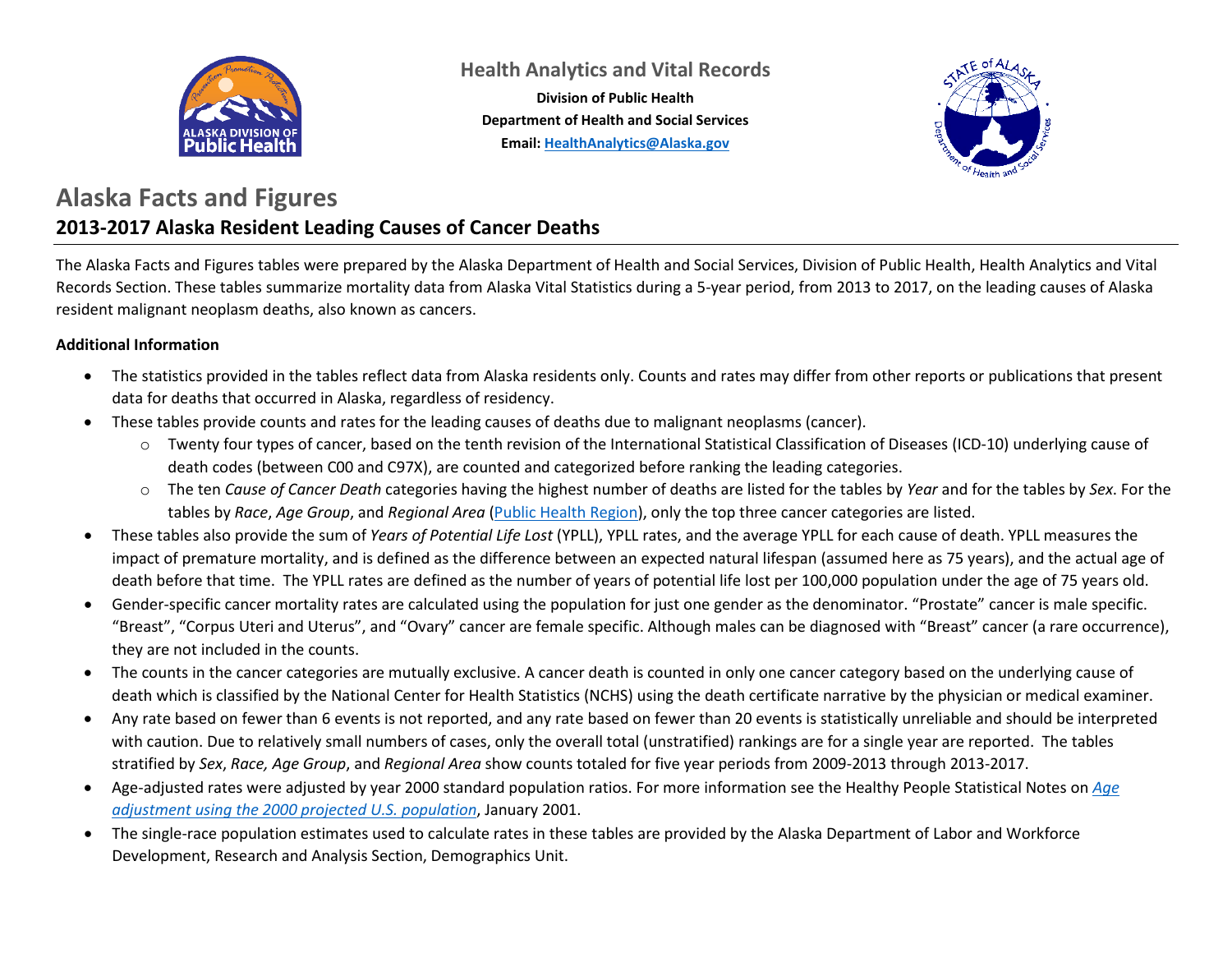

#### **Alaska Facts & Figures Alaska Resident Leading Causes of Cancer Deaths - Top Ten by Year (2013-2017)**

|      |      |                                     |                                                                                                                          | <b>Mortality</b> |      |      |             | <b>Years of Potential Life Lost (Age &lt;75)</b> |                                                 |                        |
|------|------|-------------------------------------|--------------------------------------------------------------------------------------------------------------------------|------------------|------|------|-------------|--------------------------------------------------|-------------------------------------------------|------------------------|
| Year | Rank | <b>Cause of Cancer Death</b>        | Age<br><b>Adjusted</b><br><b>Median Age</b><br>Crude Rate <sup>1</sup><br>of Death<br><b>Deaths</b><br>Rate <sup>2</sup> |                  |      |      | <b>YPLL</b> | <b>Crude YPLL</b><br>Rate <sup>3</sup>           | Age<br>Adjusted<br><b>YPLL Rate<sup>4</sup></b> | Average<br><b>YPLL</b> |
| 2017 |      | 1 Lung and bronchus                 | 200                                                                                                                      | 27.1             | 30.9 | 69   | 1,451       | 204.2                                            | 173.4                                           | 7.3                    |
|      |      | 2 Colon and rectum                  | 101                                                                                                                      | 13.7             | 15.0 | 68   | 942         | 132.6                                            | 120.2                                           | 9.3                    |
|      |      | 3 Pancreas                          | 61                                                                                                                       | 8.3              | 9.2  | 68   | 467         | 65.7                                             | 51.4                                            | 7.7                    |
|      |      | 4 Breast†                           | 56                                                                                                                       | 15.7             | 15.2 | 67.5 | 589         | 171.6                                            | 152.5                                           | 10.5                   |
|      |      | 5 Liver and intrahepatic bile ducts | 39                                                                                                                       | 5.3              | 5.1  | 65   | 390         | 54.9                                             | 44.2                                            | 10                     |
|      |      | 6 Prostate ††                       | 38                                                                                                                       | 10.0             | 16.7 | 79.5 | 117         | $31.8*$                                          | $23.5*$                                         | 3.1                    |
|      |      | 7 Esophagus                         | 35                                                                                                                       | 4.7              | 4.7  | 67   | 327         | 46.0                                             | 39.5                                            | 9.3                    |
|      |      | 8 Brain and other nervous system    | 33                                                                                                                       | 4.5              | 4.7  | 62   | 563         | 79.2                                             | 76.8                                            | 17.1                   |
|      |      | 9 Non-Hodgkin lymphoma              | 32                                                                                                                       | 4.3              | 5.1  | 71.5 | 243         | $34.2*$                                          | $30.3*$                                         | 7.6                    |
|      | 10   | Leukemia                            | 29                                                                                                                       | 3.9              | 4.4  | 68   | 432         | 60.8                                             | 55.8                                            | 14.9                   |

Data Accessed: 11/16/2018 Source: Alaska Division of Public Health, Vital Statistics, Mortality.

\* Crude and age adjusted rates based on fewer than 20 events (or YPLL rates based on fewer than 20 events under 75 years old) are statistically unreliable and should be used with caution.

\*\* Crude and age adjusted rates based on fewer than 6 events (or YPLL rates based on fewer than 6 events under 75 years old) are not reported.



† Male only. †

4. Years per 100,000 population under 75 years old, age adjusted to year 2000 standard population.

† Female only.

2. Events per 100,000 population, age adjusted to year 2000 standard population.

3. Years per 100,000 population under 75 years old.

Footnotes: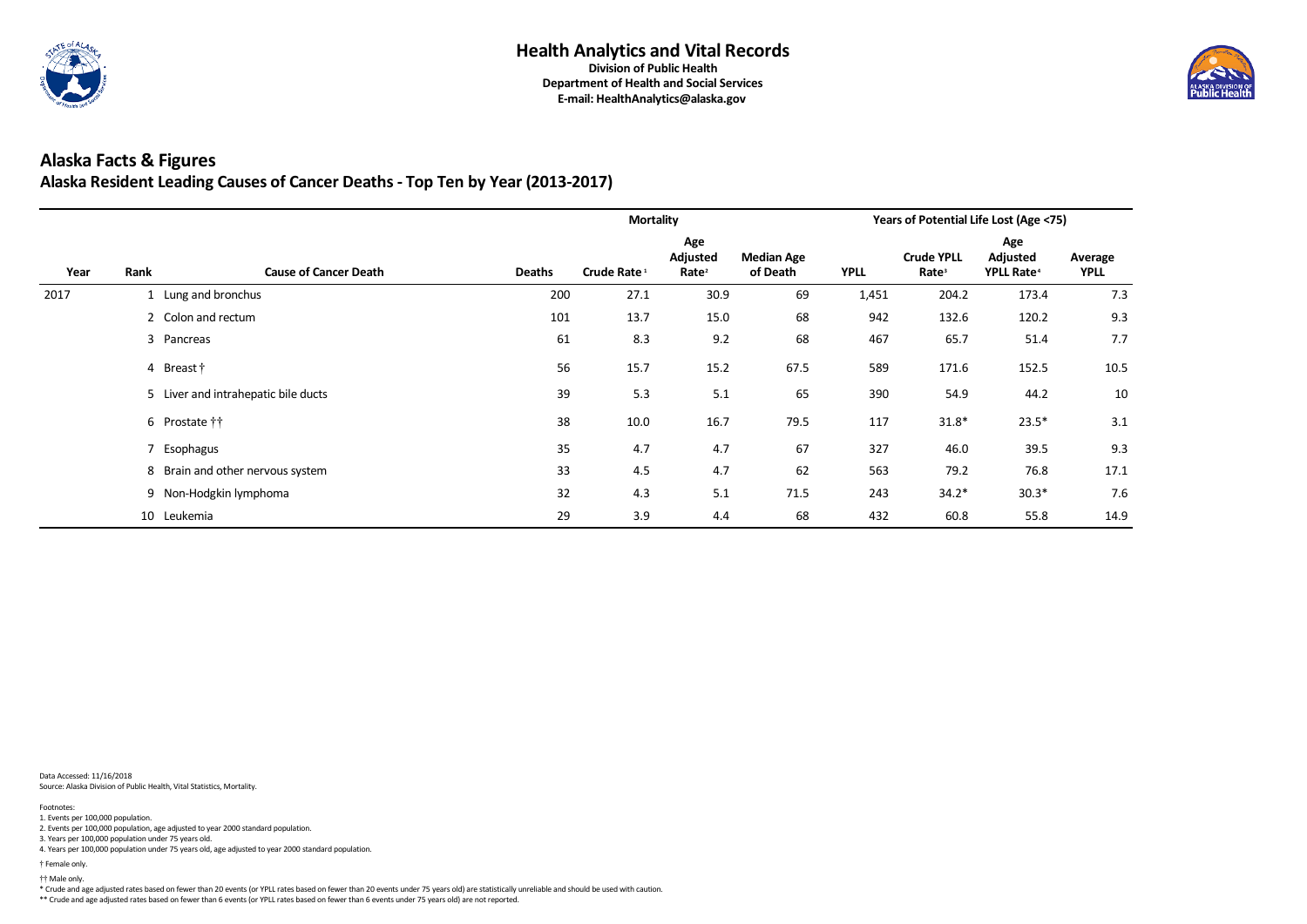

#### **Alaska Facts & Figures Alaska Resident Leading Causes of Cancer Deaths - Top Ten by Year (2013-2017)**

|      |      |                                     |               | <b>Mortality</b>        |                                             |                               |             |                                        | <b>Years of Potential Life Lost (Age &lt;75)</b> |                        |
|------|------|-------------------------------------|---------------|-------------------------|---------------------------------------------|-------------------------------|-------------|----------------------------------------|--------------------------------------------------|------------------------|
| Year | Rank | <b>Cause of Cancer Death</b>        | <b>Deaths</b> | Crude Rate <sup>1</sup> | Age<br><b>Adjusted</b><br>Rate <sup>2</sup> | <b>Median Age</b><br>of Death | <b>YPLL</b> | <b>Crude YPLL</b><br>Rate <sup>3</sup> | Age<br>Adjusted<br><b>YPLL Rate<sup>4</sup></b>  | Average<br><b>YPLL</b> |
| 2016 |      | 1 Lung and bronchus                 | 227           | 30.7                    | 37.1                                        | 71                            | 1,418       | 198.5                                  | 163.7                                            | 6.2                    |
|      |      | 2 Colon and rectum                  | 90            | 12.2                    | 14.2                                        | 68                            | 963         | 134.8                                  | 119.9                                            | 10.7                   |
|      |      | 3 Pancreas                          | 79            | 10.7                    | 11.6                                        | 68                            | 812         | 113.7                                  | 102.9                                            | 10.3                   |
|      |      | 4 Breast†                           | 66            | 18.5                    | 18.9                                        | 65                            | 876         | 254.8                                  | 246.3                                            | 13.3                   |
|      |      | 5 Liver and intrahepatic bile ducts | 50            | 6.8                     | 7.2                                         | 65                            | 505         | 70.7                                   | 61.0                                             | 10.1                   |
|      |      | 6 Esophagus                         | 42            | 5.7                     | 5.9                                         | 64.5                          | 438         | 61.3                                   | 52.5                                             | 10.4                   |
|      |      | Prostate ††                         | 42            | 11.0                    | 17.8                                        | 79                            | 99          | $26.7*$                                | $23.2*$                                          | 2.4                    |
|      |      | 7 Brain and other nervous system    | 38            | 5.1                     | 5.3                                         | 63                            | 598         | 83.7                                   | 80.8                                             | 15.7                   |
|      |      | 8 Leukemia                          | 34            | 4.6                     | 5.6                                         | 73                            | 326         | 45.6                                   | 43.3                                             | 9.6                    |
|      |      | 9 Stomach                           | 31            | 4.2                     | 4.7                                         | 68                            | 323         | 45.2                                   | 40.2                                             | 10.4                   |
|      | 10   | Bladder                             | 26            | 3.5                     | 4.0                                         | 66.5                          | 232         | $32.5*$                                | $26.3*$                                          | 8.9                    |
|      |      | Non-Hodgkin lymphoma                | 26            | 3.5                     | 4.3                                         | 72.5                          | 166         | $23.2*$                                | $18.0*$                                          | 6.4                    |

Data Accessed: 11/16/2018 Source: Alaska Division of Public Health, Vital Statistics, Mortality.

\* Crude and age adjusted rates based on fewer than 20 events (or YPLL rates based on fewer than 20 events under 75 years old) are statistically unreliable and should be used with caution.

\*\* Crude and age adjusted rates based on fewer than 6 events (or YPLL rates based on fewer than 6 events under 75 years old) are not reported.



† Male only. †

4. Years per 100,000 population under 75 years old, age adjusted to year 2000 standard population.

† Female only.

2. Events per 100,000 population, age adjusted to year 2000 standard population.

3. Years per 100,000 population under 75 years old.

Footnotes: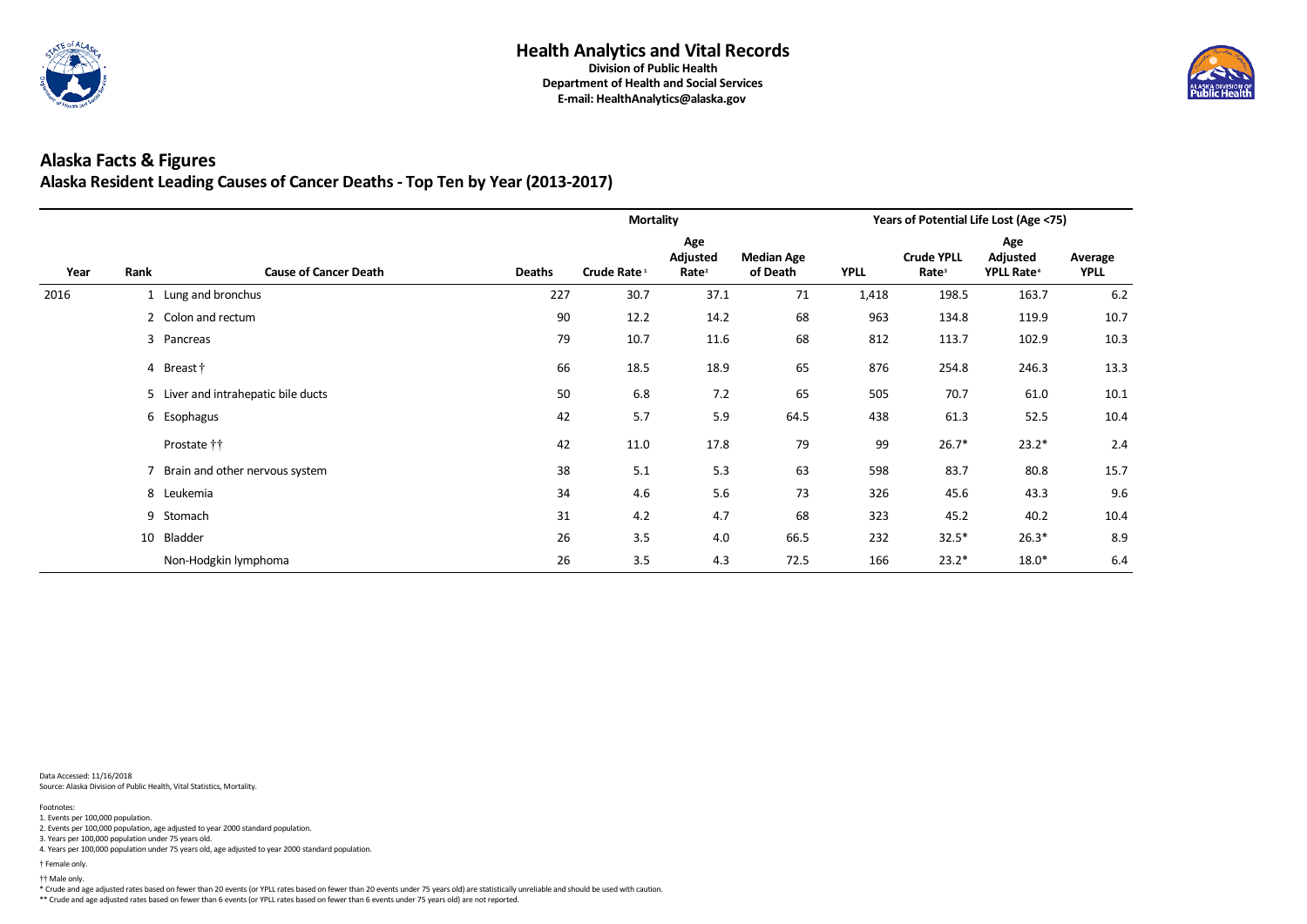

#### **Alaska Facts & Figures Alaska Resident Leading Causes of Cancer Deaths - Top Ten by Year (2013-2017)**

|      |      |                                   | <b>Mortality</b>                                                                                                         |      |      |      |             |                                        | <b>Years of Potential Life Lost (Age &lt;75)</b> |                        |
|------|------|-----------------------------------|--------------------------------------------------------------------------------------------------------------------------|------|------|------|-------------|----------------------------------------|--------------------------------------------------|------------------------|
| Year | Rank | <b>Cause of Cancer Death</b>      | Age<br><b>Adjusted</b><br><b>Median Age</b><br><b>Deaths</b><br>Crude Rate <sup>1</sup><br>of Death<br>Rate <sup>2</sup> |      |      |      | <b>YPLL</b> | <b>Crude YPLL</b><br>Rate <sup>3</sup> | Age<br>Adjusted<br>YPLL Rate <sup>4</sup>        | Average<br><b>YPLL</b> |
| 2015 |      | 1 Lung and bronchus               | 257                                                                                                                      | 34.8 | 40.0 | 70   | 2,007       | 281.4                                  | 238.1                                            | 7.8                    |
|      |      | 2 Colon and rectum                | 84                                                                                                                       | 11.4 | 14.0 | 67   | 810         | 113.6                                  | 104.5                                            | 9.6                    |
|      |      | 3 Pancreas                        | 64                                                                                                                       | 8.7  | 9.9  | 68   | 504         | 70.7                                   | 57.2                                             | 7.9                    |
|      |      | 4 Breast†                         | 59                                                                                                                       | 16.6 | 16.9 | 63   | 710         | 207.6                                  | 186.1                                            | 12                     |
|      |      | 5 Non-Hodgkin lymphoma            | 38                                                                                                                       | 5.2  | 6.3  | 73.5 | 291         | 40.8                                   | 32.0                                             | 7.7                    |
|      |      | 6 Prostate ††                     | 34                                                                                                                       | 8.9  | 14.1 | 72   | 166         | $44.7*$                                | $37.0*$                                          | 4.9                    |
|      |      | 7 Esophagus                       | 33                                                                                                                       | 4.5  | 5.6  | 71   | 222         | $31.1*$                                | $24.8*$                                          | 6.7                    |
|      |      | Liver and intrahepatic bile ducts | 33                                                                                                                       | 4.5  | 4.6  | 62   | 435         | 61.0                                   | 53.6                                             | 13.2                   |
|      |      | 8 Stomach                         | 32                                                                                                                       | 4.3  | 4.8  | 62.5 | 442         | 62.0                                   | 58.6                                             | 13.8                   |
|      |      | 9 Kidney and renal pelvis         | 27                                                                                                                       | 3.7  | 4.2  | 69   | 212         | $29.7*$                                | $25.7*$                                          | 7.9                    |
|      | 10   | Leukemia                          | 26                                                                                                                       | 3.5  | 4.8  | 73   | 280         | $39.3*$                                | $38.3*$                                          | 10.8                   |

Data Accessed: 11/16/2018 Source: Alaska Division of Public Health, Vital Statistics, Mortality.

\* Crude and age adjusted rates based on fewer than 20 events (or YPLL rates based on fewer than 20 events under 75 years old) are statistically unreliable and should be used with caution.

\*\* Crude and age adjusted rates based on fewer than 6 events (or YPLL rates based on fewer than 6 events under 75 years old) are not reported.



† Male only. †

4. Years per 100,000 population under 75 years old, age adjusted to year 2000 standard population.

† Female only.

2. Events per 100,000 population, age adjusted to year 2000 standard population.

3. Years per 100,000 population under 75 years old.

Footnotes: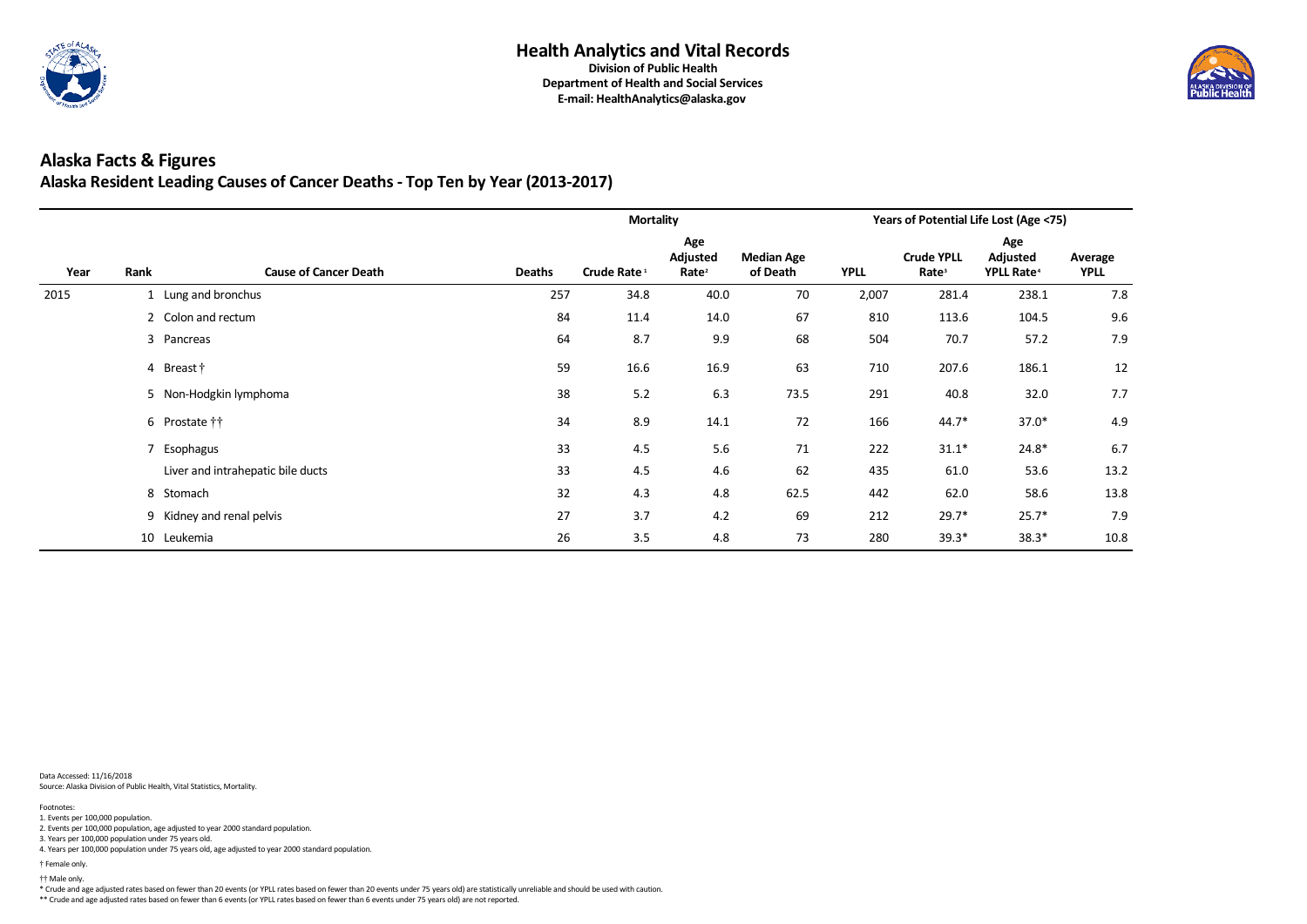

#### **Alaska Facts & Figures Alaska Resident Leading Causes of Cancer Deaths - Top Ten by Year (2013-2017)**

|      |      |                                          |               | <b>Mortality</b>        |                                             |                               |             |                                        | Years of Potential Life Lost (Age <75)           |                        |
|------|------|------------------------------------------|---------------|-------------------------|---------------------------------------------|-------------------------------|-------------|----------------------------------------|--------------------------------------------------|------------------------|
| Year | Rank | <b>Cause of Cancer Death</b>             | <b>Deaths</b> | Crude Rate <sup>1</sup> | Age<br><b>Adjusted</b><br>Rate <sup>2</sup> | <b>Median Age</b><br>of Death | <b>YPLL</b> | <b>Crude YPLL</b><br>Rate <sup>3</sup> | Age<br>Adjusted<br><b>YPLL Rate</b> <sup>4</sup> | Average<br><b>YPLL</b> |
| 2014 |      | 1 Lung and bronchus                      | 238           | 32.3                    | 39.1                                        | 69                            | 1,889       | 264.8                                  | 226.9                                            | 7.9                    |
|      |      | 2 Colon and rectum                       | 88            | 11.9                    | 15.1                                        | 70.5                          | 819         | 114.8                                  | 103.7                                            | 9.3                    |
|      |      | 3 Breast†                                | 73            | 20.5                    | 23.0                                        | 65                            | 830         | 242.4                                  | 226.4                                            | 11.4                   |
|      |      | 4 Pancreas                               | 62            | 8.4                     | 10.1                                        | 68                            | 535         | 75.0                                   | 66.6                                             | 8.6                    |
|      |      | 5 Liver and intrahepatic bile ducts      | 58            | 7.9                     | 7.9                                         | 63                            | 701         | 98.3                                   | 85.6                                             | 12.1                   |
|      |      | 6 Prostate ††                            | 53            | 13.9                    | 22.5                                        | 74                            | 274         | 73.8                                   | 63.6                                             | 5.2                    |
|      |      | 7 Leukemia                               | 37            | 5.0                     | 6.3                                         | 71                            | 410         | 57.5                                   | 54.4                                             | 11.1                   |
|      |      | 8 Esophagus                              | 30            | 4.1                     | $5.0$                                       | 68                            | 206         | $28.9*$                                | $23.6*$                                          | 6.9                    |
|      |      | 9 Stomach                                | 24            | 3.3                     | 3.6                                         | 54                            | 395         | 55.4                                   | 55.1                                             | 16.5                   |
|      |      | Kidney and renal pelvis                  | 24            | 3.3                     | 4.1                                         | 68.5                          | 185         | $25.9*$                                | $24.6*$                                          | 7.7                    |
|      |      | Non-Hodgkin lymphoma                     | 24            | 3.3                     | 3.9                                         | 70.5                          | 180         | $25.2*$                                | $23.1*$                                          | 7.5                    |
|      | 10   | Multiple myeloma and immunoproliferative | 23            | 3.1                     | 3.6                                         | 66                            | 203         | $28.5*$                                | $24.3*$                                          | 8.8                    |

Data Accessed: 11/16/2018 Source: Alaska Division of Public Health, Vital Statistics, Mortality.

\* Crude and age adjusted rates based on fewer than 20 events (or YPLL rates based on fewer than 20 events under 75 years old) are statistically unreliable and should be used with caution.

\*\* Crude and age adjusted rates based on fewer than 6 events (or YPLL rates based on fewer than 6 events under 75 years old) are not reported.



† Male only. †

4. Years per 100,000 population under 75 years old, age adjusted to year 2000 standard population.

† Female only.

2. Events per 100,000 population, age adjusted to year 2000 standard population.

3. Years per 100,000 population under 75 years old.

Footnotes: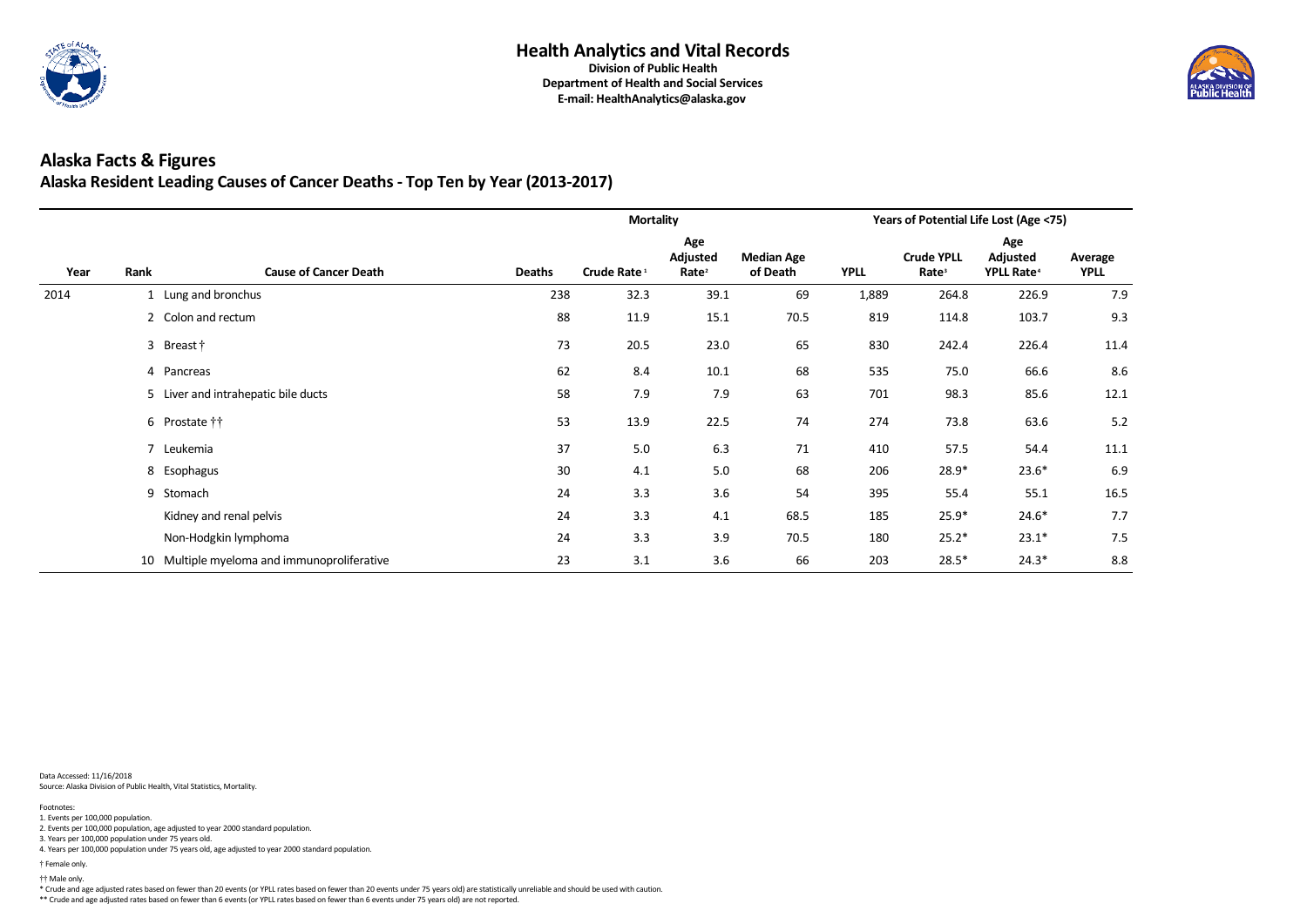

#### **Alaska Facts & Figures Alaska Resident Leading Causes of Cancer Deaths - Top Ten by Year (2013-2017)**

|      |      |                                     | <b>Mortality</b>                                                                                                  |      |      |      |             |                                        | Years of Potential Life Lost (Age <75)          |                        |
|------|------|-------------------------------------|-------------------------------------------------------------------------------------------------------------------|------|------|------|-------------|----------------------------------------|-------------------------------------------------|------------------------|
| Year | Rank | <b>Cause of Cancer Death</b>        | Age<br>Adjusted<br><b>Median Age</b><br>Crude Rate <sup>1</sup><br><b>Deaths</b><br>of Death<br>Rate <sup>2</sup> |      |      |      | <b>YPLL</b> | <b>Crude YPLL</b><br>Rate <sup>3</sup> | Age<br>Adjusted<br><b>YPLL Rate<sup>4</sup></b> | Average<br><b>YPLL</b> |
| 2013 |      | 1 Lung and bronchus                 | 271                                                                                                               | 36.8 | 45.7 | 69   | 2,195       | 307.9                                  | 270.8                                           | 8.1                    |
|      |      | 2 Colon and rectum                  | 99                                                                                                                | 13.5 | 15.9 | 65   | 1,075       | 150.8                                  | 137.9                                           | 10.9                   |
|      |      | 3 Pancreas                          | 69                                                                                                                | 9.4  | 11.0 | 65   | 781         | 109.5                                  | 98.7                                            | 11.3                   |
|      |      | 4 Breast†                           | 61                                                                                                                | 17.2 | 18.9 | 64   | 772         | 225.3                                  | 220.0                                           | 12.7                   |
|      |      | 5 Liver and intrahepatic bile ducts | 52                                                                                                                | 7.1  | 7.2  | 64   | 563         | 79.0                                   | 67.8                                            | 10.8                   |
|      |      | 6 Prostate ††                       | 39                                                                                                                | 10.3 | 17.0 | 73   | 217         | 58.6                                   | 49.4                                            | 5.6                    |
|      |      | 7 Stomach                           | 35                                                                                                                | 4.8  | 5.9  | 62   | 391         | 54.8                                   | 48.6                                            | 11.2                   |
|      |      | 8 Esophagus                         | 31                                                                                                                | 4.2  | 4.5  | 63   | 325         | 45.6                                   | 37.6                                            | 10.5                   |
|      |      | 9 Brain and other nervous system    | 30                                                                                                                | 4.1  | 4.3  | 58   | 559         | 78.4                                   | 78.1                                            | 18.6                   |
|      |      | 10 Leukemia                         | 28                                                                                                                | 3.8  | 5.1  | 73.5 | 282         | $39.6*$                                | $38.3*$                                         | 10.1                   |
|      |      | Kidney and renal pelvis             | 28                                                                                                                | 3.8  | 5.3  | 74   | 155         | $21.7*$                                | $18.2*$                                         | 5.5                    |

Data Accessed: 11/16/2018 Source: Alaska Division of Public Health, Vital Statistics, Mortality.

\* Crude and age adjusted rates based on fewer than 20 events (or YPLL rates based on fewer than 20 events under 75 years old) are statistically unreliable and should be used with caution.

\*\* Crude and age adjusted rates based on fewer than 6 events (or YPLL rates based on fewer than 6 events under 75 years old) are not reported.



† Male only. †

4. Years per 100,000 population under 75 years old, age adjusted to year 2000 standard population.

† Female only.

2. Events per 100,000 population, age adjusted to year 2000 standard population.

3. Years per 100,000 population under 75 years old.

Footnotes: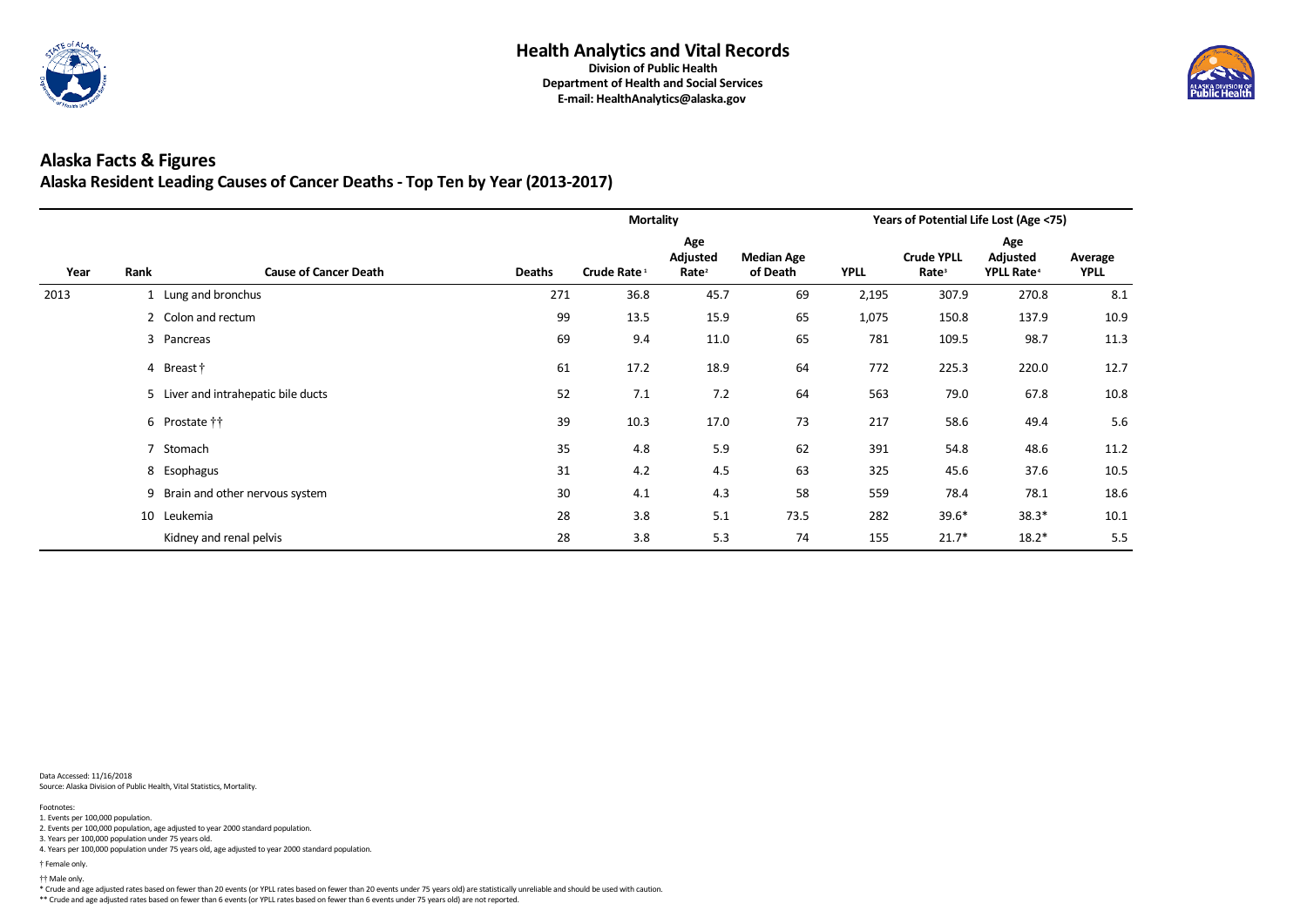

#### **Alaska Facts & Figures Alaska Resident Leading Causes of Cancer Deaths - Top Ten by 5 Year Interval and Sex (2009-2017)**

|           |        |            |                                     |               | <b>Mortality</b>        |                                      |                               |             |                                        | <b>Years of Potential Life Lost (Age &lt;75)</b> |                        |
|-----------|--------|------------|-------------------------------------|---------------|-------------------------|--------------------------------------|-------------------------------|-------------|----------------------------------------|--------------------------------------------------|------------------------|
| Years     | Sex    | Rank       | <b>Cause of Cancer Death</b>        | <b>Deaths</b> | Crude Rate <sup>1</sup> | Age<br>Adjusted<br>Rate <sup>2</sup> | <b>Median Age</b><br>of Death | <b>YPLL</b> | <b>Crude YPLL</b><br>Rate <sup>3</sup> | Age<br>Adjusted<br>YPLL Rate <sup>4</sup>        | Average<br><b>YPLL</b> |
| 2013-2017 | Female |            | 1 Lung and bronchus                 | 527           | 29.6                    | 33.3                                 | 70                            | 3,871       | 225.8                                  | 194.8                                            | 7.3                    |
|           |        | 2 Breast†  |                                     | 315           | 17.7                    | 18.5                                 | 64                            | 3,777       | 220.3                                  | 206.5                                            | 12                     |
|           |        |            | 3 Colon and rectum                  | 219           | 12.3                    | 13.9                                 | 68                            | 2,217       | 129.3                                  | 119.0                                            | 10.1                   |
|           |        | 4 Pancreas |                                     | 164           | 9.2                     | 10.0                                 | 67                            | 1,505       | 87.8                                   | 74.7                                             | 9.2                    |
|           |        | 5 Ovary†   |                                     | 93            | 5.2                     | 5.4                                  | 65                            | 947         | 55.2                                   | 47.0                                             | 10.2                   |
|           |        |            | 6 Brain and other nervous system    | 73            | 4.1                     | 4.2                                  | 62                            | 1,177       | 68.7                                   | 66.6                                             | 16.1                   |
|           |        | 7 Leukemia |                                     | 70            | 3.9                     | 4.6                                  | 71                            | 764         | 44.6                                   | 42.1                                             | 10.9                   |
|           |        |            | 8 Liver and intrahepatic bile ducts | 68            | 3.8                     | 4.0                                  | 65                            | 672         | 39.2                                   | 34.2                                             | 9.9                    |
|           |        |            | 9 Non-Hodgkin lymphoma              | 59            | 3.3                     | 4.0                                  | 75                            | 326         | 19.0                                   | 15.0                                             | 5.5                    |
|           |        |            | 10 Corpus uteri and uterus †        | 55            | 3.1                     | 3.3                                  | 67                            | 582         | 34.0                                   | 30.9                                             | 10.6                   |

Data Accessed: 11/16/2018 Source: Alaska Division of Public Health, Vital Statistics, Mortality.

\* Crude and age adjusted rates based on fewer than 20 events (or YPLL rates based on fewer than 20 events under 75 years old) are statistically unreliable and should be used with caution.

\*\* Crude and age adjusted rates based on fewer than 6 events (or YPLL rates based on fewer than 6 events under 75 years old) are not reported.



† Male only. †

4. Years per 100,000 population under 75 years old, age adjusted to year 2000 standard population.

† Female only.

2. Events per 100,000 population, age adjusted to year 2000 standard population.

3. Years per 100,000 population under 75 years old.

Footnotes: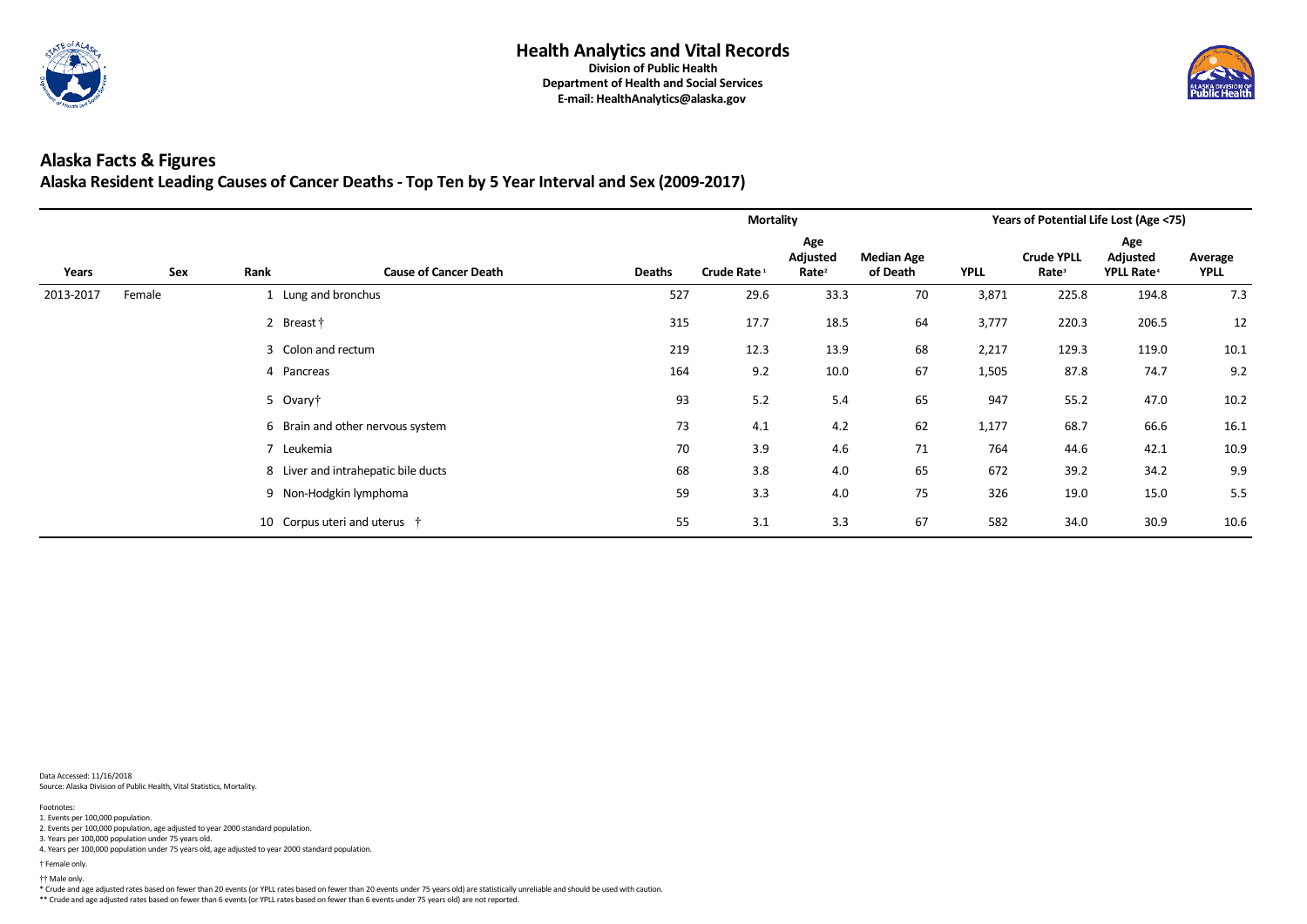

#### **Alaska Facts & Figures Alaska Resident Leading Causes of Cancer Deaths - Top Ten by 5 Year Interval and Sex (2009-2017)**

|           |      |            |                    |                                     | <b>Mortality</b> |                                                                                                         |      |      |             |                                        | <b>Years of Potential Life Lost (Age &lt;75)</b> |                        |
|-----------|------|------------|--------------------|-------------------------------------|------------------|---------------------------------------------------------------------------------------------------------|------|------|-------------|----------------------------------------|--------------------------------------------------|------------------------|
| Years     |      | <b>Sex</b> | Rank               | <b>Cause of Cancer Death</b>        | <b>Deaths</b>    | Age<br><b>Adjusted</b><br><b>Median Age</b><br>Crude Rate <sup>1</sup><br>Rate <sup>2</sup><br>of Death |      |      | <b>YPLL</b> | <b>Crude YPLL</b><br>Rate <sup>3</sup> | Age<br>Adjusted<br><b>YPLL Rate</b> <sup>4</sup> | Average<br><b>YPLL</b> |
| 2013-2017 | Male |            |                    | 1 Lung and bronchus                 | 666              | 35.0                                                                                                    | 44.2 | 69   | 5,089       | 275.0                                  | 232.0                                            | 7.6                    |
|           |      |            | 2 Colon and rectum |                                     | 243              | 12.8                                                                                                    | 16.1 | 67   | 2,392       | 129.3                                  | 115.9                                            | 9.8                    |
|           |      |            | 3 Prostate ††      |                                     | 206              | 10.8                                                                                                    | 17.6 | 76   | 873         | 47.2                                   | 39.1                                             | 4.2                    |
|           |      |            | 4 Pancreas         |                                     | 171              | 9.0                                                                                                     | 10.7 | 67   | 1,594       | 86.1                                   | 75.8                                             | 9.3                    |
|           |      |            |                    | 5 Liver and intrahepatic bile ducts | 164              | 8.6                                                                                                     | 8.6  | 63   | 1,922       | 103.9                                  | 88.8                                             | 11.7                   |
|           |      |            | 6 Esophagus        |                                     | 135              | 7.1                                                                                                     | 8.4  | 67   | 1,172       | 63.3                                   | 52.8                                             | 8.7                    |
|           |      |            | 7 Stomach          |                                     | 96               | 5.0                                                                                                     | 5.9  | 60   | 1,325       | 71.6                                   | 68.0                                             | 13.8                   |
|           |      |            |                    | 8 Non-Hodgkin lymphoma              | 85               | 4.5                                                                                                     | 5.6  | 70   | 698         | 37.7                                   | 32.2                                             | 8.2                    |
|           |      |            | 9 Leukemia         |                                     | 84               | 4.4                                                                                                     | 5.8  | 71.5 | 966         | 52.2                                   | 49.5                                             | 11.5                   |
|           |      |            |                    | 10 Kidney and renal pelvis          | 75               | 3.9                                                                                                     | 5.1  | 65   | 832         | 45.0                                   | 43.6                                             | 11.1                   |

Data Accessed: 11/16/2018 Source: Alaska Division of Public Health, Vital Statistics, Mortality.

\* Crude and age adjusted rates based on fewer than 20 events (or YPLL rates based on fewer than 20 events under 75 years old) are statistically unreliable and should be used with caution.

\*\* Crude and age adjusted rates based on fewer than 6 events (or YPLL rates based on fewer than 6 events under 75 years old) are not reported.



† Male only. †

4. Years per 100,000 population under 75 years old, age adjusted to year 2000 standard population.

† Female only.

2. Events per 100,000 population, age adjusted to year 2000 standard population.

3. Years per 100,000 population under 75 years old.

Footnotes: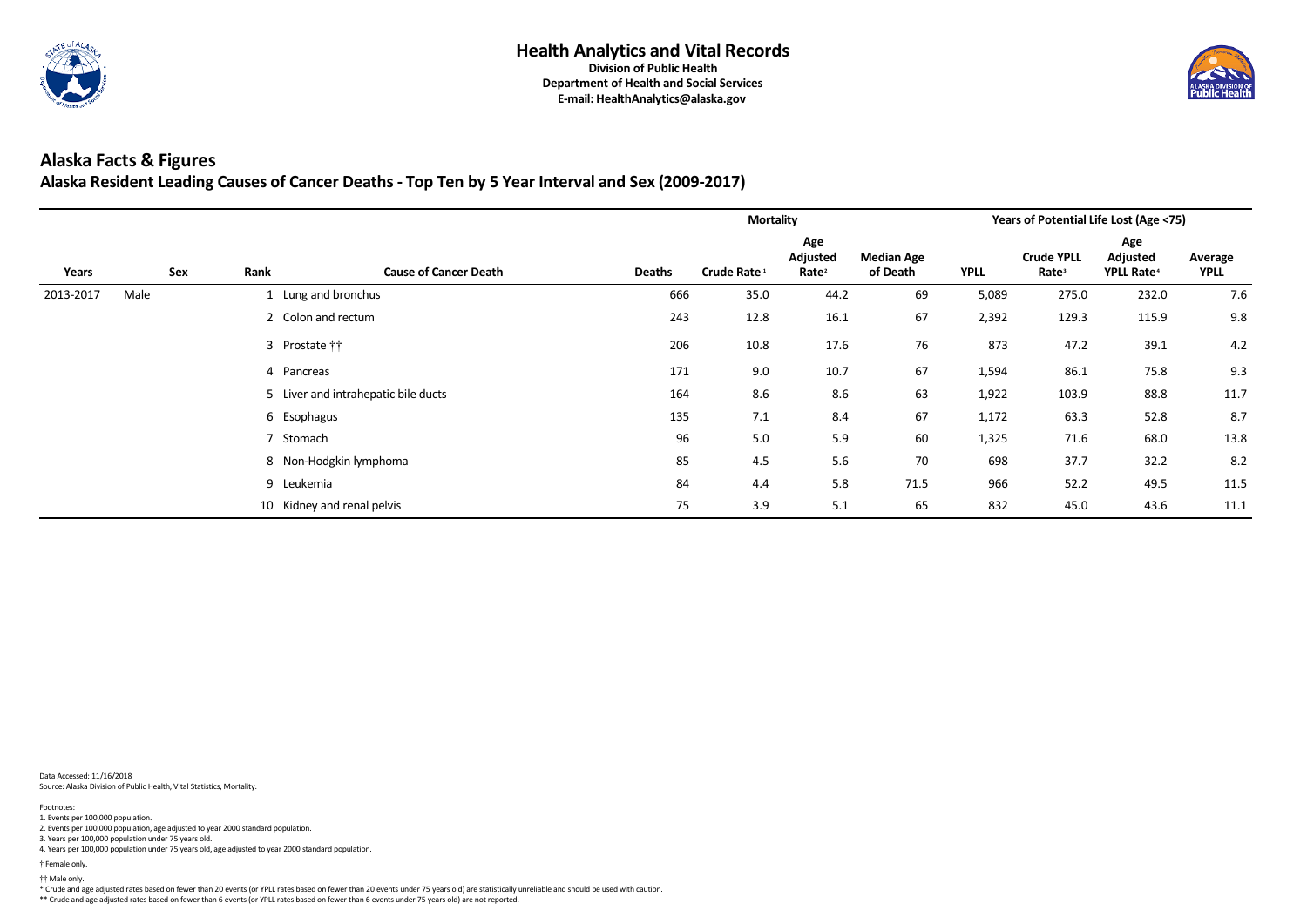

#### **Alaska Facts & Figures Alaska Resident Leading Causes of Cancer Deaths - Top Ten by 5 Year Interval and Sex (2009-2017)**

|           |        |                            |                                     |               | <b>Mortality</b>        |                                             |                               |             |                                        | <b>Years of Potential Life Lost (Age &lt;75)</b> |                        |
|-----------|--------|----------------------------|-------------------------------------|---------------|-------------------------|---------------------------------------------|-------------------------------|-------------|----------------------------------------|--------------------------------------------------|------------------------|
| Years     | Sex    | Rank                       | <b>Cause of Cancer Death</b>        | <b>Deaths</b> | Crude Rate <sup>1</sup> | Age<br><b>Adjusted</b><br>Rate <sup>2</sup> | <b>Median Age</b><br>of Death | <b>YPLL</b> | <b>Crude YPLL</b><br>Rate <sup>3</sup> | Age<br>Adjusted<br><b>YPLL Rate</b> <sup>4</sup> | Average<br><b>YPLL</b> |
| 2012-2016 | Female |                            | Lung and bronchus                   | 555           | 31.3                    | 36.4                                        | 70                            | 4,013       | 234.6                                  | 204.8                                            | 7.2                    |
|           |        | 2 Breast †                 |                                     | 317           | 17.8                    | 19.0                                        | 63                            | 3,957       | 231.3                                  | 217.9                                            | 12.5                   |
|           |        |                            | 3 Colon and rectum                  | 210           | 11.8                    | 13.5                                        | 68                            | 2,205       | 128.9                                  | 118.9                                            | 10.5                   |
|           |        | 4 Pancreas                 |                                     | 173           | 9.7                     | 10.9                                        | 68                            | 1,554       | 90.8                                   | 79.2                                             | 9                      |
|           |        | 5 Ovary†                   |                                     | 98            | 5.5                     | $6.0\,$                                     | 66                            | 1,020       | 59.6                                   | 52.8                                             | 10.4                   |
|           |        |                            | 6 Brain and other nervous system    | 67            | 3.8                     | 3.9                                         | 63                            | 1,040       | 60.8                                   | 58.1                                             | 15.5                   |
|           |        | Leukemia<br>$\overline{7}$ |                                     | 66            | 3.7                     | 4.5                                         | 72.5                          | 656         | 38.3                                   | 36.8                                             | 9.9                    |
|           |        |                            | 8 Liver and intrahepatic bile ducts | 60            | 3.4                     | 3.6                                         | 65                            | 594         | 34.7                                   | 29.8                                             | 9.9                    |
|           |        |                            | 9 Corpus uteri and uterus †         | 57            | 3.2                     | 3.6                                         | 68                            | 596         | 34.8                                   | 31.9                                             | 10.5                   |
|           |        |                            | 10 Non-Hodgkin lymphoma             | 56            | 3.2                     | 3.9                                         | 75                            | 259         | 15.1                                   | 11.7                                             | 4.6                    |

Data Accessed: 11/16/2018 Source: Alaska Division of Public Health, Vital Statistics, Mortality.

\* Crude and age adjusted rates based on fewer than 20 events (or YPLL rates based on fewer than 20 events under 75 years old) are statistically unreliable and should be used with caution.

\*\* Crude and age adjusted rates based on fewer than 6 events (or YPLL rates based on fewer than 6 events under 75 years old) are not reported.



† Male only. †

4. Years per 100,000 population under 75 years old, age adjusted to year 2000 standard population.

† Female only.

2. Events per 100,000 population, age adjusted to year 2000 standard population.

3. Years per 100,000 population under 75 years old.

Footnotes: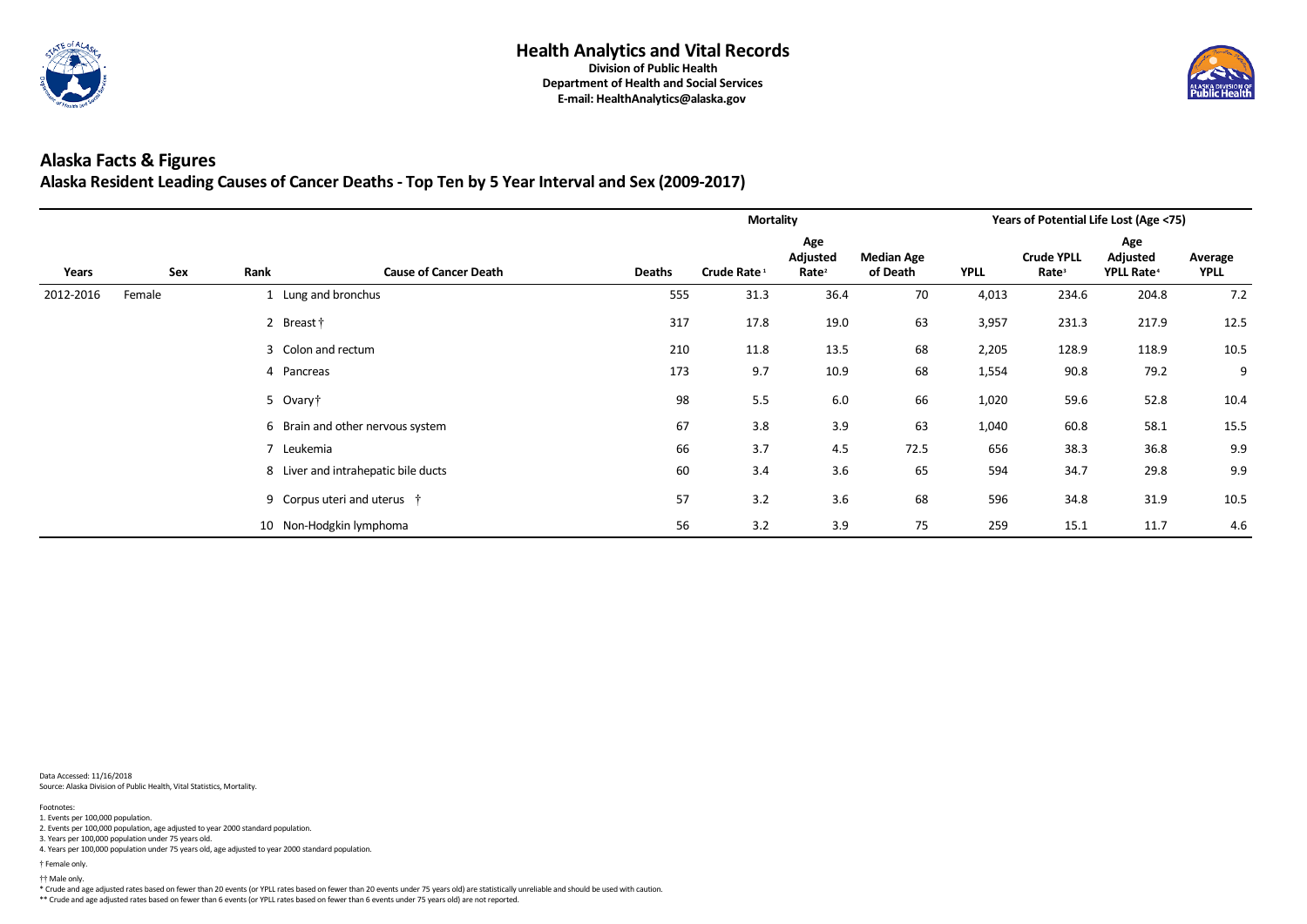

#### **Alaska Facts & Figures Alaska Resident Leading Causes of Cancer Deaths - Top Ten by 5 Year Interval and Sex (2009-2017)**

|           |      |            |               |                                     | <b>Mortality</b> |                                                                                                  |      |    |             |                                        | Years of Potential Life Lost (Age <75)                 |                        |
|-----------|------|------------|---------------|-------------------------------------|------------------|--------------------------------------------------------------------------------------------------|------|----|-------------|----------------------------------------|--------------------------------------------------------|------------------------|
| Years     |      | <b>Sex</b> | Rank          | <b>Cause of Cancer Death</b>        | <b>Deaths</b>    | Age<br>Adjusted<br><b>Median Age</b><br>Crude Rate <sup>1</sup><br>Rate <sup>2</sup><br>of Death |      |    | <b>YPLL</b> | <b>Crude YPLL</b><br>Rate <sup>3</sup> | Age<br><b>Adjusted</b><br><b>YPLL Rate<sup>4</sup></b> | Average<br><b>YPLL</b> |
| 2012-2016 | Male |            |               | 1 Lung and bronchus                 | 697              | 36.6                                                                                             | 48.3 | 70 | 5,224       | 282.0                                  | 243.7                                                  | 7.5                    |
|           |      |            |               | 2 Colon and rectum                  | 237              | 12.4                                                                                             | 16.4 | 67 | 2,390       | 129.0                                  | 116.6                                                  | 10.1                   |
|           |      |            | 3 Prostate †† |                                     | 204              | 10.7                                                                                             | 17.8 | 76 | 906         | 48.9                                   | 42.5                                                   | 4.4                    |
|           |      |            |               | 4 Liver and intrahepatic bile ducts | 166              | 8.7                                                                                              | 8.8  | 63 | 2,027       | 109.4                                  | 94.6                                                   | 12.2                   |
|           |      |            | 5 Pancreas    |                                     | 164              | 8.6                                                                                              | 10.5 | 68 | 1,566       | 84.5                                   | 74.7                                                   | 9.5                    |
|           |      |            | 6 Esophagus   |                                     | 126              | 6.6                                                                                              | 7.9  | 66 | 1,161       | 62.7                                   | 51.7                                                   | 9.2                    |
|           |      |            | 7 Stomach     |                                     | 96               | 5.0                                                                                              | 5.9  | 60 | 1,385       | 74.8                                   | 71.5                                                   | 14.4                   |
|           |      |            | 8 Leukemia    |                                     | 93               | 4.9                                                                                              | 6.7  | 71 | 1,060       | 57.2                                   | 54.0                                                   | 11.4                   |
|           |      |            |               | 9 Non-Hodgkin lymphoma              | 82               | 4.3                                                                                              | 5.6  | 70 | 633         | 34.2                                   | 28.9                                                   | 7.7                    |
|           |      |            | 10            | Brain and other nervous system      | 72               | 3.8                                                                                              | 4.2  | 60 | 1,202       | 64.9                                   | 61.8                                                   | 16.7                   |

Data Accessed: 11/16/2018 Source: Alaska Division of Public Health, Vital Statistics, Mortality.

\* Crude and age adjusted rates based on fewer than 20 events (or YPLL rates based on fewer than 20 events under 75 years old) are statistically unreliable and should be used with caution.

\*\* Crude and age adjusted rates based on fewer than 6 events (or YPLL rates based on fewer than 6 events under 75 years old) are not reported.



† Male only. †

4. Years per 100,000 population under 75 years old, age adjusted to year 2000 standard population.

† Female only.

2. Events per 100,000 population, age adjusted to year 2000 standard population.

3. Years per 100,000 population under 75 years old.

Footnotes: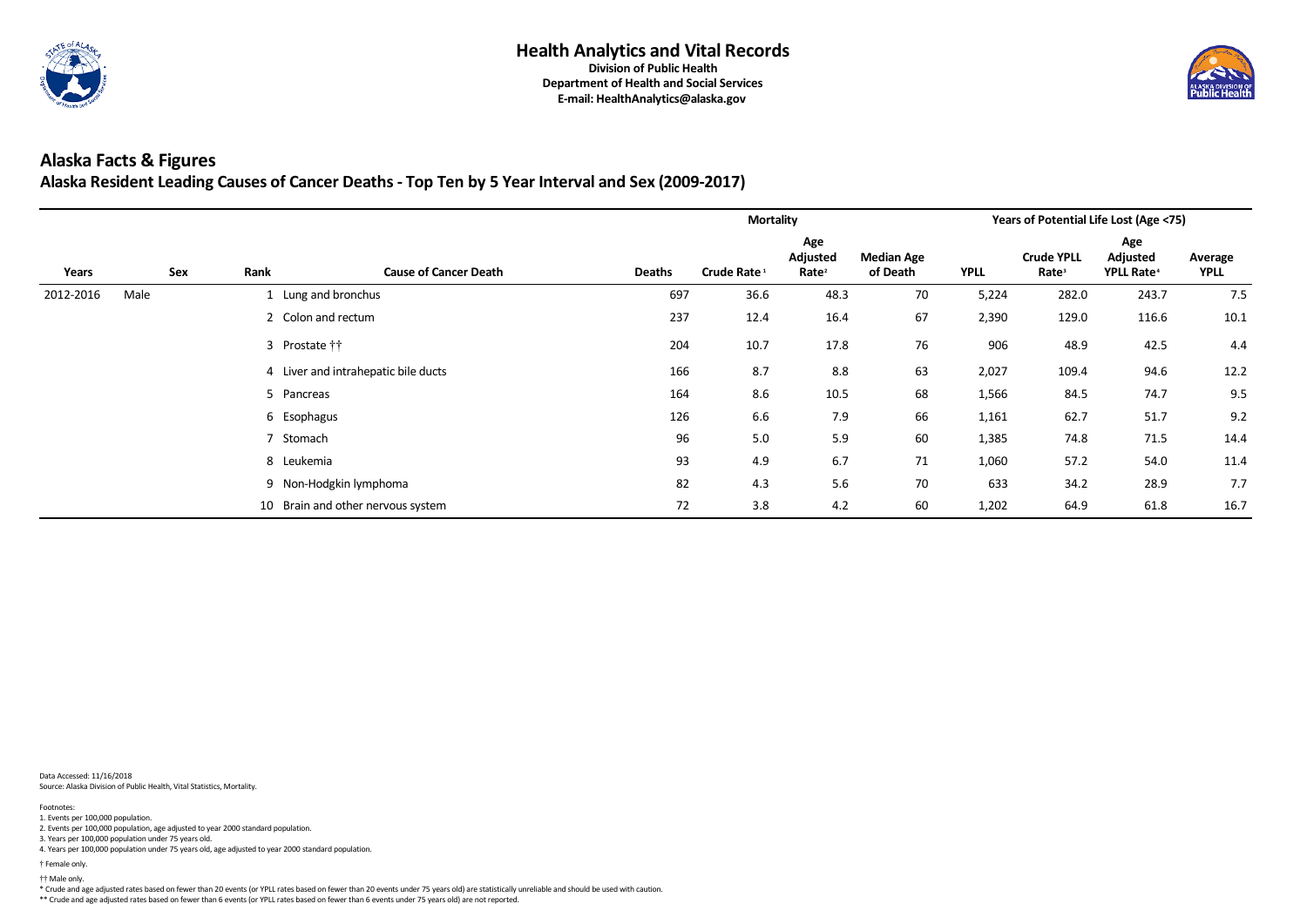

#### **Alaska Facts & Figures Alaska Resident Leading Causes of Cancer Deaths - Top Ten by 5 Year Interval and Sex (2009-2017)**

|           |        |            |                                   |               | <b>Mortality</b>        |                                      |                               |             | Years of Potential Life Lost (Age <75) |                                                        |                        |
|-----------|--------|------------|-----------------------------------|---------------|-------------------------|--------------------------------------|-------------------------------|-------------|----------------------------------------|--------------------------------------------------------|------------------------|
| Years     | Sex    | Rank       | <b>Cause of Cancer Death</b>      | <b>Deaths</b> | Crude Rate <sup>1</sup> | Age<br>Adjusted<br>Rate <sup>2</sup> | <b>Median Age</b><br>of Death | <b>YPLL</b> | <b>Crude YPLL</b><br>Rate <sup>3</sup> | Age<br><b>Adjusted</b><br><b>YPLL Rate<sup>4</sup></b> | Average<br><b>YPLL</b> |
| 2011-2015 | Female |            | 1 Lung and bronchus               | 573           | 32.5                    | 38.8                                 | 70                            | 4,251       | 249.7                                  | 224.7                                                  | 7.4                    |
|           |        | 2 Breast†  |                                   | 308           | 17.4                    | 19.1                                 | 64                            | 3,669       | 215.5                                  | 202.1                                                  | 11.9                   |
|           |        |            | 3 Colon and rectum                | 197           | 11.2                    | 13.2                                 | 68                            | 2,002       | 117.6                                  | 109.0                                                  | 10.2                   |
|           |        | 4 Pancreas |                                   | 161           | 9.1                     | 10.7                                 | 68                            | 1,428       | 83.9                                   | 76.2                                                   | 8.9                    |
|           |        | 5 Ovary†   |                                   | 103           | 5.8                     | 6.4                                  | 64                            | 1,216       | 71.4                                   | 63.1                                                   | 11.8                   |
|           |        | 6 Leukemia |                                   | 61            | 3.5                     | 4.5                                  | 75                            | 581         | 34.1                                   | 33.3                                                   | 9.5                    |
|           |        |            | 7 Brain and other nervous system  | 58            | 3.3                     | 3.3                                  | 62                            | 1,020       | 59.9                                   | 58.0                                                   | 17.6                   |
|           |        |            | 8 Corpus uteri and uterus †       | 57            | 3.2                     | 3.5                                  | 66                            | 621         | 36.5                                   | 32.1                                                   | 10.9                   |
|           |        |            | Liver and intrahepatic bile ducts | 57            | 3.2                     | 3.4                                  | 65                            | 563         | 33.1                                   | 28.9                                                   | 9.9                    |
|           |        |            | 9 Non-Hodgkin lymphoma            | 54            | 3.1                     | 3.9                                  | 74.5                          | 296         | 17.4                                   | 14.6                                                   | 5.5                    |
|           |        |            | 10 Kidney and renal pelvis        | 44            | 2.5                     | 2.9                                  | 72                            | 283         | 16.6                                   | 14.3                                                   | 6.4                    |

Data Accessed: 11/16/2018 Source: Alaska Division of Public Health, Vital Statistics, Mortality.

\* Crude and age adjusted rates based on fewer than 20 events (or YPLL rates based on fewer than 20 events under 75 years old) are statistically unreliable and should be used with caution.

\*\* Crude and age adjusted rates based on fewer than 6 events (or YPLL rates based on fewer than 6 events under 75 years old) are not reported.



† Male only. †

4. Years per 100,000 population under 75 years old, age adjusted to year 2000 standard population.

† Female only.

2. Events per 100,000 population, age adjusted to year 2000 standard population.

3. Years per 100,000 population under 75 years old.

Footnotes: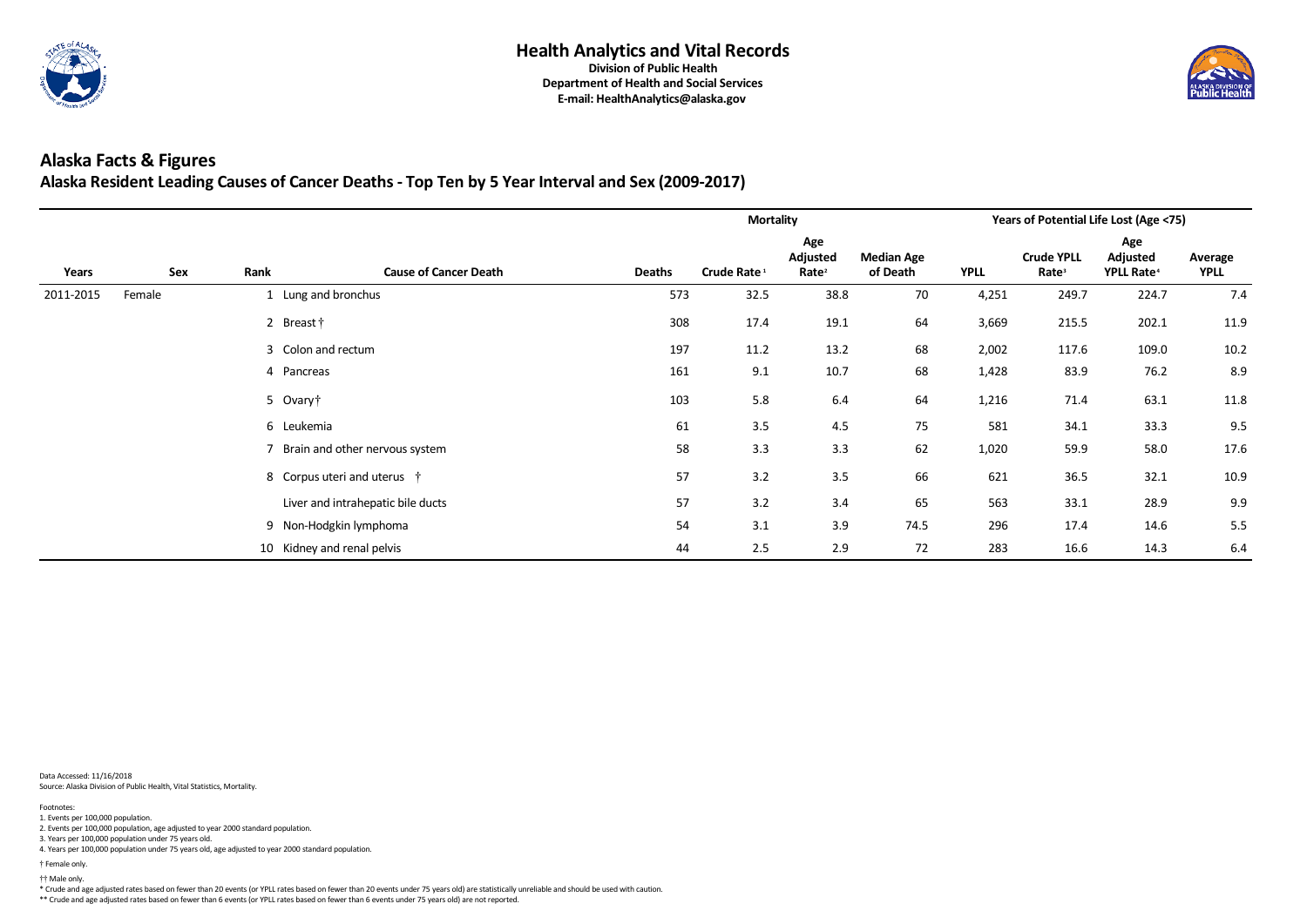

#### **Alaska Facts & Figures Alaska Resident Leading Causes of Cancer Deaths - Top Ten by 5 Year Interval and Sex (2009-2017)**

|           |      |     |               |                                     | <b>Mortality</b> |                                                                                                         |      |    |             |                                        | <b>Years of Potential Life Lost (Age &lt;75)</b>        |                        |
|-----------|------|-----|---------------|-------------------------------------|------------------|---------------------------------------------------------------------------------------------------------|------|----|-------------|----------------------------------------|---------------------------------------------------------|------------------------|
| Years     |      | Sex | Rank          | <b>Cause of Cancer Death</b>        | <b>Deaths</b>    | Age<br><b>Adjusted</b><br><b>Median Age</b><br>Crude Rate <sup>1</sup><br>Rate <sup>2</sup><br>of Death |      |    | <b>YPLL</b> | <b>Crude YPLL</b><br>Rate <sup>3</sup> | Age<br><b>Adjusted</b><br><b>YPLL Rate</b> <sup>4</sup> | Average<br><b>YPLL</b> |
| 2011-2015 | Male |     |               | Lung and bronchus                   | 718              | 37.8                                                                                                    | 50.7 | 69 | 5,767       | 312.0                                  | 271.3                                                   | 8                      |
|           |      |     |               | 2 Colon and rectum                  | 234              | 12.3                                                                                                    | 16.7 | 67 | 2,372       | 128.3                                  | 117.0                                                   | 10.1                   |
|           |      |     | 3 Prostate †† |                                     | 201              | 10.6                                                                                                    | 18.2 | 75 | 976         | 52.8                                   | 47.4                                                    | 4.9                    |
|           |      |     |               | 4 Liver and intrahepatic bile ducts | 163              | 8.6                                                                                                     | 8.9  | 62 | 2,011       | 108.8                                  | 91.9                                                    | 12.3                   |
|           |      |     | 5 Pancreas    |                                     | 155              | 8.2                                                                                                     | 10.5 | 67 | 1,412       | 76.4                                   | 66.1                                                    | 9.1                    |
|           |      |     | 6 Esophagus   |                                     | 128              | 6.7                                                                                                     | 8.7  | 67 | 1,081       | 58.5                                   | 47.9                                                    | 8.4                    |
|           |      |     |               | 7 Non-Hodgkin lymphoma              | 93               | 4.9                                                                                                     | 6.7  | 70 | 771         | 41.7                                   | 37.4                                                    | 8.3                    |
|           |      |     | 8 Leukemia    |                                     | 92               | 4.8                                                                                                     | 6.9  | 70 | 1,115       | 60.3                                   | 57.7                                                    | 12.1                   |
|           |      |     | 9 Stomach     |                                     | 91               | 4.8                                                                                                     | 5.6  | 59 | 1,377       | 74.5                                   | 70.8                                                    | 15.1                   |
|           |      |     | 10            | Brain and other nervous system      | 82               | 4.3                                                                                                     | 5.0  | 60 | 1,367       | 74.0                                   | 72.2                                                    | 16.7                   |

Data Accessed: 11/16/2018 Source: Alaska Division of Public Health, Vital Statistics, Mortality.

\* Crude and age adjusted rates based on fewer than 20 events (or YPLL rates based on fewer than 20 events under 75 years old) are statistically unreliable and should be used with caution.

\*\* Crude and age adjusted rates based on fewer than 6 events (or YPLL rates based on fewer than 6 events under 75 years old) are not reported.



† Male only. †

4. Years per 100,000 population under 75 years old, age adjusted to year 2000 standard population.

† Female only.

2. Events per 100,000 population, age adjusted to year 2000 standard population.

3. Years per 100,000 population under 75 years old.

Footnotes: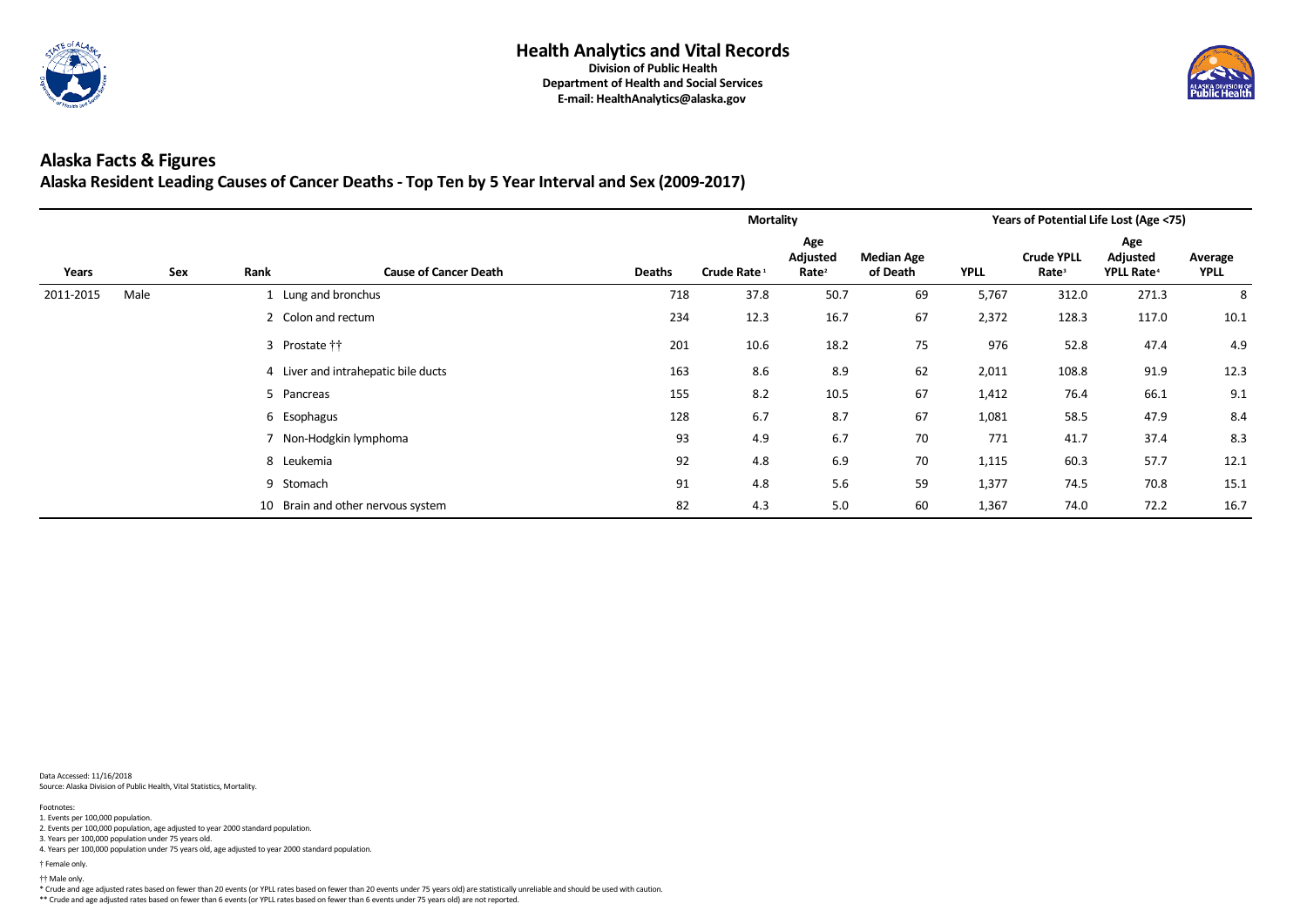

# **Alaska Facts & Figures**

## **Alaska Resident Leading Causes of Cancer Deaths - Top Ten by 5 Year Interval and Sex (2009-2017)**

|           |        |                            |                                     |               | <b>Mortality</b>        |                                      |                               |             | Years of Potential Life Lost (Age <75) |                                                  |                               |
|-----------|--------|----------------------------|-------------------------------------|---------------|-------------------------|--------------------------------------|-------------------------------|-------------|----------------------------------------|--------------------------------------------------|-------------------------------|
| Years     | Sex    | Rank                       | <b>Cause of Cancer Death</b>        | <b>Deaths</b> | Crude Rate <sup>1</sup> | Age<br>Adjusted<br>Rate <sup>2</sup> | <b>Median Age</b><br>of Death | <b>YPLL</b> | <b>Crude YPLL</b><br>Rate <sup>3</sup> | Age<br><b>Adjusted</b><br>YPLL Rate <sup>4</sup> | <b>Average</b><br><b>YPLL</b> |
| 2010-2014 | Female |                            | 1 Lung and bronchus                 | 574           | 32.8                    | 40.9                                 | 69                            | 4,389       | 259.8                                  | 238.6                                            | 7.6                           |
|           |        | 2 Breast †                 |                                     | 308           | 17.6                    | 20.0                                 | 65                            | 3,537       | 209.3                                  | 195.5                                            | 11.5                          |
|           |        |                            | 3 Colon and rectum                  | 190           | 10.9                    | 13.1                                 | 66                            | 2,122       | 125.6                                  | 120.5                                            | 11.2                          |
|           |        | Pancreas<br>4              |                                     | 145           | 8.3                     | 9.9                                  | 68                            | 1,326       | 78.5                                   | 72.0                                             | 9.1                           |
|           |        | 5 Ovary†                   |                                     | 96            | 5.5                     | 6.2                                  | 62.5                          | 1,235       | 73.1                                   | 67.7                                             | 12.9                          |
|           |        |                            | 6 Corpus uteri and uterus $\dagger$ | 59            | 3.4                     | 3.9                                  | 67                            | 600         | 35.5                                   | 30.4                                             | 10.2                          |
|           |        | $\overline{7}$<br>Leukemia |                                     | 55            | 3.1                     | 4.2                                  | 74                            | 505         | 29.9                                   | 29.6                                             | 9.2                           |
|           |        |                            | Liver and intrahepatic bile ducts   | 55            | 3.1                     | 3.5                                  | 66                            | 502         | 29.7                                   | 26.4                                             | 9.1                           |
|           |        |                            | Brain and other nervous system      | 55            | 3.1                     | 3.2                                  | 62                            | 1,030       | 61.0                                   | 60.2                                             | 18.7                          |
|           |        |                            | 8 Non-Hodgkin lymphoma              | 46            | 2.6                     | 3.6                                  | 76                            | 240         | 14.2                                   | 12.8                                             | 5.2                           |
|           |        | 9 Stomach                  |                                     | 43            | 2.5                     | 2.9                                  | 66                            | 523         | 31.0                                   | 29.9                                             | 12.2                          |
|           |        |                            | 10 Kidney and renal pelvis          | 40            | 2.3                     | 2.8                                  | 69.5                          | 296         | 17.5                                   | 15.8                                             | 7.4                           |

Data Accessed: 11/16/2018 Source: Alaska Division of Public Health, Vital Statistics, Mortality.

\* Crude and age adjusted rates based on fewer than 20 events (or YPLL rates based on fewer than 20 events under 75 years old) are statistically unreliable and should be used with caution.

\*\* Crude and age adjusted rates based on fewer than 6 events (or YPLL rates based on fewer than 6 events under 75 years old) are not reported.



† Male only. †

4. Years per 100,000 population under 75 years old, age adjusted to year 2000 standard population.

† Female only.

2. Events per 100,000 population, age adjusted to year 2000 standard population.

3. Years per 100,000 population under 75 years old.

Footnotes: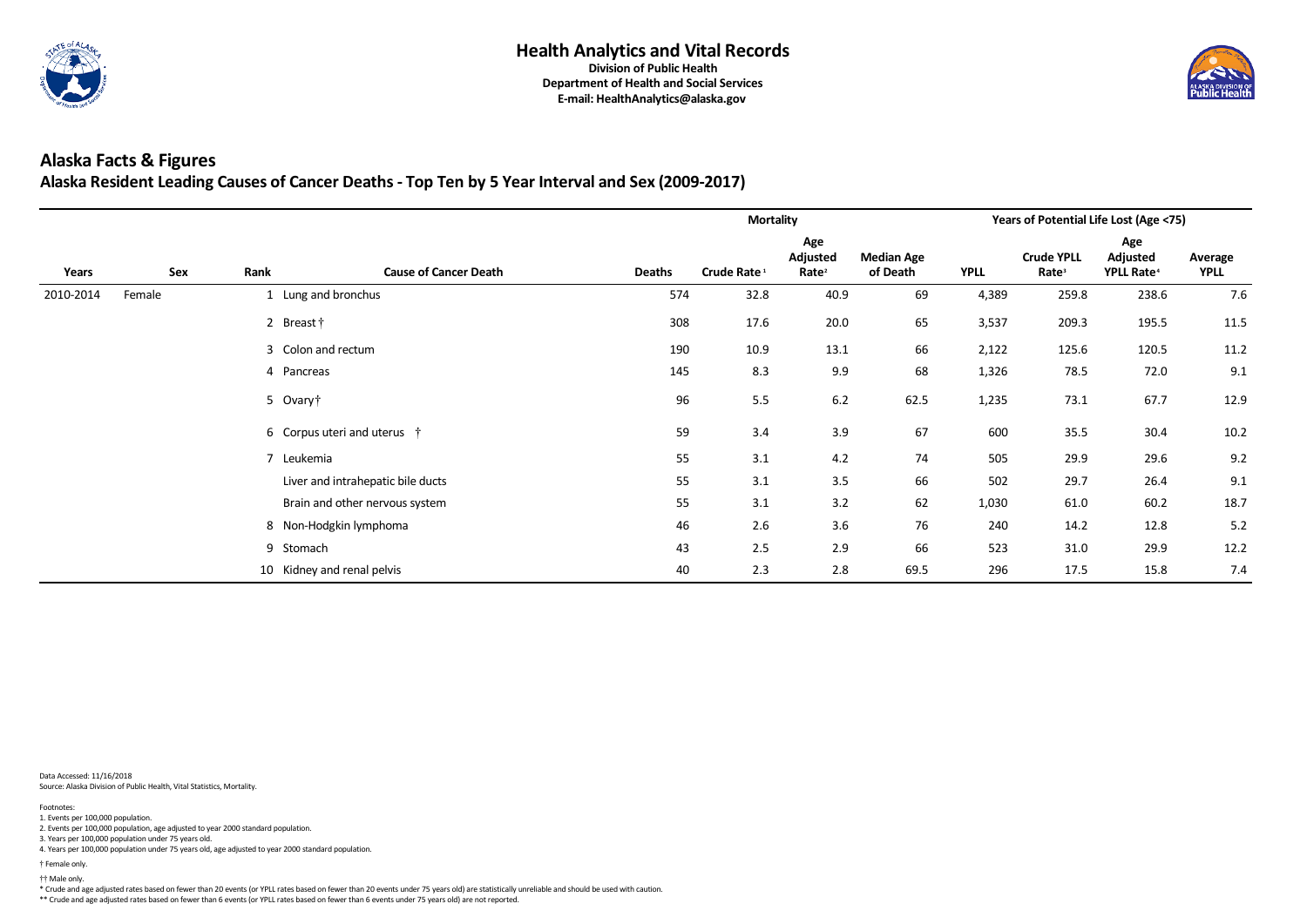

#### **Alaska Facts & Figures Alaska Resident Leading Causes of Cancer Deaths - Top Ten by 5 Year Interval and Sex (2009-2017)**

|           |      |     |                    |                                     |               | <b>Mortality</b>        |                                      |                               | <b>Years of Potential Life Lost (Age &lt;75)</b> |                                        |                                                  |                        |  |
|-----------|------|-----|--------------------|-------------------------------------|---------------|-------------------------|--------------------------------------|-------------------------------|--------------------------------------------------|----------------------------------------|--------------------------------------------------|------------------------|--|
| Years     |      | Sex | Rank               | <b>Cause of Cancer Death</b>        | <b>Deaths</b> | Crude Rate <sup>1</sup> | Age<br>Adjusted<br>Rate <sup>2</sup> | <b>Median Age</b><br>of Death | <b>YPLL</b>                                      | <b>Crude YPLL</b><br>Rate <sup>3</sup> | Age<br>Adjusted<br><b>YPLL Rate</b> <sup>4</sup> | Average<br><b>YPLL</b> |  |
| 2010-2014 | Male |     |                    | 1 Lung and bronchus                 | 698           | 37.0                    | 52.6                                 | 69                            | 5,517                                            | 300.1                                  | 268.2                                            | 7.9                    |  |
|           |      |     | 2 Colon and rectum |                                     | 240           | 12.7                    | 17.6                                 | 67                            | 2,337                                            | 127.1                                  | 114.0                                            | 9.7                    |  |
|           |      |     | 3 Prostate ††      |                                     | 210           | 11.1                    | 20.0                                 | 75                            | 987                                              | 53.7                                   | 49.5                                             | 4.7                    |  |
|           |      |     |                    | 4 Liver and intrahepatic bile ducts | 160           | 8.5                     | 8.9                                  | 62                            | 2,005                                            | 109.1                                  | 92.5                                             | 12.5                   |  |
|           |      |     | 5 Pancreas         |                                     | 158           | 8.4                     | 11.5                                 | 68                            | 1,441                                            | 78.4                                   | 69.4                                             | 9.1                    |  |
|           |      |     | 6 Esophagus        |                                     | 112           | 5.9                     | 7.9                                  | 67                            | 963                                              | 52.4                                   | 45.0                                             | 8.6                    |  |
|           |      |     | 7 Leukemia         |                                     | 110           | 5.8                     | 8.9                                  | 71                            | 1,294                                            | 70.4                                   | 67.3                                             | 11.8                   |  |
|           |      |     |                    | 8 Non-Hodgkin lymphoma              | 87            | 4.6                     | 6.8                                  | 70                            | 769                                              | 41.8                                   | 41.4                                             | 8.8                    |  |
|           |      |     |                    | 9 Brain and other nervous system    | 86            | 4.6                     | 5.6                                  | 61.5                          | 1,349                                            | 73.4                                   | 70.8                                             | 15.7                   |  |
|           |      |     | 10                 | Kidney and renal pelvis             | 83            | 4.4                     | 6.3                                  | 67                            | 764                                              | 41.6                                   | 38.0                                             | 9.2                    |  |

Data Accessed: 11/16/2018 Source: Alaska Division of Public Health, Vital Statistics, Mortality.

\* Crude and age adjusted rates based on fewer than 20 events (or YPLL rates based on fewer than 20 events under 75 years old) are statistically unreliable and should be used with caution.

\*\* Crude and age adjusted rates based on fewer than 6 events (or YPLL rates based on fewer than 6 events under 75 years old) are not reported.



† Male only. †

4. Years per 100,000 population under 75 years old, age adjusted to year 2000 standard population.

† Female only.

2. Events per 100,000 population, age adjusted to year 2000 standard population.

3. Years per 100,000 population under 75 years old.

Footnotes: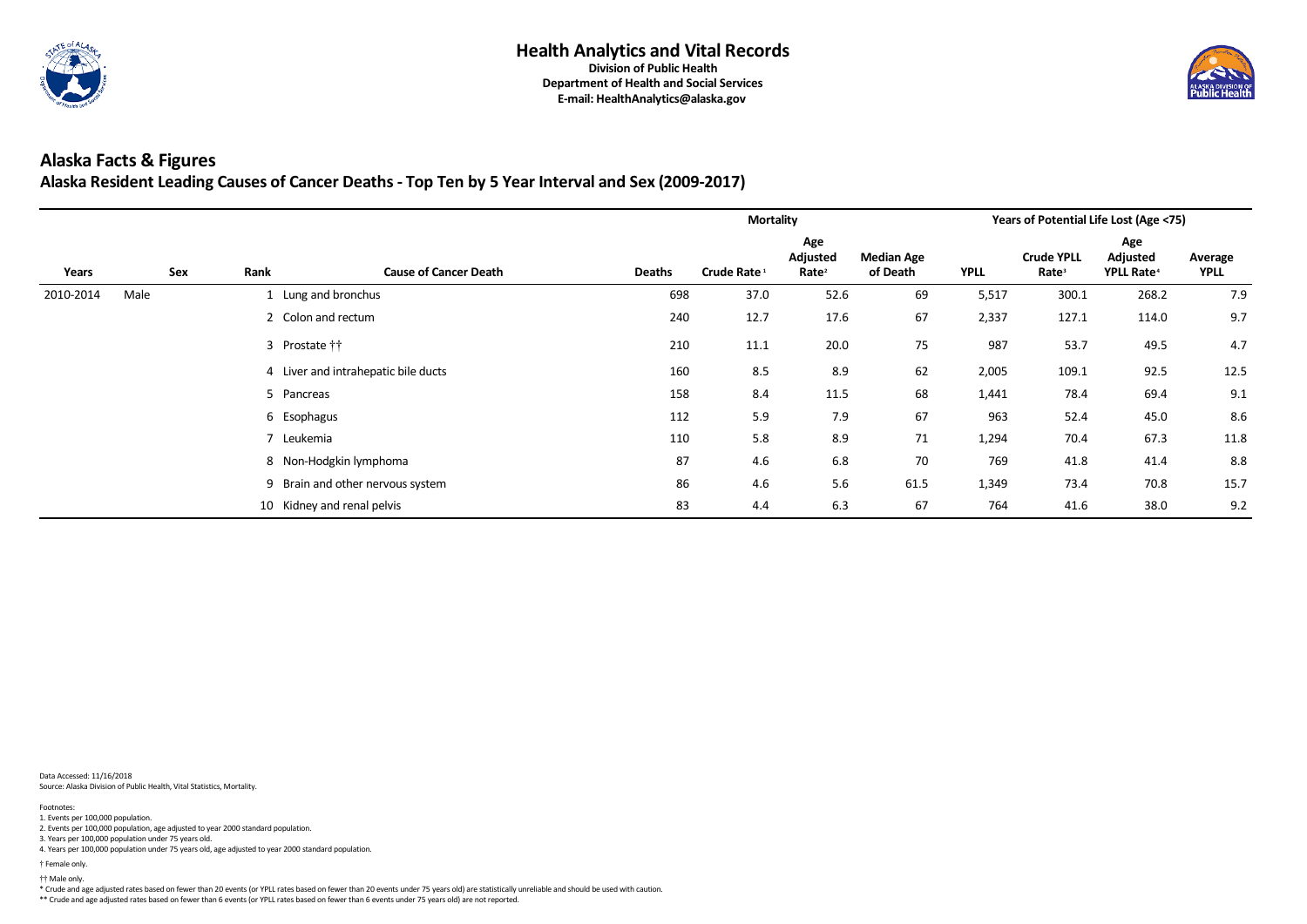

#### **Alaska Facts & Figures Alaska Resident Leading Causes of Cancer Deaths - Top Ten by 5 Year Interval and Sex (2009-2017)**

|           |        |            |                                   |               | <b>Mortality</b>        |                                      |                               | <b>Years of Potential Life Lost (Age &lt;75)</b> |                                        |                                                 |                        |  |
|-----------|--------|------------|-----------------------------------|---------------|-------------------------|--------------------------------------|-------------------------------|--------------------------------------------------|----------------------------------------|-------------------------------------------------|------------------------|--|
| Years     | Sex    | Rank       | <b>Cause of Cancer Death</b>      | <b>Deaths</b> | Crude Rate <sup>1</sup> | Age<br>Adjusted<br>Rate <sup>2</sup> | <b>Median Age</b><br>of Death | <b>YPLL</b>                                      | <b>Crude YPLL</b><br>Rate <sup>3</sup> | Age<br>Adjusted<br><b>YPLL Rate<sup>4</sup></b> | Average<br><b>YPLL</b> |  |
| 2009-2013 | Female |            | Lung and bronchus                 | 583           | 33.7                    | 43.3                                 | 70                            | 4,578                                            | 273.6                                  | 260.0                                           | 7.9                    |  |
|           |        | 2 Breast † |                                   | 307           | 17.7                    | 20.9                                 | 66                            | 3,372                                            | 201.5                                  | 191.1                                           | 11                     |  |
|           |        |            | 3 Colon and rectum                | 181           | 10.5                    | 13.0                                 | 67                            | 1,950                                            | 116.6                                  | 112.0                                           | 10.8                   |  |
|           |        | 4 Pancreas |                                   | 132           | 7.6                     | 9.3                                  | 67.5                          | 1,217                                            | 72.7                                   | 67.4                                            | 9.2                    |  |
|           |        | 5 Ovary†   |                                   | 95            | 5.5                     | 6.3                                  | 63                            | 1,205                                            | 72.0                                   | 66.2                                            | 12.7                   |  |
|           |        | 6 Leukemia |                                   | 56            | 3.2                     | 4.4                                  | 74                            | 489                                              | 29.2                                   | 28.4                                            | 8.7                    |  |
|           |        |            | Non-Hodgkin lymphoma              | 54            | 3.1                     | 4.4                                  | 75.5                          | 284                                              | 17.0                                   | 16.6                                            | 5.3                    |  |
|           |        |            | 8 Brain and other nervous system  | 52            | 3.0                     | 3.2                                  | 62                            | 933                                              | 55.8                                   | 55.6                                            | 17.9                   |  |
|           |        |            | 9 Corpus uteri and uterus †       | 50            | 2.9                     | 3.6                                  | 69.5                          | 459                                              | 27.4                                   | 23.4                                            | 9.2                    |  |
|           |        | 10         | Liver and intrahepatic bile ducts | 49            | 2.8                     | 3.2                                  | 66                            | 467                                              | 27.9                                   | 25.0                                            | 9.5                    |  |

Data Accessed: 11/16/2018 Source: Alaska Division of Public Health, Vital Statistics, Mortality.

\* Crude and age adjusted rates based on fewer than 20 events (or YPLL rates based on fewer than 20 events under 75 years old) are statistically unreliable and should be used with caution.

\*\* Crude and age adjusted rates based on fewer than 6 events (or YPLL rates based on fewer than 6 events under 75 years old) are not reported.



† Male only. †

4. Years per 100,000 population under 75 years old, age adjusted to year 2000 standard population.

† Female only.

2. Events per 100,000 population, age adjusted to year 2000 standard population.

3. Years per 100,000 population under 75 years old.

Footnotes: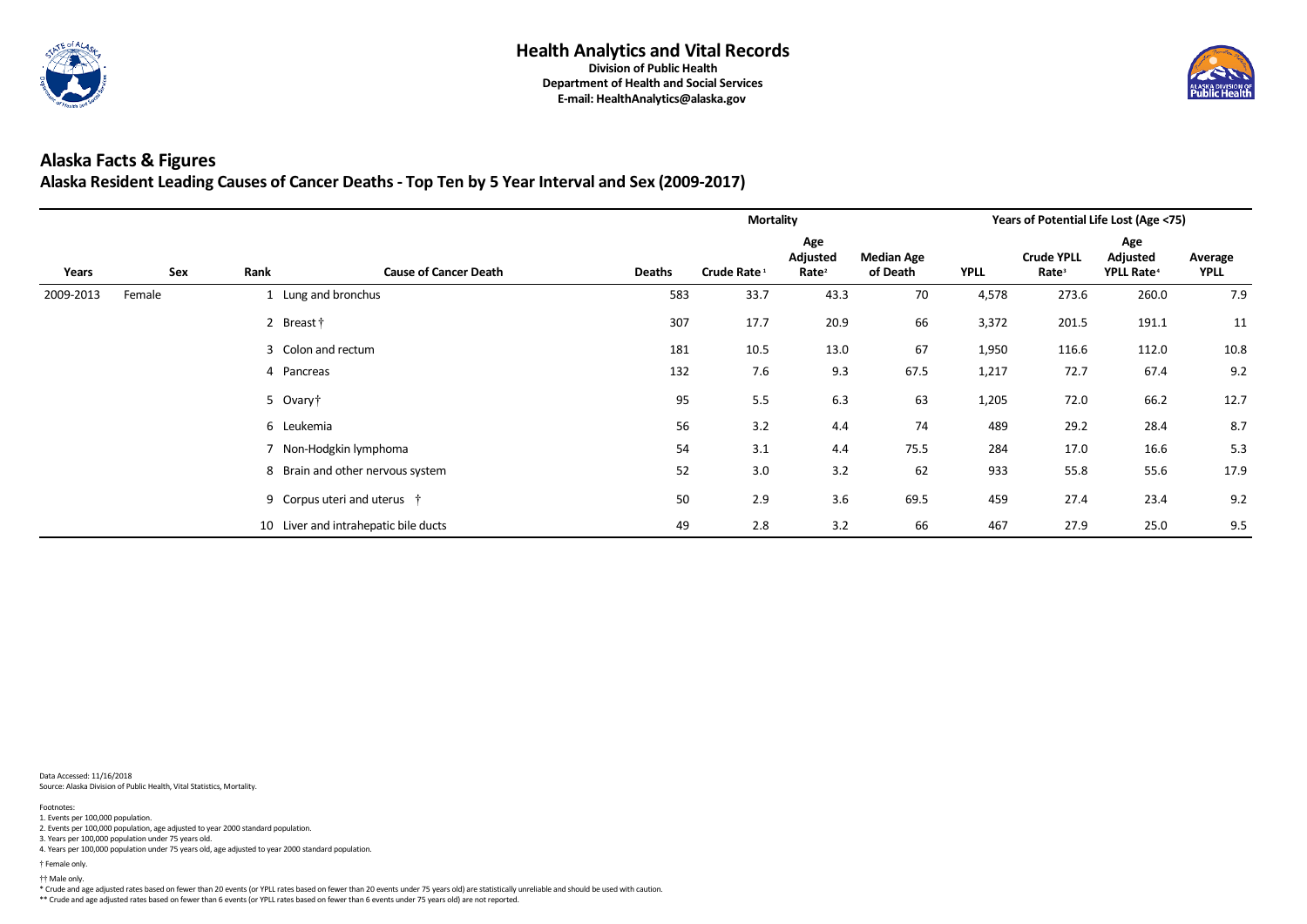

#### **Alaska Facts & Figures Alaska Resident Leading Causes of Cancer Deaths - Top Ten by 5 Year Interval and Sex (2009-2017)**

|           |      |     |                        |                                     |               | <b>Mortality</b>                                                       |      |                               | Years of Potential Life Lost (Age <75) |                                        |                                                 |                        |
|-----------|------|-----|------------------------|-------------------------------------|---------------|------------------------------------------------------------------------|------|-------------------------------|----------------------------------------|----------------------------------------|-------------------------------------------------|------------------------|
| Years     |      | Sex | Rank                   | <b>Cause of Cancer Death</b>        | <b>Deaths</b> | Age<br><b>Adjusted</b><br>Crude Rate <sup>1</sup><br>Rate <sup>2</sup> |      | <b>Median Age</b><br>of Death | <b>YPLL</b>                            | <b>Crude YPLL</b><br>Rate <sup>3</sup> | Age<br>Adjusted<br><b>YPLL Rate<sup>4</sup></b> | Average<br><b>YPLL</b> |
| 2009-2013 | Male |     |                        | Lung and bronchus                   | 713           | 38.2                                                                   | 57.3 | 70                            | 5,620                                  | 308.7                                  | 283.0                                           | 7.9                    |
|           |      |     |                        | 2 Colon and rectum                  |               | 12.7                                                                   | 17.3 | 65.5                          | 2,479                                  | 136.2                                  | 124.9                                           | 10.5                   |
|           |      |     | 3 Prostate ††          |                                     | 195           | 10.5                                                                   | 20.1 | 76                            | 855                                    | 47.0                                   | 44.5                                            | 4.4                    |
|           |      |     | 4 Pancreas             |                                     | 166           | 8.9                                                                    | 12.3 | 66                            | 1,636                                  | 89.9                                   | 81.1                                            | 9.9                    |
|           |      |     |                        | 5 Liver and intrahepatic bile ducts | 142           | 7.6                                                                    | 8.4  | 61.5                          | 1,812                                  | 99.5                                   | 85.1                                            | 12.8                   |
|           |      |     | 6 Leukemia             |                                     | 102           | 5.5                                                                    | 8.9  | 71                            | 1,171                                  | 64.3                                   | 61.4                                            | 11.5                   |
|           |      |     | Esophagus              |                                     | 99            | 5.3                                                                    | 7.0  | 66                            | 945                                    | 51.9                                   | 46.7                                            | 9.5                    |
|           |      |     |                        | 8 Brain and other nervous system    | 93            | 5.0                                                                    | 6.5  | 62                            | 1,509                                  | 82.9                                   | 82.2                                            | 16.2                   |
|           |      |     | 9 Non-Hodgkin lymphoma |                                     | 86            | 4.6                                                                    | 7.0  | 69                            | 869                                    | 47.7                                   | 47.0                                            | 10.1                   |
|           |      |     | 10 Stomach             |                                     | 83            | 4.4                                                                    | 5.9  | 65                            | 1,025                                  | 56.3                                   | 52.5                                            | 12.3                   |

Data Accessed: 11/16/2018 Source: Alaska Division of Public Health, Vital Statistics, Mortality.

\* Crude and age adjusted rates based on fewer than 20 events (or YPLL rates based on fewer than 20 events under 75 years old) are statistically unreliable and should be used with caution.

\*\* Crude and age adjusted rates based on fewer than 6 events (or YPLL rates based on fewer than 6 events under 75 years old) are not reported.



† Male only. †

4. Years per 100,000 population under 75 years old, age adjusted to year 2000 standard population.

† Female only.

2. Events per 100,000 population, age adjusted to year 2000 standard population.

3. Years per 100,000 population under 75 years old.

Footnotes: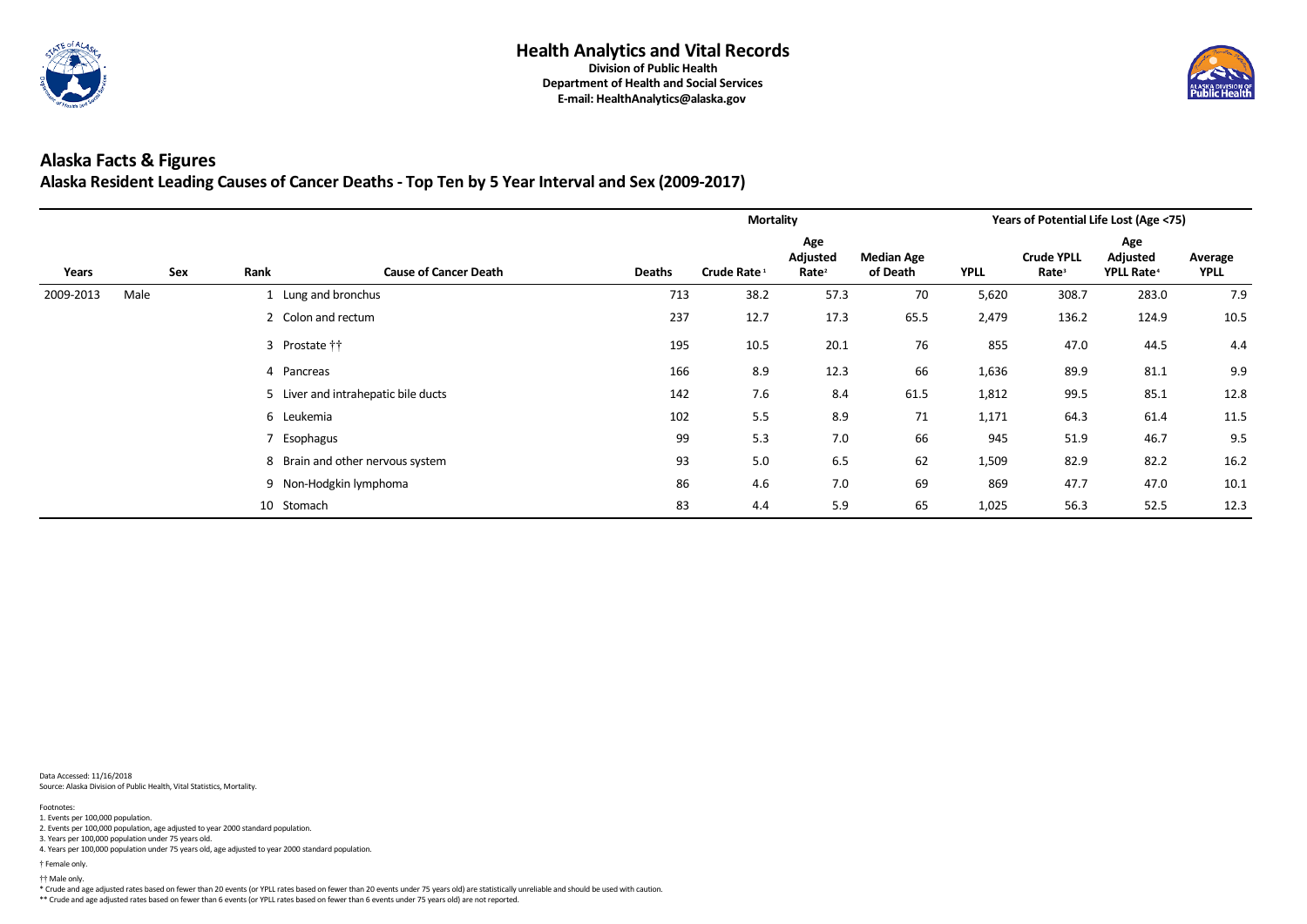

|           |                |                          |                                   | <b>Mortality</b> |                         |                                             |                               | <b>Years of Potential Life Lost (Age &lt;75)</b> |                                        |                                                        |                        |
|-----------|----------------|--------------------------|-----------------------------------|------------------|-------------------------|---------------------------------------------|-------------------------------|--------------------------------------------------|----------------------------------------|--------------------------------------------------------|------------------------|
| Years     | Race           | Rank                     | <b>Cause of Cancer Death</b>      | <b>Deaths</b>    | Crude Rate <sup>1</sup> | Age<br><b>Adjusted</b><br>Rate <sup>2</sup> | <b>Median Age</b><br>of Death | <b>YPLL</b>                                      | <b>Crude YPLL</b><br>Rate <sup>3</sup> | Age<br><b>Adjusted</b><br><b>YPLL Rate<sup>4</sup></b> | Average<br><b>YPLL</b> |
| 2013-2017 | White          | Lung and bronchus        |                                   | 876              | 34.0                    | 36.5                                        | 70                            | 6,454                                            | 259.9                                  | 199.0                                                  | 7.4                    |
|           |                | 2 Colon and rectum       |                                   | 272              | 10.6                    | 11.3                                        | 68                            | 2,509                                            | 101.1                                  | 84.8                                                   | 9.2                    |
|           |                | $\mathbf{3}$<br>Pancreas |                                   | 261              | 10.1                    | 10.4                                        | 67                            | 2,424                                            | 97.6                                   | 77.0                                                   | 9.3                    |
|           | AI/AN          | 1 Lung and bronchus      |                                   | 231              | 36.5                    | 56.3                                        | 69                            | 1,809                                            | 293.4                                  | 339.7                                                  | 7.8                    |
|           |                | 2 Colon and rectum       |                                   | 158              | 24.9                    | 39.8                                        | 68.5                          | 1,594                                            | 258.5                                  | 293.3                                                  | 10.1                   |
|           |                | $\mathbf{3}$<br>Stomach  |                                   | 73               | 11.5                    | 15.8                                        | 60                            | 1,044                                            | 169.3                                  | 194.8                                                  | 14.3                   |
|           | Asian/PI/Black | 1 Lung and bronchus      |                                   | 78               | 16.4                    | 26.3                                        | 69                            | 638                                              | 137.1                                  | 153.0                                                  | 8.2                    |
|           |                | 2 Colon and rectum       |                                   | 29               | 6.1                     | 7.6                                         | 62                            | 432                                              | 92.8                                   | 94.9                                                   | 14.9                   |
|           |                | 3 Breast†                |                                   | 28               | 11.8                    | 14.2                                        | 60.5                          | 408                                              | 177.0                                  | 192.0                                                  | 14.6                   |
|           |                |                          | Liver and intrahepatic bile ducts | 28               | 5.9                     | 7.4                                         | 62.5                          | 371                                              | 79.7                                   | 87.0                                                   | 13.3                   |

Data Accessed: 11/16/2018 Source: Alaska Division of Public Health, Vital Statistics, Mortality.

\* Crude and age adjusted rates based on fewer than 20 events (or YPLL rates based on fewer than 20 events under 75 years old) are statistically unreliable and should be used with caution.

\*\* Crude and age adjusted rates based on fewer than 6 events (or YPLL rates based on fewer than 6 events under 75 years old) are not reported.



† Male only. †

4. Years per 100,000 population under 75 years old, age adjusted to year 2000 standard population.

† Female only.

2. Events per 100,000 population, age adjusted to year 2000 standard population.

3. Years per 100,000 population under 75 years old.

Footnotes: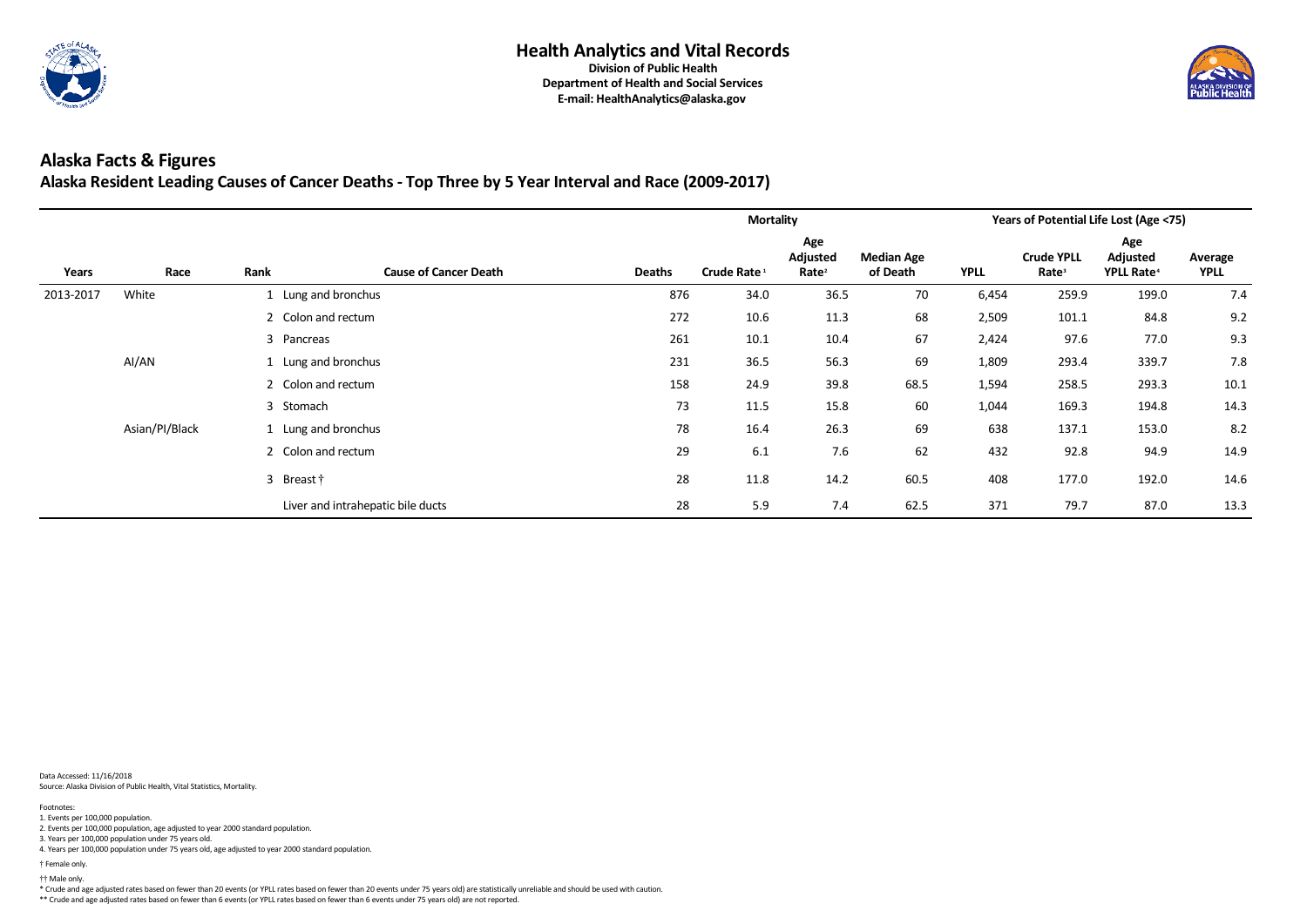

|           |                |                     |                                     |               | <b>Mortality</b>        |                                             |                               |             | <b>Years of Potential Life Lost (Age &lt;75)</b> |                                                 |                        |  |
|-----------|----------------|---------------------|-------------------------------------|---------------|-------------------------|---------------------------------------------|-------------------------------|-------------|--------------------------------------------------|-------------------------------------------------|------------------------|--|
| Years     | Race           | Rank                | <b>Cause of Cancer Death</b>        | <b>Deaths</b> | Crude Rate <sup>1</sup> | Age<br><b>Adjusted</b><br>Rate <sup>2</sup> | <b>Median Age</b><br>of Death | <b>YPLL</b> | <b>Crude YPLL</b><br>Rate <sup>3</sup>           | Age<br>Adjusted<br><b>YPLL Rate<sup>4</sup></b> | Average<br><b>YPLL</b> |  |
| 2012-2016 | White          | 1 Lung and bronchus |                                     | 924           | 35.8                    | 39.9                                        | 70                            | 6,678       | 267.8                                            | 208.1                                           | 7.2                    |  |
|           |                | 2 Pancreas          |                                     | 266           | 10.3                    | 10.9                                        | 68                            | 2,456       | 98.5                                             | 79.0                                            | 9.2                    |  |
|           |                | Colon and rectum    |                                     | 266           | 10.3                    | 11.6                                        | 69                            | 2,469       | 99.0                                             | 83.6                                            | 9.3                    |  |
|           |                | 3 Breast†           |                                     | 232           | 18.8                    | 18.6                                        | 64                            | 2,772       | 234.4                                            | 203.4                                           | 11.9                   |  |
|           | AI/AN          | 1 Lung and bronchus |                                     | 240           | 38.1                    | 61.1                                        | 70                            | 1,832       | 298.9                                            | 354.0                                           | 7.6                    |  |
|           |                | Colon and rectum    |                                     | 142           | 22.6                    | 36.1                                        | 67                            | 1,548       | 252.6                                            | 287.1                                           | 10.9                   |  |
|           |                | 3 Stomach           |                                     | 75            | 11.9                    | 16.4                                        | 60                            | 1,128       | 184.1                                            | 215.9                                           | 15                     |  |
|           | Asian/PI/Black | 1 Lung and bronchus |                                     | 80            | 17.1                    | 28.7                                        | 68.5                          | 659         | 144.4                                            | 165.6                                           | 8.2                    |  |
|           |                | 2 Colon and rectum  |                                     | 36            | 7.7                     | 10.3                                        | 62                            | 504         | 110.4                                            | 115.7                                           | 14                     |  |
|           |                |                     | 3 Liver and intrahepatic bile ducts | 28            | 6.0                     | 7.4                                         | 62                            | 382         | 83.7                                             | 91.5                                            | 13.6                   |  |

Data Accessed: 11/16/2018 Source: Alaska Division of Public Health, Vital Statistics, Mortality.

\* Crude and age adjusted rates based on fewer than 20 events (or YPLL rates based on fewer than 20 events under 75 years old) are statistically unreliable and should be used with caution.

\*\* Crude and age adjusted rates based on fewer than 6 events (or YPLL rates based on fewer than 6 events under 75 years old) are not reported.



† Male only. †

4. Years per 100,000 population under 75 years old, age adjusted to year 2000 standard population.

† Female only.

2. Events per 100,000 population, age adjusted to year 2000 standard population.

3. Years per 100,000 population under 75 years old.

Footnotes: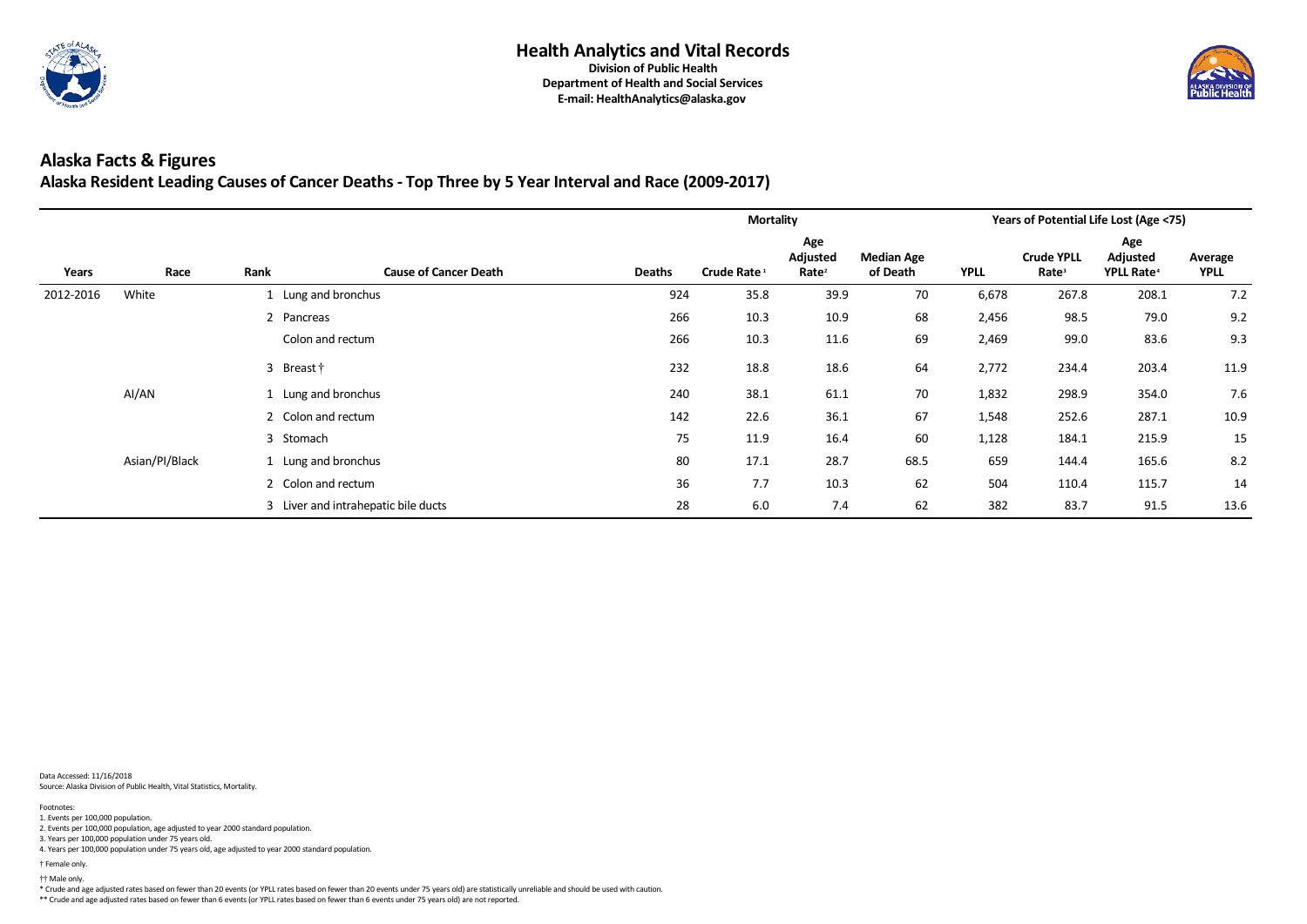

|           |                |                    |                                   |               | <b>Mortality</b>        |                                             |                               |             | <b>Years of Potential Life Lost (Age &lt;75)</b> |                                                  |                        |  |  |
|-----------|----------------|--------------------|-----------------------------------|---------------|-------------------------|---------------------------------------------|-------------------------------|-------------|--------------------------------------------------|--------------------------------------------------|------------------------|--|--|
| Years     | Race           | Rank               | <b>Cause of Cancer Death</b>      | <b>Deaths</b> | Crude Rate <sup>1</sup> | Age<br><b>Adjusted</b><br>Rate <sup>2</sup> | <b>Median Age</b><br>of Death | <b>YPLL</b> | <b>Crude YPLL</b><br>Rate <sup>3</sup>           | Age<br><b>Adjusted</b><br>YPLL Rate <sup>4</sup> | Average<br><b>YPLL</b> |  |  |
| 2011-2015 | White          |                    | Lung and bronchus                 | 956           | 37.0                    | 42.0                                        | 69                            | 7,443       | 298.1                                            | 236.6                                            | 7.8                    |  |  |
|           |                | 2 Pancreas         |                                   | 260           | 10.1                    | 11.3                                        | 68                            | 2,291       | 91.8                                             | 74.8                                             | 8.8                    |  |  |
|           |                | 3 Colon and rectum |                                   | 252           | 9.8                     | 11.3                                        | 68                            | 2,421       | 97.0                                             | 83.0                                             | 9.6                    |  |  |
|           | AI/AN          |                    | Lung and bronchus                 | 238           | 38.1                    | 62.4                                        | 70                            | 1,789       | 294.2                                            | 354.0                                            | 7.5                    |  |  |
|           |                | 2 Colon and rectum |                                   | 142           | 22.7                    | 36.8                                        | 69.5                          | 1,405       | 231.1                                            | 267.2                                            | 9.9                    |  |  |
|           |                | 3 Stomach          |                                   | 70            | 11.2                    | 15.8                                        | 59                            | 1,050       | 172.7                                            | 204.0                                            | 15                     |  |  |
|           | Asian/PI/Black |                    | Lung and bronchus                 | 89            | 19.5                    | 34.8                                        | 69                            | 718         | 161.0                                            | 187.4                                            | 8.1                    |  |  |
|           |                | 2 Colon and rectum |                                   | 35            | 7.7                     | 10.3                                        | 62                            | 490         | 109.9                                            | 115.8                                            | 14                     |  |  |
|           |                | 3                  | Liver and intrahepatic bile ducts | 29            | 6.4                     | 7.8                                         | 61                            | 426         | 95.5                                             | 103.9                                            | 14.7                   |  |  |

Data Accessed: 11/16/2018 Source: Alaska Division of Public Health, Vital Statistics, Mortality.

\* Crude and age adjusted rates based on fewer than 20 events (or YPLL rates based on fewer than 20 events under 75 years old) are statistically unreliable and should be used with caution.

\*\* Crude and age adjusted rates based on fewer than 6 events (or YPLL rates based on fewer than 6 events under 75 years old) are not reported.



† Male only. †

4. Years per 100,000 population under 75 years old, age adjusted to year 2000 standard population.

† Female only.

2. Events per 100,000 population, age adjusted to year 2000 standard population.

3. Years per 100,000 population under 75 years old.

Footnotes: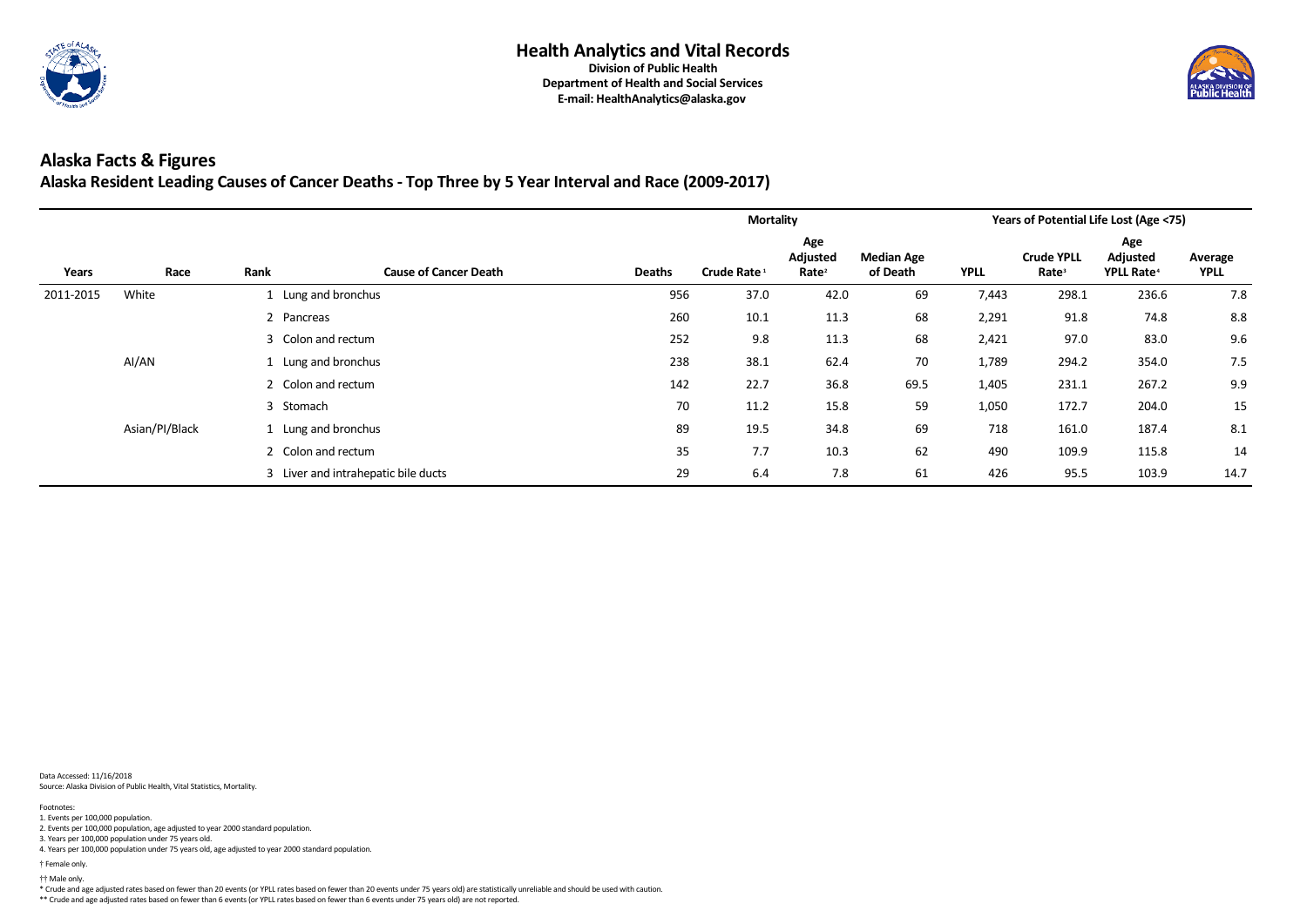

|           |                |                     |                                   |               | <b>Mortality</b>                                                                                        |      |             |                                        | <b>Years of Potential Life Lost (Age &lt;75)</b> |                        |      |  |  |
|-----------|----------------|---------------------|-----------------------------------|---------------|---------------------------------------------------------------------------------------------------------|------|-------------|----------------------------------------|--------------------------------------------------|------------------------|------|--|--|
| Years     | Race           | Rank                | <b>Cause of Cancer Death</b>      | <b>Deaths</b> | Age<br><b>Adjusted</b><br><b>Median Age</b><br>Crude Rate <sup>1</sup><br>Rate <sup>2</sup><br>of Death |      | <b>YPLL</b> | <b>Crude YPLL</b><br>Rate <sup>3</sup> | Age<br>Adjusted<br>YPLL Rate <sup>4</sup>        | Average<br><b>YPLL</b> |      |  |  |
| 2010-2014 | White          |                     | Lung and bronchus                 | 935           | 36.3                                                                                                    | 43.4 | 69          | 7,304                                  | 293.1                                            | 240.0                  | 7.8  |  |  |
|           |                | 2 Colon and rectum  |                                   | 254           | 9.9                                                                                                     | 11.8 | 68          | 2,482                                  | 99.6                                             | 86.5                   | 9.8  |  |  |
|           |                | 3<br>Pancreas       |                                   | 242           | 9.4                                                                                                     | 11.0 | 68          | 2,150                                  | 86.3                                             | 71.5                   | 8.9  |  |  |
|           | AI/AN          | 1 Lung and bronchus |                                   | 244           | 39.5                                                                                                    | 66.0 | 70.5        | 1,890                                  | 314.1                                            | 381.0                  | 7.7  |  |  |
|           |                | 2 Colon and rectum  |                                   | 137           | 22.2                                                                                                    | 35.1 | 66          | 1,457                                  | 242.2                                            | 282.3                  | 10.6 |  |  |
|           |                | 3<br>Stomach        |                                   | 65            | 10.5                                                                                                    | 14.9 | 58          | 1,017                                  | 169.0                                            | 197.4                  | 15.6 |  |  |
|           | Asian/PI/Black | 1 Lung and bronchus |                                   | 83            | 18.7                                                                                                    | 35.4 | 69          | 608                                    | 140.1                                            | 166.6                  | 7.3  |  |  |
|           |                | 2 Colon and rectum  |                                   | 35            | 7.9                                                                                                     | 11.4 | 62          | 479                                    | 110.4                                            | 117.9                  | 13.7 |  |  |
|           |                | $\mathbf{3}$        | Liver and intrahepatic bile ducts | 30            | 6.8                                                                                                     | 8.5  | 61.5        | 407                                    | 93.8                                             | 102.3                  | 13.6 |  |  |

Data Accessed: 11/16/2018 Source: Alaska Division of Public Health, Vital Statistics, Mortality.

\* Crude and age adjusted rates based on fewer than 20 events (or YPLL rates based on fewer than 20 events under 75 years old) are statistically unreliable and should be used with caution.

\*\* Crude and age adjusted rates based on fewer than 6 events (or YPLL rates based on fewer than 6 events under 75 years old) are not reported.



† Male only. †

4. Years per 100,000 population under 75 years old, age adjusted to year 2000 standard population.

† Female only.

2. Events per 100,000 population, age adjusted to year 2000 standard population.

3. Years per 100,000 population under 75 years old.

Footnotes: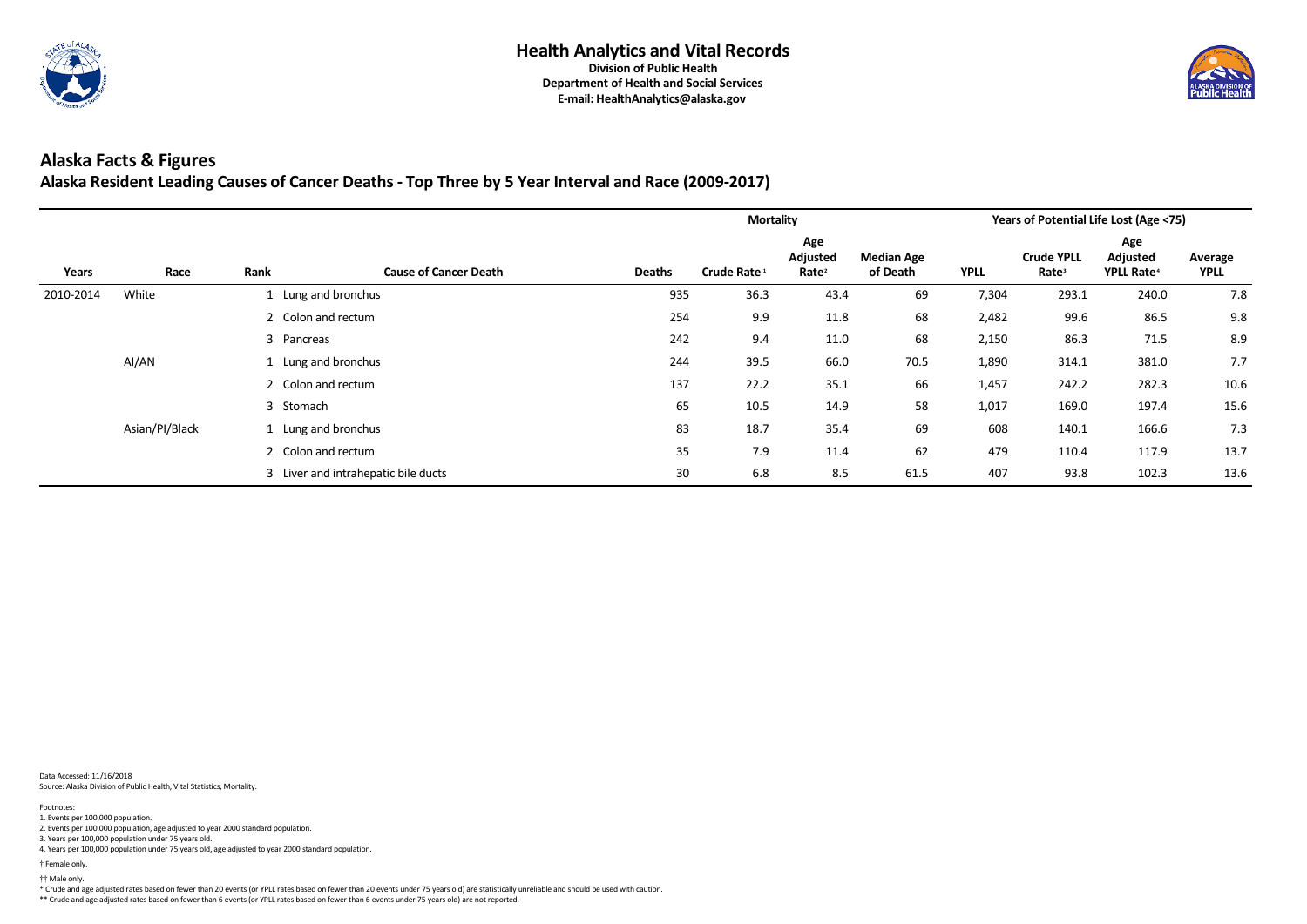

|           |                |                     |                                               |     | <b>Mortality</b>        |                                             |                               |             | <b>Years of Potential Life Lost (Age &lt;75)</b> |                                                        |                        |  |
|-----------|----------------|---------------------|-----------------------------------------------|-----|-------------------------|---------------------------------------------|-------------------------------|-------------|--------------------------------------------------|--------------------------------------------------------|------------------------|--|
| Years     | Race           | Rank                | <b>Cause of Cancer Death</b><br><b>Deaths</b> |     | Crude Rate <sup>1</sup> | Age<br><b>Adjusted</b><br>Rate <sup>2</sup> | <b>Median Age</b><br>of Death | <b>YPLL</b> | <b>Crude YPLL</b><br>Rate <sup>3</sup>           | Age<br><b>Adjusted</b><br><b>YPLL Rate<sup>4</sup></b> | Average<br><b>YPLL</b> |  |
| 2009-2013 | White          |                     | Lung and bronchus                             | 960 | 37.5                    | 46.9                                        | 69                            | 7,542       | 304.4                                            | 258.7                                                  | 7.9                    |  |
|           |                | 2 Colon and rectum  |                                               | 244 | 9.5                     | 11.6                                        | 67                            | 2,443       | 98.6                                             | 85.7                                                   | 10                     |  |
|           |                | 3<br>Pancreas       |                                               | 232 | 9.1                     | 10.9                                        | 67                            | 2,133       | 86.1                                             | 72.4                                                   | 9.2                    |  |
|           | AI/AN          |                     | Lung and bronchus                             | 253 | 41.5                    | 70.6                                        | 70                            | 2,041       | 343.6                                            | 420.1                                                  | 8.1                    |  |
|           |                | 2 Colon and rectum  |                                               | 134 | 22.0                    | 35.0                                        | 66                            | 1,501       | 252.7                                            | 297.5                                                  | 11.2                   |  |
|           |                | 3 Stomach           |                                               | 64  | 10.5                    | 15.4                                        | 61                            | 934         | 157.2                                            | 185.0                                                  | 14.6                   |  |
|           | Asian/PI/Black | 1 Lung and bronchus |                                               | 76  | 17.7                    | 35.7                                        | 71.5                          | 534         | 126.7                                            | 155.4                                                  |                        |  |
|           |                | 2 Colon and rectum  |                                               | 36  | 8.4                     | 13.6                                        | 62.5                          | 444         | 105.4                                            | 119.2                                                  | 12.3                   |  |
|           |                | 3 Breast†           |                                               | 27  | 12.6                    | 16.9                                        | 58                            | 385         | 185.1                                            | 202.1                                                  | 14.3                   |  |

Data Accessed: 11/16/2018 Source: Alaska Division of Public Health, Vital Statistics, Mortality.

\* Crude and age adjusted rates based on fewer than 20 events (or YPLL rates based on fewer than 20 events under 75 years old) are statistically unreliable and should be used with caution.

\*\* Crude and age adjusted rates based on fewer than 6 events (or YPLL rates based on fewer than 6 events under 75 years old) are not reported.



† Male only. †

4. Years per 100,000 population under 75 years old, age adjusted to year 2000 standard population.

† Female only.

2. Events per 100,000 population, age adjusted to year 2000 standard population.

3. Years per 100,000 population under 75 years old.

Footnotes: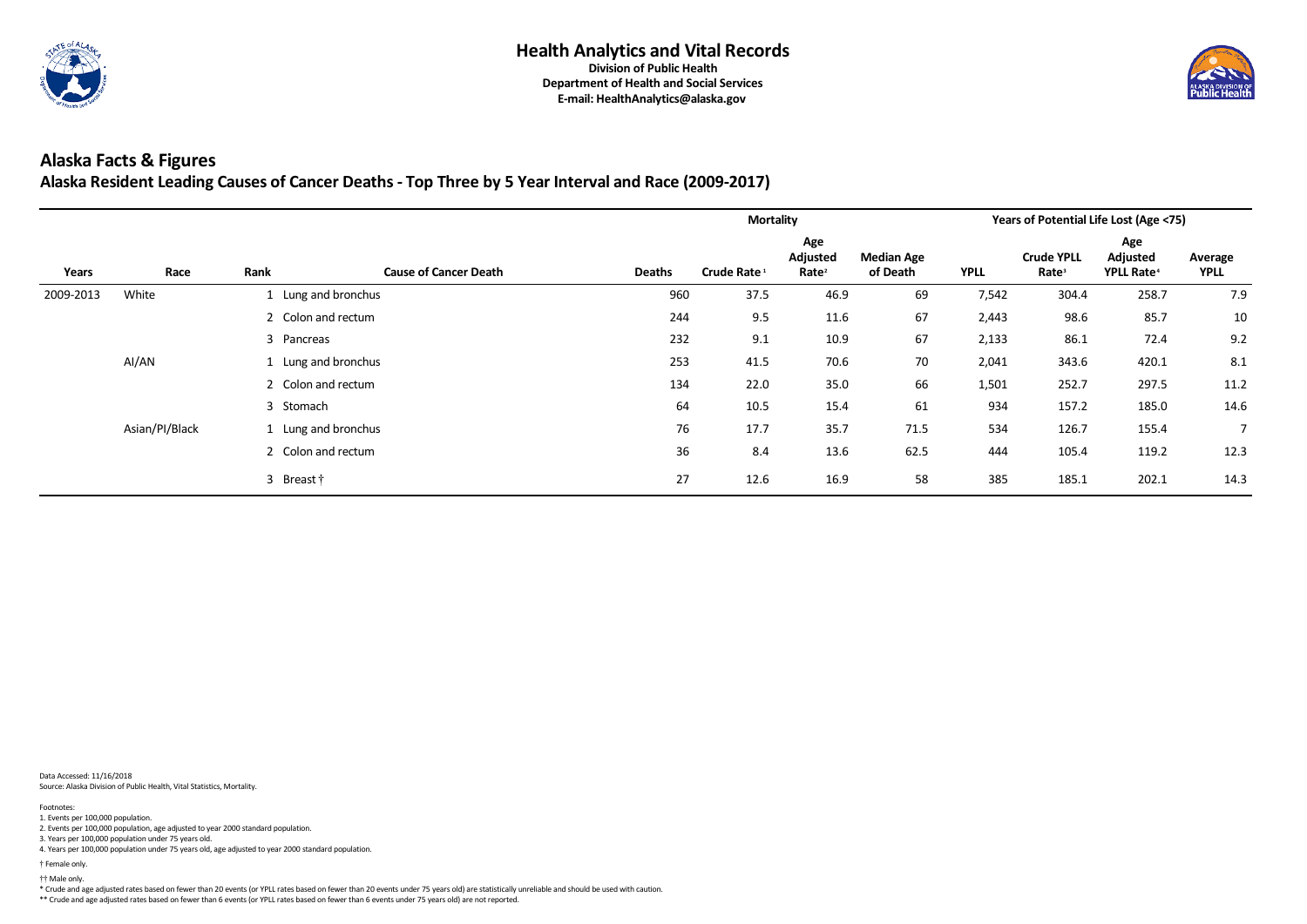

#### **Alaska Facts & Figures Alaska Resident Leading Causes of Cancer Deaths - Top Three by 5 Year Interval and Age Group (2009-2017)**

|           |                  |              |                              | <b>Mortality</b> |                                          |
|-----------|------------------|--------------|------------------------------|------------------|------------------------------------------|
| Years     | <b>Age Group</b> | Rank         | <b>Cause of Cancer Death</b> | <b>Deaths</b>    | <b>Age Specific</b><br>Rate <sup>1</sup> |
| 2013-2017 | 00-54            |              | 1 Lung and bronchus          | 90               | 3.2                                      |
|           |                  |              | 2 Colon and rectum           | 81               | 2.9                                      |
|           |                  |              | 3 Breast †                   | 75               | 5.5                                      |
|           | 55-64            | $\mathbf{1}$ | Lung and bronchus            | 290              | 58.8                                     |
|           |                  |              | 2 Colon and rectum           | 122              | 24.8                                     |
|           |                  | $\mathbf{3}$ | Pancreas                     | 95               | 19.3                                     |
|           | 65-74            | $\mathbf{1}$ | Lung and bronchus            | 405              | 160.1                                    |
|           |                  |              | 2 Colon and rectum           | 105              | 41.5                                     |
|           |                  | 3            | Pancreas                     | 100              | 39.5                                     |
|           | 75-84            |              | 1 Lung and bronchus          | 301              | 326.9                                    |
|           |                  |              | 2 Colon and rectum           | 98               | 106.4                                    |
|           |                  | 3            | Pancreas                     | 71               | 77.1                                     |
|           | $85+$            |              | 1 Lung and bronchus          | 107              | 353.8                                    |
|           |                  |              | 2 Colon and rectum           | 56               | 185.2                                    |
|           |                  |              | 3 Prostate ††                | 52               | 462.3                                    |

Data Accessed: 11/16/2018 Source: Alaska Division of Public Health, Vital Statistics, Mortality.

\* Crude and age adjusted rates based on fewer than 20 events (or YPLL rates based on fewer than 20 events under 75 years old) are statistically unreliable and should be used with caution.

\*\* Crude and age adjusted rates based on fewer than 6 events (or YPLL rates based on fewer than 6 events under 75 years old) are not reported.



† Male only. †

4. Years per 100,000 population under 75 years old, age adjusted to year 2000 standard population.

† Female only.

2. Events per 100,000 population, age adjusted to year 2000 standard population.

3. Years per 100,000 population under 75 years old.

Footnotes: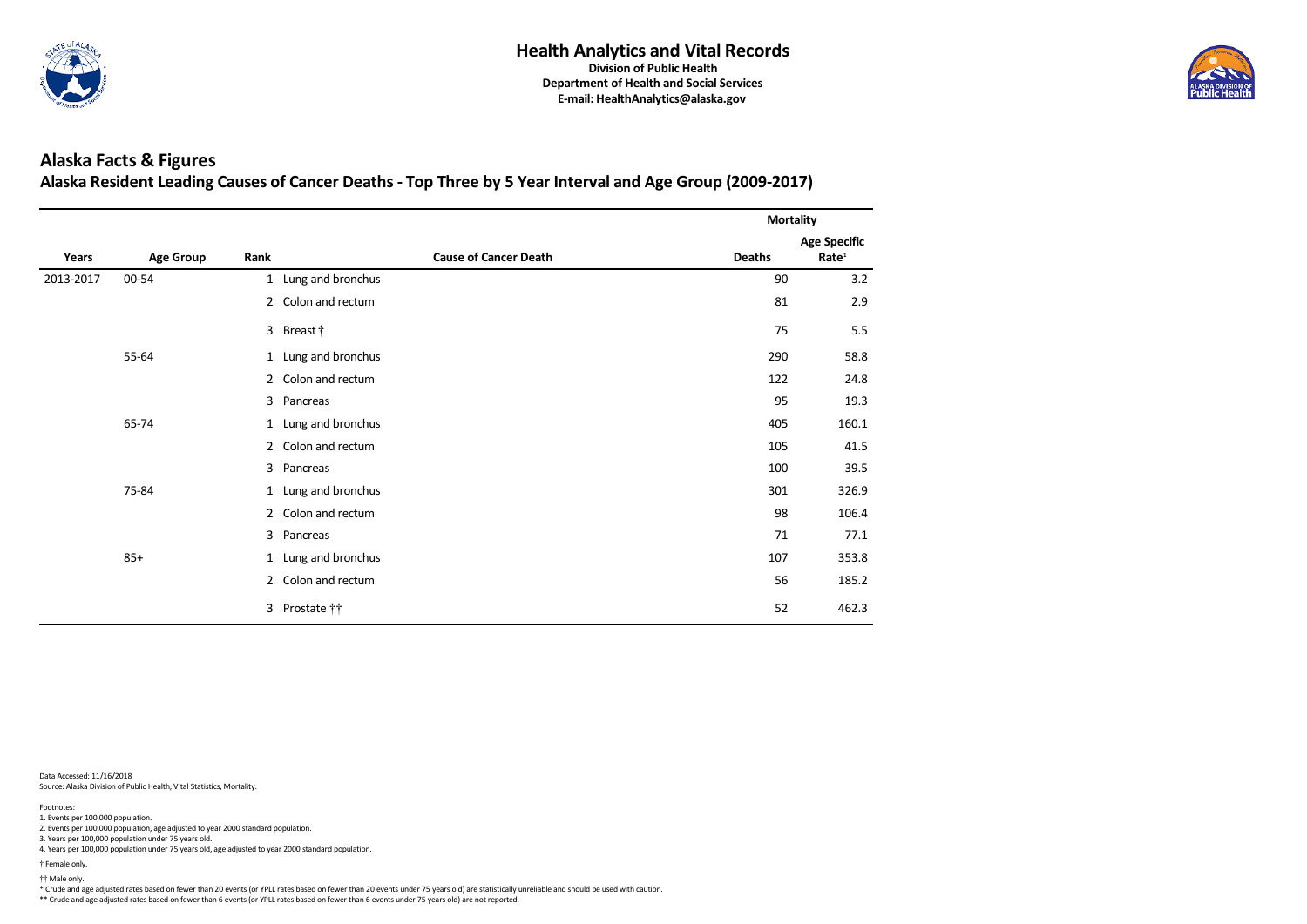

#### **Alaska Facts & Figures Alaska Resident Leading Causes of Cancer Deaths - Top Three by 5 Year Interval and Age Group (2009-2017)**

|           |                  |              |                              | <b>Mortality</b> |                                          |
|-----------|------------------|--------------|------------------------------|------------------|------------------------------------------|
| Years     | <b>Age Group</b> | Rank         | <b>Cause of Cancer Death</b> | <b>Deaths</b>    | <b>Age Specific</b><br>Rate <sup>1</sup> |
| 2012-2016 | 00-54            |              | 1 Lung and bronchus          | 93               | 3.3                                      |
|           |                  |              | 2 Colon and rectum           | 85               | 3.0                                      |
|           |                  |              | 3 Breast †                   | 82               | 6.0                                      |
|           | 55-64            | $\mathbf{1}$ | Lung and bronchus            | 299              | 61.3                                     |
|           |                  |              | 2 Colon and rectum           | 119              | 24.4                                     |
|           |                  | $\mathbf{3}$ | Pancreas                     | 91               | 18.7                                     |
|           | 65-74            | $\mathbf{1}$ | Lung and bronchus            | 427              | 178.9                                    |
|           |                  |              | 2 Pancreas                   | 107              | 44.8                                     |
|           |                  | $\mathbf{3}$ | Colon and rectum             | 92               | 38.6                                     |
|           | 75-84            |              | 1 Lung and bronchus          | 326              | 369.0                                    |
|           |                  |              | 2 Colon and rectum           | 93               | 105.3                                    |
|           |                  | 3            | Pancreas                     | 67               | 75.8                                     |
|           | $85+$            |              | 1 Lung and bronchus          | 107              | 365.1                                    |
|           |                  |              | 2 Colon and rectum           | 58               | 197.9                                    |
|           |                  |              | 3 Prostate ††                | 44               | 408.4                                    |

Data Accessed: 11/16/2018 Source: Alaska Division of Public Health, Vital Statistics, Mortality.

\* Crude and age adjusted rates based on fewer than 20 events (or YPLL rates based on fewer than 20 events under 75 years old) are statistically unreliable and should be used with caution.

\*\* Crude and age adjusted rates based on fewer than 6 events (or YPLL rates based on fewer than 6 events under 75 years old) are not reported.



† Male only. †

4. Years per 100,000 population under 75 years old, age adjusted to year 2000 standard population.

† Female only.

2. Events per 100,000 population, age adjusted to year 2000 standard population.

3. Years per 100,000 population under 75 years old.

Footnotes: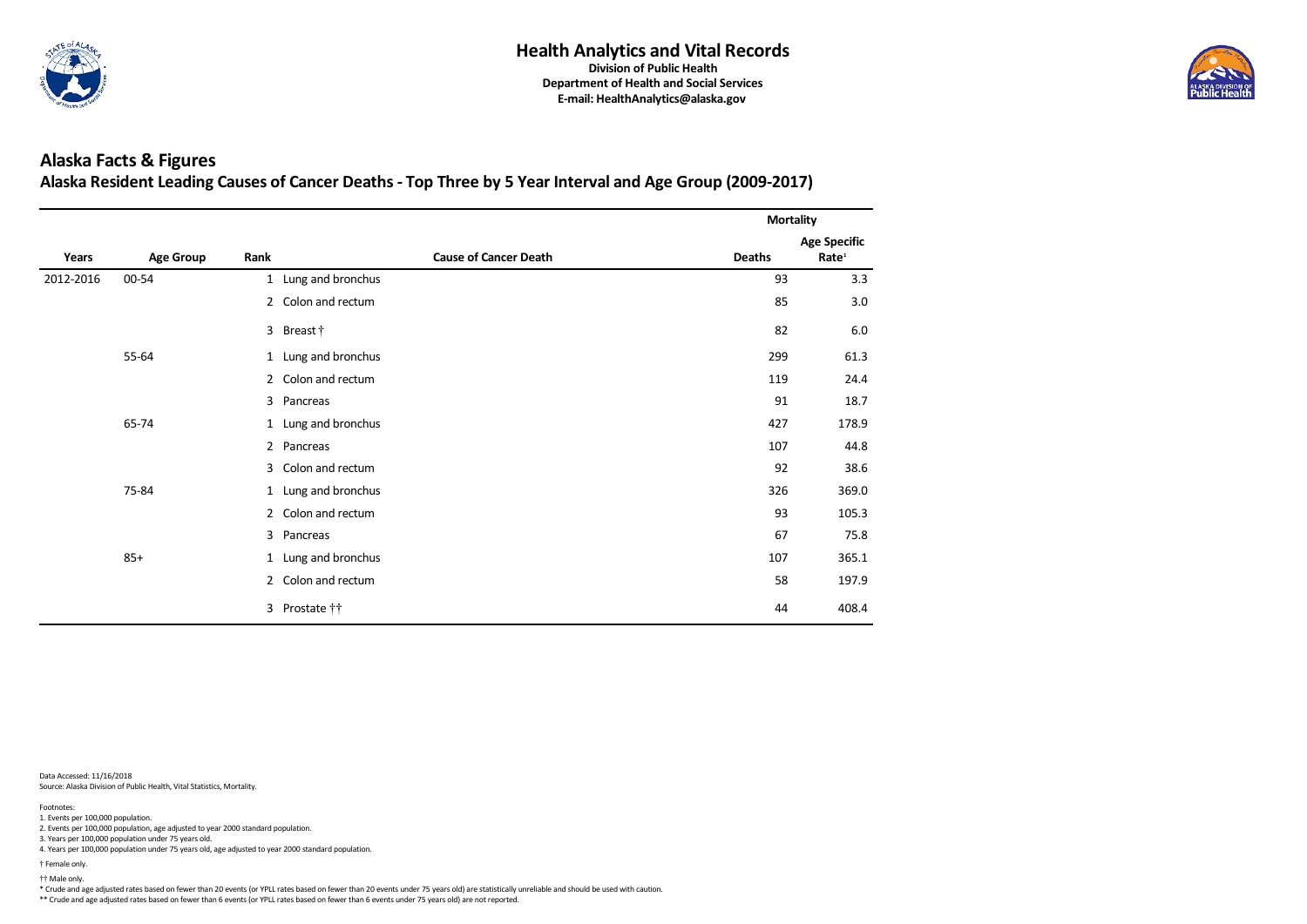

#### **Alaska Facts & Figures Alaska Resident Leading Causes of Cancer Deaths - Top Three by 5 Year Interval and Age Group (2009-2017)**

|           |                  |             |                                   | <b>Mortality</b> |                                          |
|-----------|------------------|-------------|-----------------------------------|------------------|------------------------------------------|
| Years     | <b>Age Group</b> | Rank        | <b>Cause of Cancer Death</b>      | <b>Deaths</b>    | <b>Age Specific</b><br>Rate <sup>1</sup> |
| 2011-2015 | 00-54            |             | 1 Lung and bronchus               | 107              | 3.8                                      |
|           |                  |             | 2 Colon and rectum                | 82               | 2.9                                      |
|           |                  |             | 3 Breast†                         | 72               | 5.3                                      |
|           | 55-64            | 1           | Lung and bronchus                 | 326              | 68.0                                     |
|           |                  |             | 2 Colon and rectum                | 112              | 23.4                                     |
|           |                  | 3           | Liver and intrahepatic bile ducts | 92               | 19.2                                     |
|           | 65-74            | 1           | Lung and bronchus                 | 432              | 193.7                                    |
|           |                  | $2^{\circ}$ | Pancreas                          | 103              | 46.2                                     |
|           |                  | 3           | Colon and rectum                  | 94               | 42.1                                     |
|           | 75-84            |             | 1 Lung and bronchus               | 322              | 379.2                                    |
|           |                  |             | 2 Colon and rectum                | 89               | 104.8                                    |
|           |                  | 3           | Pancreas                          | 64               | 75.4                                     |
|           | $85+$            |             | 1 Lung and bronchus               | 104              | 369.7                                    |
|           |                  |             | 2 Colon and rectum                | 54               | 192.0                                    |
|           |                  |             | 3 Prostate ††                     | 47               | 460.6                                    |

Data Accessed: 11/16/2018 Source: Alaska Division of Public Health, Vital Statistics, Mortality.

\* Crude and age adjusted rates based on fewer than 20 events (or YPLL rates based on fewer than 20 events under 75 years old) are statistically unreliable and should be used with caution.

\*\* Crude and age adjusted rates based on fewer than 6 events (or YPLL rates based on fewer than 6 events under 75 years old) are not reported.



† Male only. †

4. Years per 100,000 population under 75 years old, age adjusted to year 2000 standard population.

† Female only.

2. Events per 100,000 population, age adjusted to year 2000 standard population.

3. Years per 100,000 population under 75 years old.

Footnotes: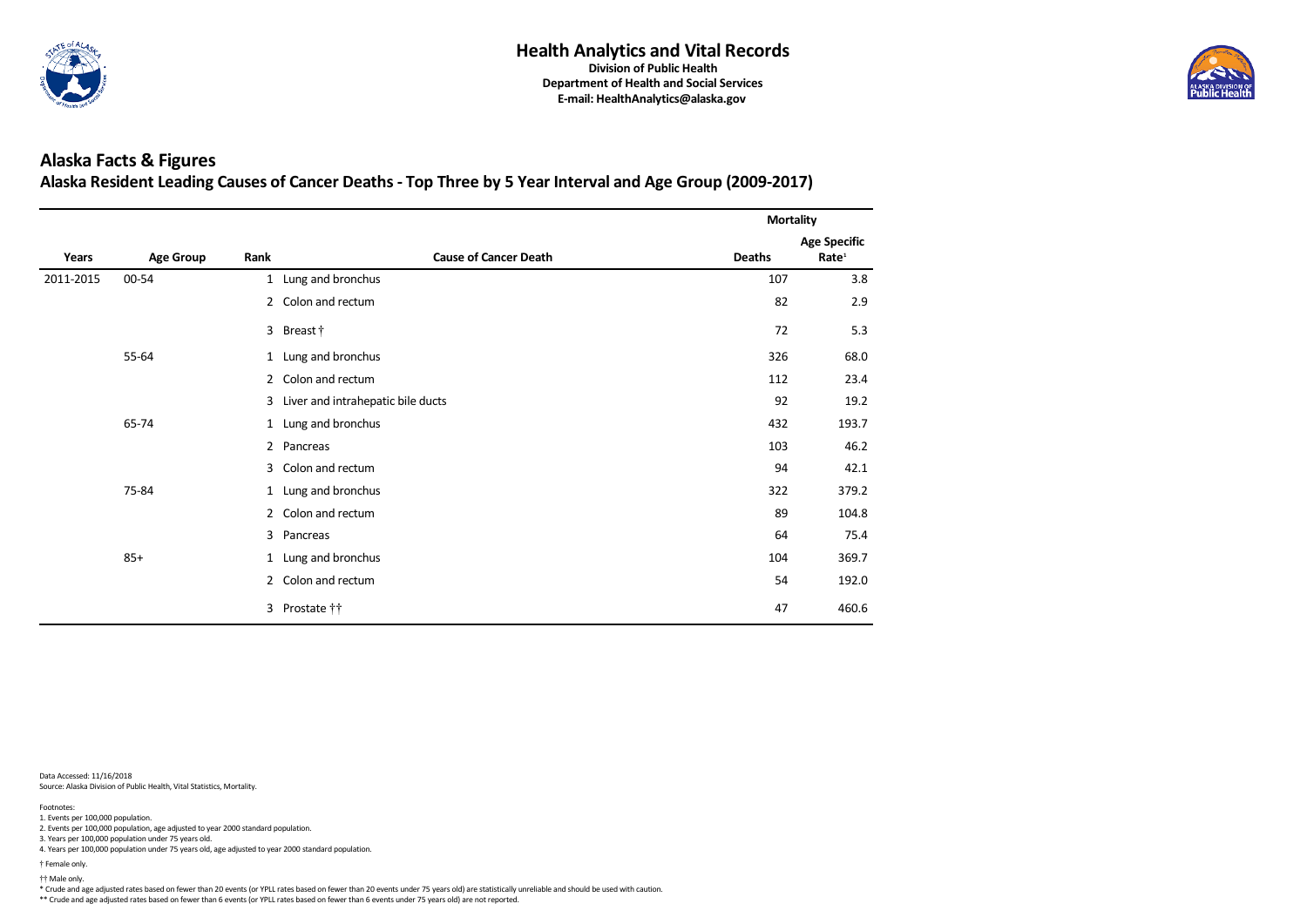

#### **Alaska Facts & Figures Alaska Resident Leading Causes of Cancer Deaths - Top Three by 5 Year Interval and Age Group (2009-2017)**

|           |                  |              |                                   | <b>Mortality</b> |                                          |
|-----------|------------------|--------------|-----------------------------------|------------------|------------------------------------------|
| Years     | <b>Age Group</b> | Rank         | <b>Cause of Cancer Death</b>      | <b>Deaths</b>    | <b>Age Specific</b><br>Rate <sup>1</sup> |
| 2010-2014 | 00-54            |              | 1 Lung and bronchus               | 113              | 4.0                                      |
|           |                  |              | 2 Colon and rectum                | 81               | 2.8                                      |
|           |                  |              | 3 Breast †                        | 69               | $5.0\,$                                  |
|           | 55-64            |              | 1 Lung and bronchus               | 310              | 66.5                                     |
|           |                  |              | 2 Colon and rectum                | 111              | 23.8                                     |
|           |                  | $\mathbf{3}$ | Liver and intrahepatic bile ducts | 91               | 19.5                                     |
|           | 65-74            |              | 1 Lung and bronchus               | 411              | 197.7                                    |
|           |                  |              | 2 Colon and rectum                | 100              | 48.1                                     |
|           |                  | $\mathbf{3}$ | Pancreas                          | 93               | 44.7                                     |
|           | 75-84            |              | 1 Lung and bronchus               | 337              | 412.8                                    |
|           |                  |              | 2 Colon and rectum                | 89               | 109.0                                    |
|           |                  | $\mathbf{3}$ | Pancreas                          | 60               | 73.5                                     |
|           | $85+$            |              | 1 Lung and bronchus               | 101              | 377.4                                    |
|           |                  |              | 2 Prostate ††                     | 48               | 499.8                                    |
|           |                  |              | Colon and rectum                  | 48               | 179.3                                    |
|           |                  |              | 3 Breast †                        | 36               | 209.8                                    |

Data Accessed: 11/16/2018 Source: Alaska Division of Public Health, Vital Statistics, Mortality.

\* Crude and age adjusted rates based on fewer than 20 events (or YPLL rates based on fewer than 20 events under 75 years old) are statistically unreliable and should be used with caution.

\*\* Crude and age adjusted rates based on fewer than 6 events (or YPLL rates based on fewer than 6 events under 75 years old) are not reported.



† Male only. †

4. Years per 100,000 population under 75 years old, age adjusted to year 2000 standard population.

† Female only.

2. Events per 100,000 population, age adjusted to year 2000 standard population.

3. Years per 100,000 population under 75 years old.

Footnotes: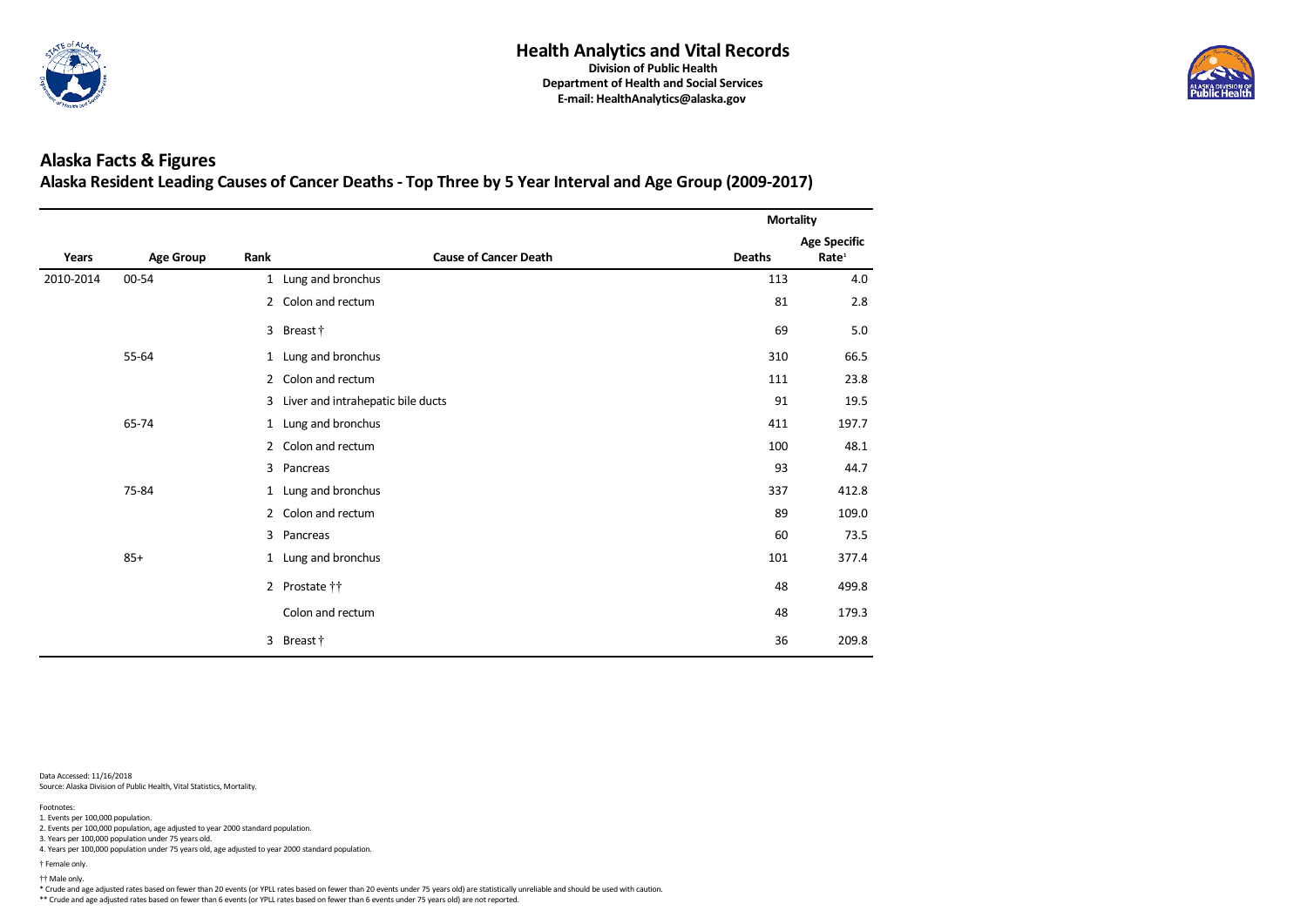

#### **Alaska Facts & Figures Alaska Resident Leading Causes of Cancer Deaths - Top Three by 5 Year Interval and Age Group (2009-2017)**

|           |                  |      |                              | <b>Mortality</b> |                                          |
|-----------|------------------|------|------------------------------|------------------|------------------------------------------|
| Years     | <b>Age Group</b> | Rank | <b>Cause of Cancer Death</b> | <b>Deaths</b>    | <b>Age Specific</b><br>Rate <sup>1</sup> |
| 2009-2013 | 00-54            |      | 1 Lung and bronchus          | 129              | 4.5                                      |
|           |                  |      | 2 Colon and rectum           | 85               | 3.0                                      |
|           |                  |      | 3 Breast †                   | 60               | 4.4                                      |
|           | 55-64            |      | 1 Lung and bronchus          | 303              | 67.4                                     |
|           |                  |      | 2 Colon and rectum           | 103              | 22.9                                     |
|           |                  |      | 3 Breast †                   | 84               | 39.4                                     |
|           | 65-74            |      | 1 Lung and bronchus          | 420              | 217.2                                    |
|           |                  |      | 2 Colon and rectum           | 105              | 54.3                                     |
|           |                  |      | 3 Pancreas                   | 86               | 44.5                                     |
|           | 75-84            |      | 1 Lung and bronchus          | 335              | 427.0                                    |
|           |                  |      | 2 Colon and rectum           | 79               | 100.7                                    |
|           |                  |      | 3 Prostate ††                | 60               | 166.0                                    |
|           | $85+$            |      | 1 Lung and bronchus          | 110              | 433.0                                    |
|           |                  |      | 2 Colon and rectum           | 45               | 177.1                                    |
|           |                  |      | 3 Prostate ††                | 44               | 487.4                                    |

Data Accessed: 11/16/2018 Source: Alaska Division of Public Health, Vital Statistics, Mortality.

\* Crude and age adjusted rates based on fewer than 20 events (or YPLL rates based on fewer than 20 events under 75 years old) are statistically unreliable and should be used with caution.

\*\* Crude and age adjusted rates based on fewer than 6 events (or YPLL rates based on fewer than 6 events under 75 years old) are not reported.



† Male only. †

4. Years per 100,000 population under 75 years old, age adjusted to year 2000 standard population.

† Female only.

2. Events per 100,000 population, age adjusted to year 2000 standard population.

3. Years per 100,000 population under 75 years old.

Footnotes: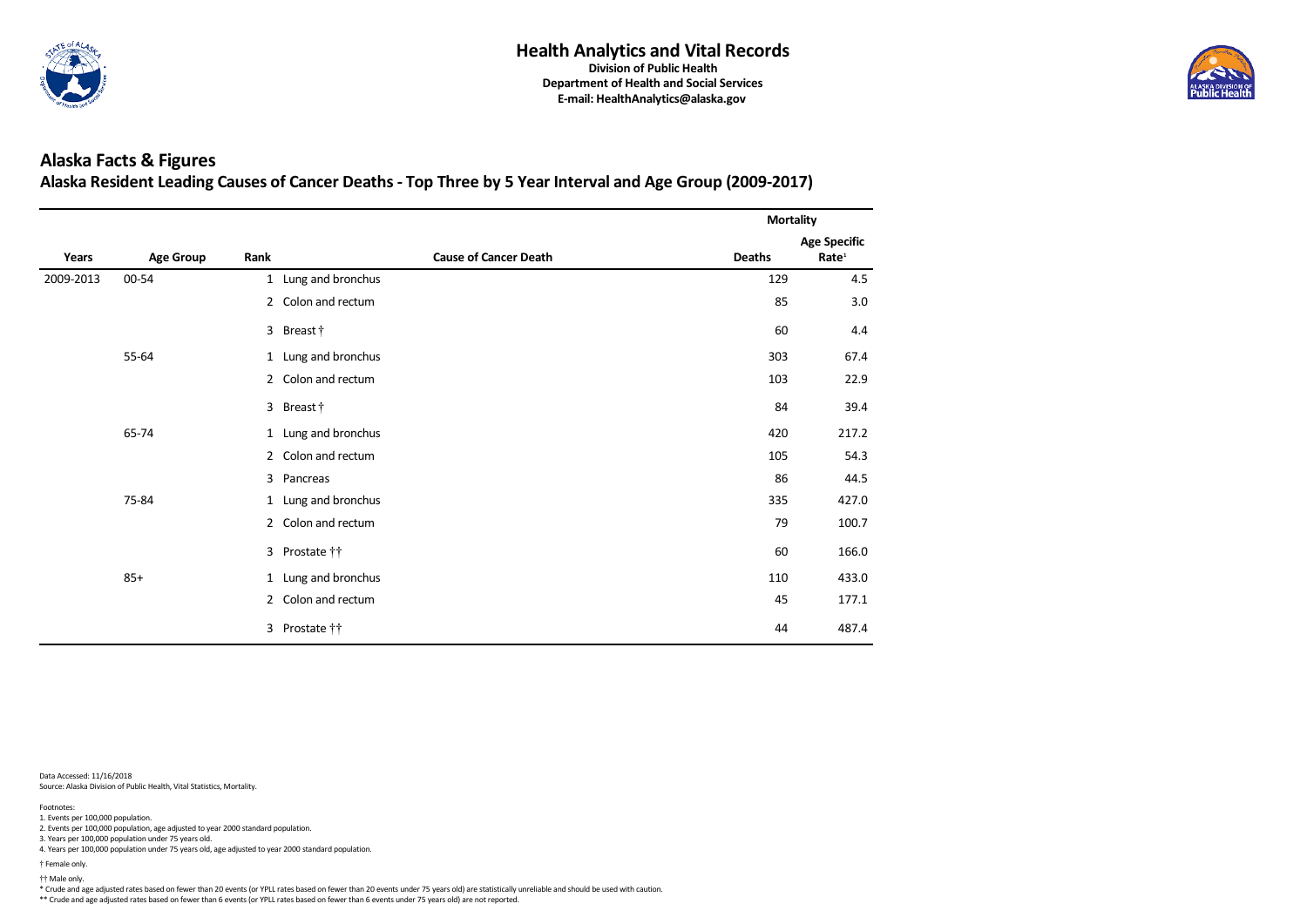

|           |                          |      |                              |               | <b>Mortality</b>        |                                             |                               | Years of Potential Life Lost (Age <75) |                                        |                                                 |                        |  |
|-----------|--------------------------|------|------------------------------|---------------|-------------------------|---------------------------------------------|-------------------------------|----------------------------------------|----------------------------------------|-------------------------------------------------|------------------------|--|
| Years     | <b>Regional Area</b>     | Rank | <b>Cause of Cancer Death</b> | <b>Deaths</b> | Crude Rate <sup>1</sup> | Age<br><b>Adjusted</b><br>Rate <sup>2</sup> | <b>Median Age</b><br>of Death | <b>YPLL</b>                            | <b>Crude YPLL</b><br>Rate <sup>3</sup> | Age<br>Adjusted<br><b>YPLL Rate<sup>4</sup></b> | Average<br><b>YPLL</b> |  |
| 2013-2017 | Anchorage Munic.         |      | 1 Lung and bronchus          | 425           | 28.4                    | 35.1                                        | 69                            | 3,232                                  | 223.3                                  | 202.2                                           | 7.6                    |  |
|           |                          |      | 2 Colon and rectum           | 141           | 9.4                     | 11.3                                        | 64                            | 1,560                                  | 107.8                                  | 100.2                                           | 11.1                   |  |
|           |                          |      | 3 Breast†                    | 122           | 16.5                    | 17.6                                        | 65                            | 1,561                                  | 219.0                                  | 212.8                                           | 12.8                   |  |
|           | <b>Gulf Coast Region</b> |      | 1 Lung and bronchus          | 179           | 44.3                    | 39.9                                        | 69                            | 1,361                                  | 351.8                                  | 233.5                                           | 7.6                    |  |
|           |                          |      | 2 Pancreas                   | 56            | 13.9                    | 12.6                                        | 65.5                          | 578                                    | 149.4                                  | 114.1                                           | $10.3$                 |  |
|           |                          |      | 3 Colon and rectum           | 54            | 13.4                    | 13.0                                        | 68                            | 497                                    | 128.5                                  | 105.4                                           | 9.2                    |  |
|           | <b>Interior Region</b>   |      | 1 Lung and bronchus          | 171           | 30.2                    | 38.7                                        | 70                            | 1,147                                  | 208.9                                  | 181.0                                           | 6.7                    |  |
|           |                          |      | 2 Colon and rectum           | 69            | 12.2                    | 15.5                                        | 68                            | 618                                    | 112.6                                  | 103.1                                           | 9                      |  |
|           |                          |      | 3 Pancreas                   | 47            | 8.3                     | 9.2                                         | 62                            | 530                                    | 96.5                                   | 83.2                                            | 11.3                   |  |
|           | Mat-Su Borough           |      | 1 Lung and bronchus          | 195           | 38.9                    | 47.0                                        | 69                            | 1,581                                  | 326.4                                  | 278.9                                           | 8.1                    |  |
|           |                          |      | 2 Colon and rectum           | 55            | 11.0                    | 12.9                                        | 68                            | 516                                    | 106.5                                  | 94.3                                            | 9.4                    |  |
|           |                          |      | 3 Pancreas                   | 53            | 10.6                    | 13.7                                        | 70                            | 392                                    | 80.9                                   | 72.5                                            | 7.4                    |  |
|           | Northern Region          |      | 1 Lung and bronchus          | 48            | 34.7                    | 56.1                                        | 67                            | 428                                    | 315.5                                  | 329.6                                           | 8.9                    |  |
|           |                          |      | 2 Colon and rectum           | 36            | 26.0                    | 45.2                                        | 63.5                          | 414                                    | 305.2                                  | 307.6                                           | 11.5                   |  |
|           |                          |      | 3 Stomach                    | 16            | $11.6*$                 | $18.5*$                                     | 58.5                          | 208                                    | 153.3*                                 | $161.1*$                                        | 13                     |  |
|           | Southeast Region         |      | 1 Lung and bronchus          | 129           | 34.9                    | 34.5                                        | 71                            | 902                                    | 255.0                                  | 192.3                                           | $\overline{7}$         |  |
|           |                          |      | 2 Colon and rectum           | 69            | 18.7                    | 18.1                                        | 70                            | 622                                    | 175.8                                  | 138.4                                           | 9                      |  |
|           |                          |      | 3 Breast †                   | 39            | 21.6                    | 18.0                                        | 64                            | 458                                    | 266.3                                  | 216.8                                           | 11.7                   |  |

Data Accessed: 11/16/2018

Source: Alaska Division of Public Health, Vital Statistics, Mortality.

\* Crude and age adjusted rates based on fewer than 20 events (or YPLL rates based on fewer than 20 events under 75 years old) are statistically unreliable and should be used with caution.

\*\* Crude and age adjusted rates based on fewer than 6 events (or YPLL rates based on fewer than 6 events under 75 years old) are not reported.



† Male only. †

4. Years per 100,000 population under 75 years old, age adjusted to year 2000 standard population.

† Female only.

2. Events per 100,000 population, age adjusted to year 2000 standard population.

3. Years per 100,000 population under 75 years old.

Footnotes: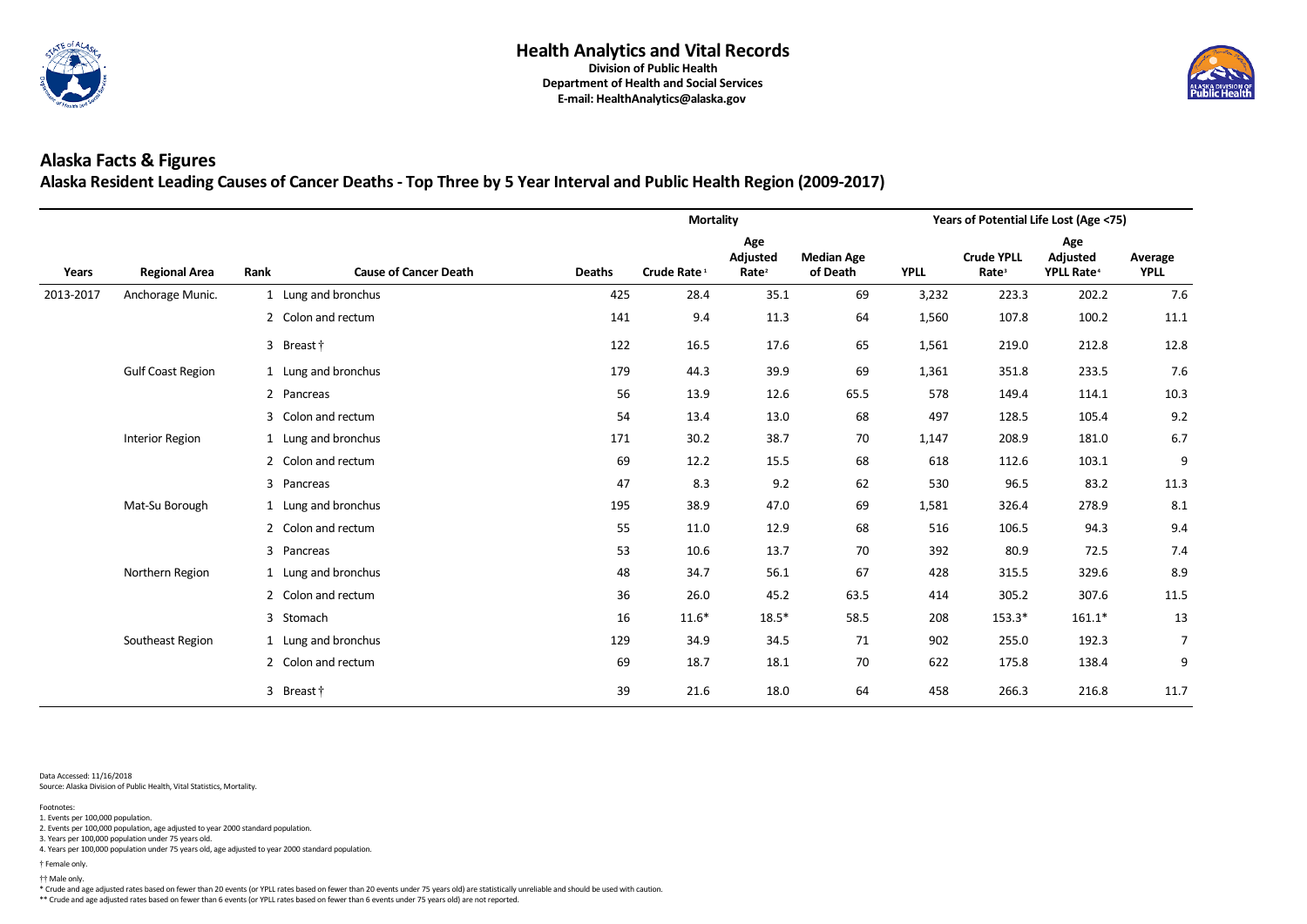

## **Alaska Facts & Figures**

**Alaska Resident Leading Causes of Cancer Deaths - Top Three by 5 Year Interval and Public Health Region (2009-2017)**

|           |                      |      |                              |               | <b>Mortality</b>        |                                      | Years of Potential Life Lost (Age <75) |             |                                        |                                                 |                        |  |
|-----------|----------------------|------|------------------------------|---------------|-------------------------|--------------------------------------|----------------------------------------|-------------|----------------------------------------|-------------------------------------------------|------------------------|--|
| Years     | <b>Regional Area</b> | Rank | <b>Cause of Cancer Death</b> | <b>Deaths</b> | Crude Rate <sup>1</sup> | Age<br>Adjusted<br>Rate <sup>2</sup> | <b>Median Age</b><br>of Death          | <b>YPLL</b> | <b>Crude YPLL</b><br>Rate <sup>3</sup> | Age<br>Adjusted<br><b>YPLL Rate<sup>4</sup></b> | Average<br><b>YPLL</b> |  |
| 2013-2017 | Southwest Region     |      | 1 Lung and bronchus          | 44            | 20.8                    | 37.2                                 | 71                                     | 291         | 140.3                                  | 149.0                                           | 6.6                    |  |
|           |                      |      | 2 Colon and rectum           | 37            | 17.5                    | 31.2                                 | 67                                     | 382         | 184.2                                  | 197.2                                           | 10.3                   |  |
|           |                      |      | 3 Stomach                    | 25            | 11.8                    | 17.6                                 | 60                                     | 375         | 180.8*                                 | 189.8*                                          | 15                     |  |

Data Accessed: 11/16/2018 Source: Alaska Division of Public Health, Vital Statistics, Mortality.

\* Crude and age adjusted rates based on fewer than 20 events (or YPLL rates based on fewer than 20 events under 75 years old) are statistically unreliable and should be used with caution.

\*\* Crude and age adjusted rates based on fewer than 6 events (or YPLL rates based on fewer than 6 events under 75 years old) are not reported.



† Male only. †

4. Years per 100,000 population under 75 years old, age adjusted to year 2000 standard population.

† Female only.

2. Events per 100,000 population, age adjusted to year 2000 standard population.

3. Years per 100,000 population under 75 years old.

Footnotes: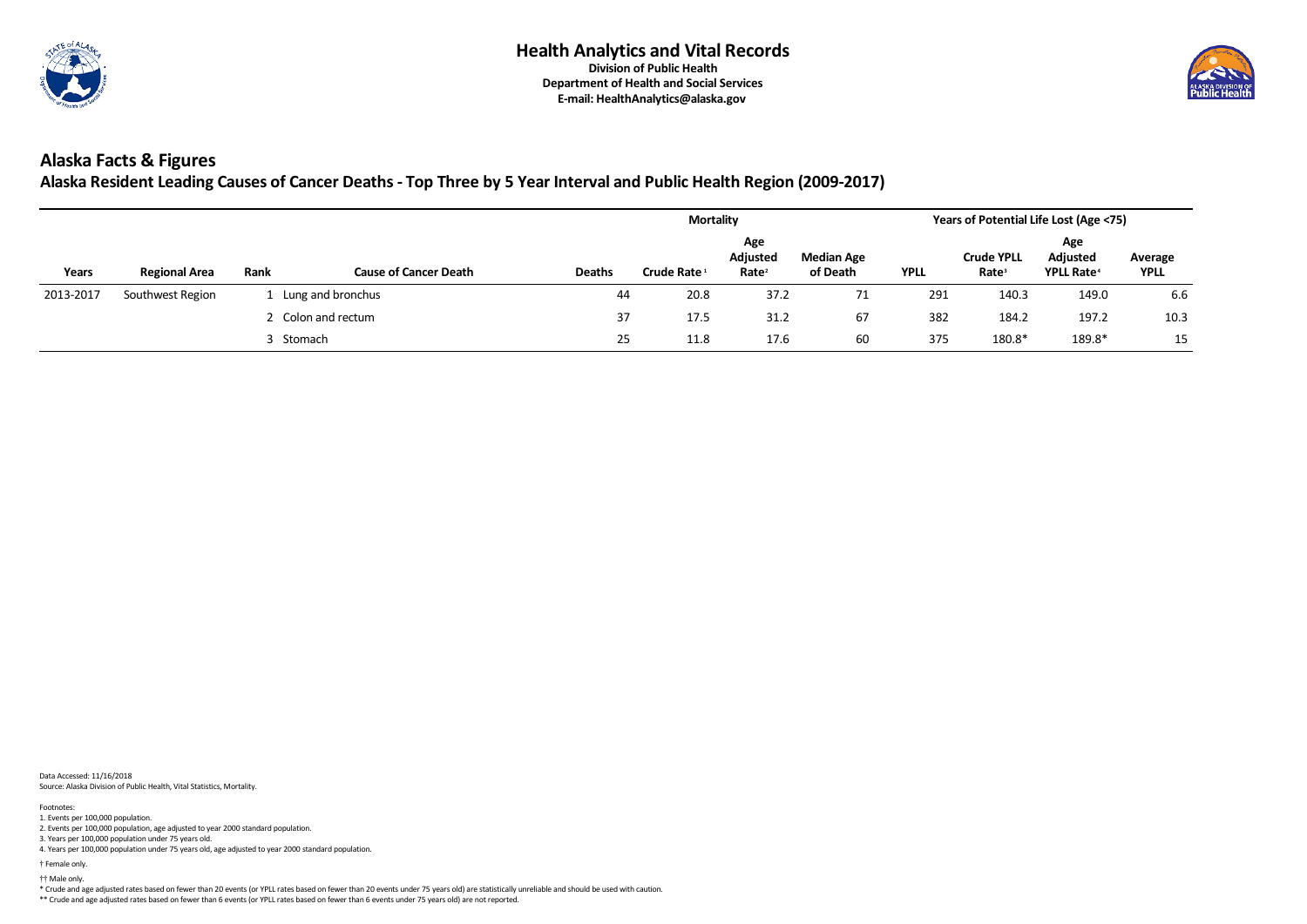

|           |                          |      |                              |               | <b>Mortality</b>        |                                             | Years of Potential Life Lost (Age <75) |             |                                        |                                                 |                        |
|-----------|--------------------------|------|------------------------------|---------------|-------------------------|---------------------------------------------|----------------------------------------|-------------|----------------------------------------|-------------------------------------------------|------------------------|
| Years     | <b>Regional Area</b>     | Rank | <b>Cause of Cancer Death</b> | <b>Deaths</b> | Crude Rate <sup>1</sup> | Age<br><b>Adjusted</b><br>Rate <sup>2</sup> | <b>Median Age</b><br>of Death          | <b>YPLL</b> | <b>Crude YPLL</b><br>Rate <sup>3</sup> | Age<br>Adjusted<br><b>YPLL Rate<sup>4</sup></b> | Average<br><b>YPLL</b> |
| 2012-2016 | Anchorage Munic.         |      | 1 Lung and bronchus          | 426           | 28.5                    | 36.1                                        | 69                                     | 3,293       | 227.1                                  | 211.1                                           | 7.7                    |
|           |                          |      | 2 Colon and rectum           | 140           | 9.4                     | 11.4                                        | 63                                     | 1,651       | 113.9                                  | 108.4                                           | $11.8\,$               |
|           |                          |      | 3 Pancreas                   | 131           | 8.7                     | 10.7                                        | 68                                     | 1,216       | 83.9                                   | 81.2                                            | 9.3                    |
|           | <b>Gulf Coast Region</b> |      | 1 Lung and bronchus          | 184           | 45.5                    | 43.4                                        | 70                                     | 1,351       | 348.7                                  | 232.2                                           | 7.3                    |
|           |                          |      | 2 Colon and rectum           | 56            | 13.9                    | 13.8                                        | 67                                     | 531         | 137.0                                  | 105.5                                           | 9.5                    |
|           |                          |      | 3 Breast†                    | 53            | 27.5                    | 24.5                                        | 66                                     | 556         | 301.6                                  | 238.1                                           | $10.5\,$               |
|           | <b>Interior Region</b>   |      | 1 Lung and bronchus          | 184           | 32.3                    | 44.5                                        | 71                                     | 1,188       | 214.8                                  | 196.4                                           | 6.5                    |
|           |                          |      | 2 Colon and rectum           | 62            | 10.9                    | 13.8                                        | 69                                     | 580         | 104.9                                  | 92.7                                            | 9.4                    |
|           |                          |      | 3 Pancreas                   | 48            | 8.4                     | 9.4                                         | 61.5                                   | 548         | 99.1                                   | 85.5                                            | 11.4                   |
|           | Mat-Su Borough           |      | 1 Lung and bronchus          | 206           | 42.0                    | 51.6                                        | 69                                     | 1,694       | 356.8                                  | 308.3                                           | 8.2                    |
|           |                          |      | 2 Colon and rectum           | 52            | 10.6                    | 12.8                                        | 69                                     | 501         | 105.5                                  | 94.3                                            | 9.6                    |
|           |                          |      | 3 Pancreas                   | 51            | 10.4                    | 13.2                                        | 70                                     | 399         | 84.0                                   | 74.9                                            | 7.8                    |
|           | Northern Region          |      | 1 Lung and bronchus          | 61            | 44.2                    | 78.7                                        | 69                                     | 456         | 337.2                                  | 363.1                                           | 7.5                    |
|           |                          |      | 2 Colon and rectum           | 36            | 26.1                    | 43.4                                        | 62.5                                   | 459         | 339.4                                  | 355.1                                           | 12.8                   |
|           |                          |      | 3 Stomach                    | 19            | $13.8*$                 | $21.1*$                                     | 55                                     | 268         | 198.2*                                 | 202.9*                                          | 14.1                   |
|           | Southeast Region         |      | 1 Lung and bronchus          | 147           | 39.6                    | 40.8                                        | 71                                     | 963         | 270.8                                  | 204.1                                           | 6.6                    |
|           |                          |      | 2 Colon and rectum           | 68            | 18.3                    | 19.4                                        | 72                                     | 468         | 131.6                                  | 100.0                                           | 6.9                    |
|           |                          |      | 3 Breast†                    | 38            | 21.0                    | 17.9                                        | 63.5                                   | 443         | 256.7                                  | 199.8                                           | 11.7                   |
|           |                          |      | Pancreas                     | 38            | 10.2                    | 10.0                                        | 69.5                                   | 308         | 86.6                                   | 63.1                                            | 8.1                    |

Data Accessed: 11/16/2018

Source: Alaska Division of Public Health, Vital Statistics, Mortality.

\* Crude and age adjusted rates based on fewer than 20 events (or YPLL rates based on fewer than 20 events under 75 years old) are statistically unreliable and should be used with caution.

\*\* Crude and age adjusted rates based on fewer than 6 events (or YPLL rates based on fewer than 6 events under 75 years old) are not reported.



† Male only. †

4. Years per 100,000 population under 75 years old, age adjusted to year 2000 standard population.

† Female only.

2. Events per 100,000 population, age adjusted to year 2000 standard population.

3. Years per 100,000 population under 75 years old.

Footnotes: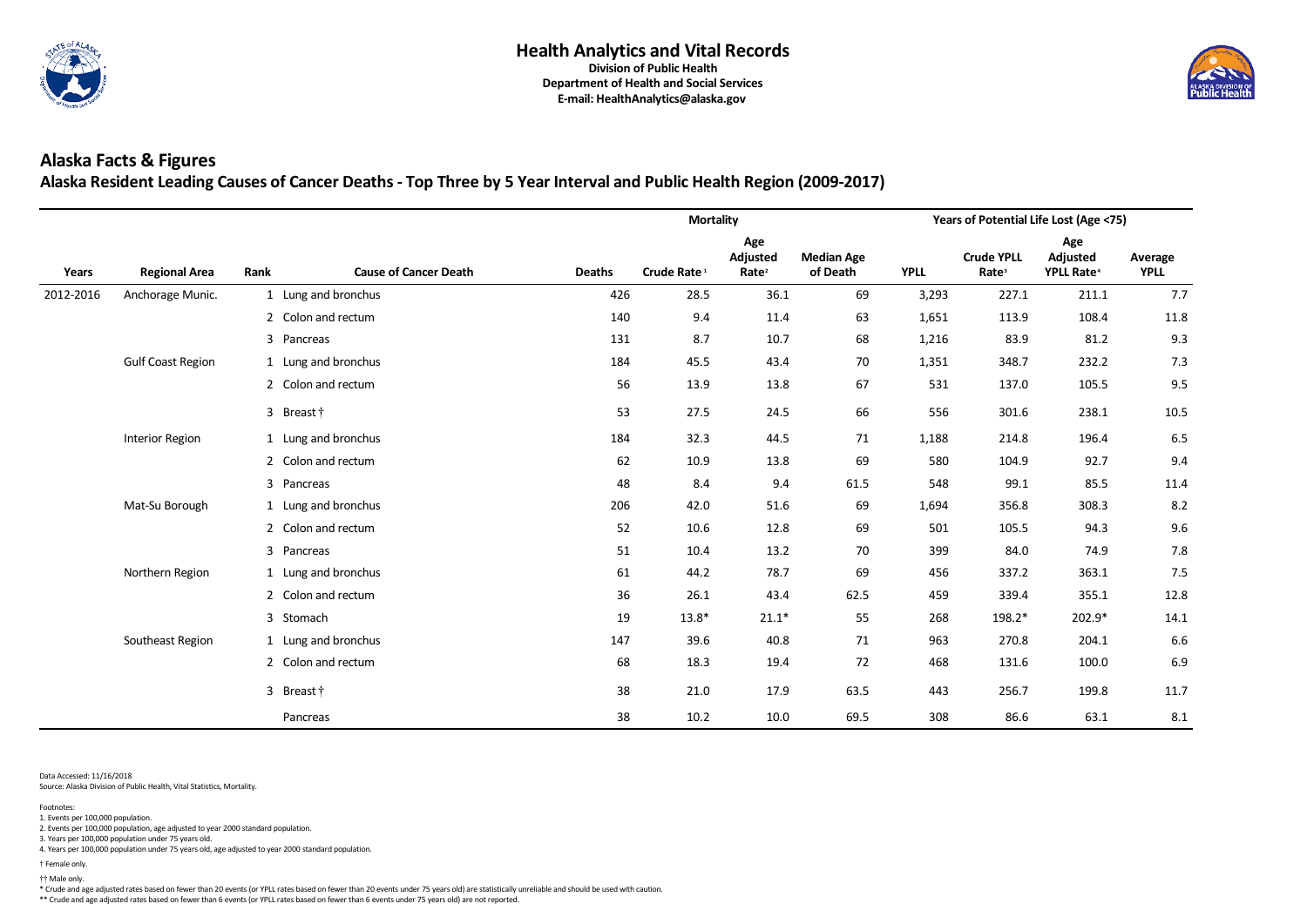

## **Alaska Facts & Figures**

**Alaska Resident Leading Causes of Cancer Deaths - Top Three by 5 Year Interval and Public Health Region (2009-2017)**

|           |                      |      |                              |               | <b>Mortality</b>        |                                      | Years of Potential Life Lost (Age <75) |             |                                        |                                                 |                        |  |
|-----------|----------------------|------|------------------------------|---------------|-------------------------|--------------------------------------|----------------------------------------|-------------|----------------------------------------|-------------------------------------------------|------------------------|--|
| Years     | <b>Regional Area</b> | Rank | <b>Cause of Cancer Death</b> | <b>Deaths</b> | Crude Rate <sup>1</sup> | Age<br>Adjusted<br>Rate <sup>2</sup> | <b>Median Age</b><br>of Death          | <b>YPLL</b> | <b>Crude YPLL</b><br>Rate <sup>3</sup> | Age<br>Adjusted<br><b>YPLL Rate<sup>4</sup></b> | Average<br><b>YPLL</b> |  |
| 2012-2016 | Southwest Region     |      | 1 Lung and bronchus          | 43            | 20.3                    | 37.4                                 | 72                                     | 274         | 132.4                                  | 138.0                                           | 6.4                    |  |
|           |                      |      | 2 Colon and rectum           | 31            | 14.7                    | 26.3                                 | 66                                     | 384         | 185.6                                  | 199.2                                           | 12.4                   |  |
|           |                      |      | 3 Stomach                    | 26            | 12.3                    | 18.3                                 | 59                                     | 409         | 197.7                                  | 214.7                                           | 15.7                   |  |

Data Accessed: 11/16/2018 Source: Alaska Division of Public Health, Vital Statistics, Mortality.

\* Crude and age adjusted rates based on fewer than 20 events (or YPLL rates based on fewer than 20 events under 75 years old) are statistically unreliable and should be used with caution.

\*\* Crude and age adjusted rates based on fewer than 6 events (or YPLL rates based on fewer than 6 events under 75 years old) are not reported.



† Male only. †

4. Years per 100,000 population under 75 years old, age adjusted to year 2000 standard population.

† Female only.

2. Events per 100,000 population, age adjusted to year 2000 standard population.

3. Years per 100,000 population under 75 years old.

Footnotes: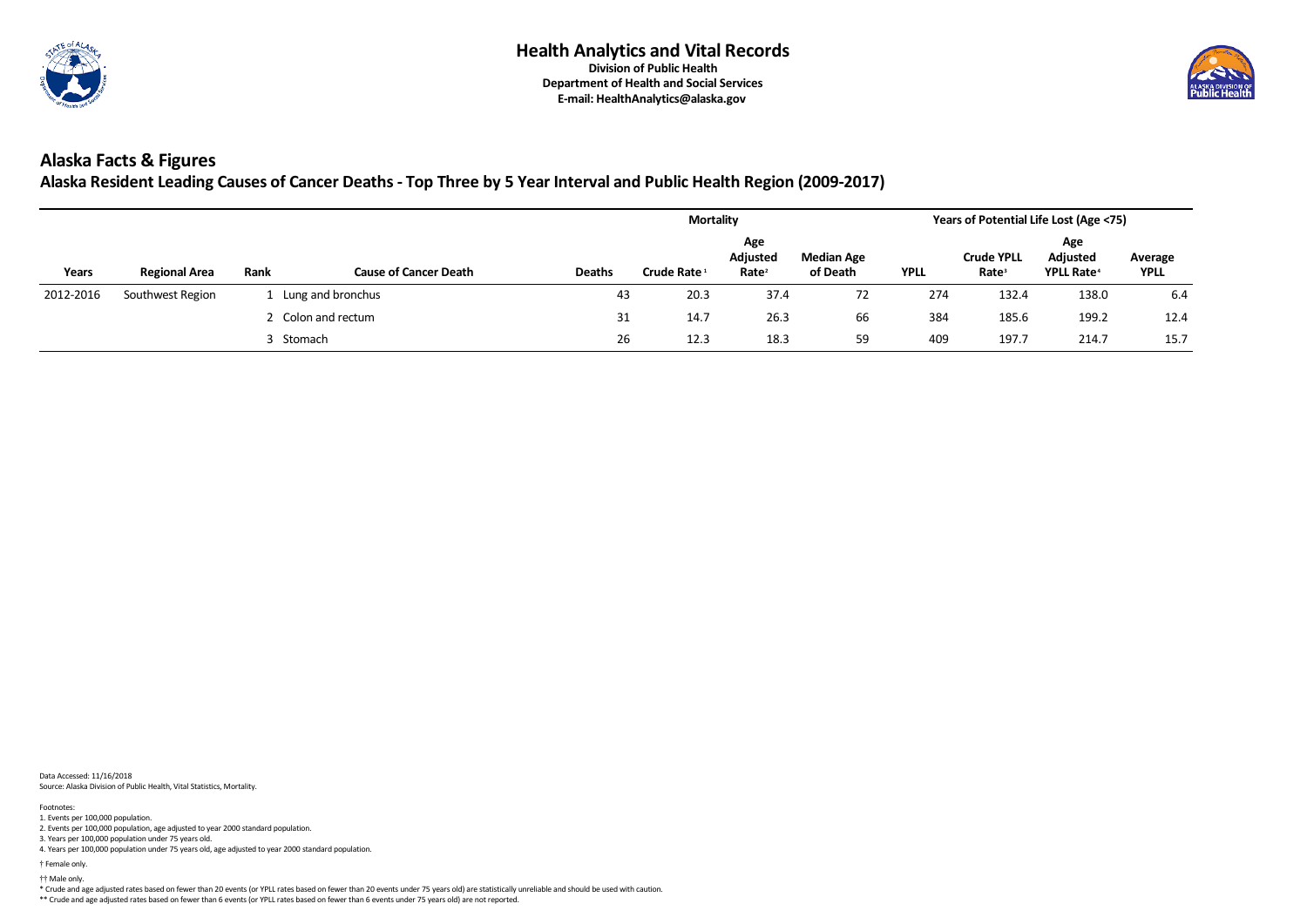

|           |                          |      |                              |               | <b>Mortality</b>        |                                      |                               | <b>Years of Potential Life Lost (Age &lt;75)</b> |                                        |                                                 |                        |  |
|-----------|--------------------------|------|------------------------------|---------------|-------------------------|--------------------------------------|-------------------------------|--------------------------------------------------|----------------------------------------|-------------------------------------------------|------------------------|--|
| Years     | <b>Regional Area</b>     | Rank | <b>Cause of Cancer Death</b> | <b>Deaths</b> | Crude Rate <sup>1</sup> | Age<br>Adjusted<br>Rate <sup>2</sup> | <b>Median Age</b><br>of Death | <b>YPLL</b>                                      | <b>Crude YPLL</b><br>Rate <sup>3</sup> | Age<br>Adjusted<br><b>YPLL Rate<sup>4</sup></b> | Average<br><b>YPLL</b> |  |
| 2011-2015 | Anchorage Munic.         |      | 1 Lung and bronchus          | 457           | 30.6                    | 39.9                                 | 69                            | 3,668                                            | 253.2                                  | 237.6                                           | 8                      |  |
|           |                          |      | 2 Colon and rectum           | 133           | 8.9                     | 11.0                                 | 63                            | 1,577                                            | 108.9                                  | 105.3                                           | 11.9                   |  |
|           |                          |      | 3 Breast†                    | 128           | 17.3                    | 19.7                                 | 64                            | 1,597                                            | 224.5                                  | 218.9                                           | 12.5                   |  |
|           | <b>Gulf Coast Region</b> |      | 1 Lung and bronchus          | 191           | 47.4                    | 45.5                                 | 69                            | 1,423                                            | 367.5                                  | 250.4                                           | 7.5                    |  |
|           |                          |      | 2 Colon and rectum           | 56            | 13.9                    | 13.7                                 | 65                            | 566                                              | 146.2                                  | 109.5                                           | $10.1\,$               |  |
|           |                          |      | 3 Breast†                    | 52            | 27.0                    | 25.2                                 | 67                            | 555                                              | 301.8                                  | 244.4                                           | $10.7$                 |  |
|           | <b>Interior Region</b>   |      | 1 Lung and bronchus          | 186           | 32.7                    | 46.9                                 | 70                            | 1,310                                            | 236.7                                  | 226.1                                           | $\overline{7}$         |  |
|           |                          |      | 2 Colon and rectum           | 63            | 11.1                    | 15.0                                 | 70                            | 532                                              | 96.1                                   | 90.3                                            | 8.4                    |  |
|           |                          |      | 3 Pancreas                   | 54            | 9.5                     | 11.5                                 | 64.5                          | 603                                              | 108.9                                  | 102.3                                           | 11.2                   |  |
|           | Mat-Su Borough           |      | 1 Lung and bronchus          | 194           | 40.5                    | 48.5                                 | 68                            | 1,748                                            | 376.2                                  | 326.7                                           | 9                      |  |
|           |                          |      | 2 Colon and rectum           | 48            | 10.0                    | 13.3                                 | 70.5                          | 457                                              | 98.3                                   | 89.0                                            | 9.5                    |  |
|           |                          |      | 3 Pancreas                   | 43            | 9.0                     | 11.3                                 | 68                            | 343                                              | 73.8                                   | 65.4                                            | 8                      |  |
|           | Northern Region          |      | 1 Lung and bronchus          | 62            | 45.2                    | 85.4                                 | 70.5                          | 429                                              | 319.2                                  | 342.2                                           | 6.9                    |  |
|           |                          |      | 2 Colon and rectum           | 36            | 26.3                    | 44.2                                 | 66                            | 384                                              | 285.7                                  | 296.6                                           | $10.7$                 |  |
|           |                          |      | 3 Stomach                    | 19            | $13.9*$                 | $20.9*$                              | 55                            | 289                                              | $215.0*$                               | 213.6*                                          | 15.2                   |  |
|           | Southeast Region         |      | 1 Lung and bronchus          | 162           | 43.7                    | 45.8                                 | 71                            | 1,202                                            | 337.8                                  | 260.2                                           | 7.4                    |  |
|           |                          |      | 2 Colon and rectum           | 59            | 15.9                    | 17.9                                 | 75                            | 398                                              | 111.8                                  | 87.9                                            | 6.7                    |  |
|           |                          |      | 3 Pancreas                   | 42            | 11.3                    | 11.9                                 | 72                            | 291                                              | 81.8                                   | 58.7                                            | 6.9                    |  |

Data Accessed: 11/16/2018

Source: Alaska Division of Public Health, Vital Statistics, Mortality.

\* Crude and age adjusted rates based on fewer than 20 events (or YPLL rates based on fewer than 20 events under 75 years old) are statistically unreliable and should be used with caution.

\*\* Crude and age adjusted rates based on fewer than 6 events (or YPLL rates based on fewer than 6 events under 75 years old) are not reported.



† Male only. †

4. Years per 100,000 population under 75 years old, age adjusted to year 2000 standard population.

† Female only.

2. Events per 100,000 population, age adjusted to year 2000 standard population.

3. Years per 100,000 population under 75 years old.

Footnotes: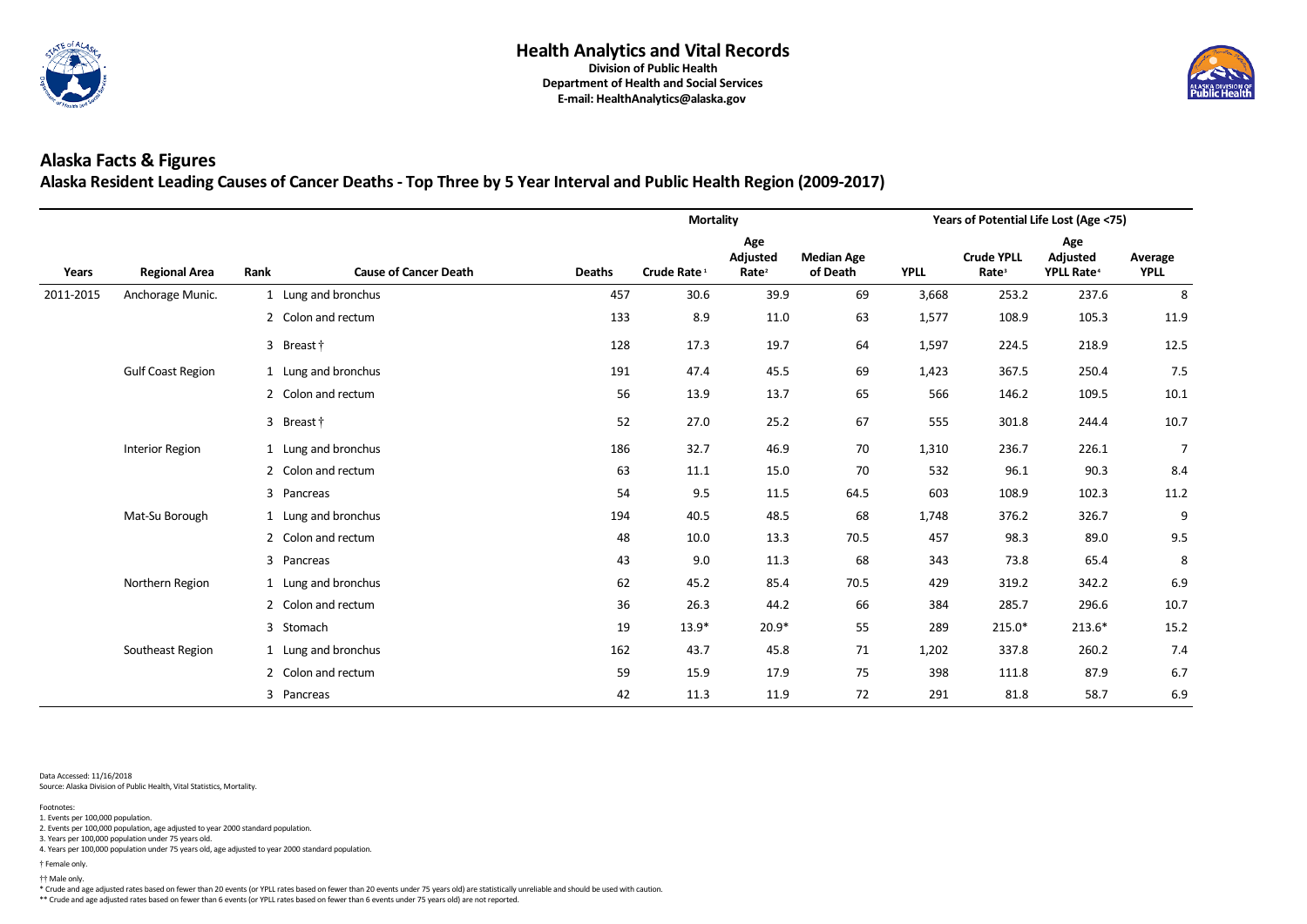

## **Alaska Facts & Figures**

**Alaska Resident Leading Causes of Cancer Deaths - Top Three by 5 Year Interval and Public Health Region (2009-2017)**

|           |                      |      |                              |               | <b>Mortality</b>        |                                      | Years of Potential Life Lost (Age <75) |             |                                        |                                                 |                        |  |
|-----------|----------------------|------|------------------------------|---------------|-------------------------|--------------------------------------|----------------------------------------|-------------|----------------------------------------|-------------------------------------------------|------------------------|--|
| Years     | <b>Regional Area</b> | Rank | <b>Cause of Cancer Death</b> | <b>Deaths</b> | Crude Rate <sup>1</sup> | Age<br>Adjusted<br>Rate <sup>2</sup> | <b>Median Age</b><br>of Death          | <b>YPLL</b> | <b>Crude YPLL</b><br>Rate <sup>3</sup> | Age<br>Adjusted<br><b>YPLL Rate<sup>4</sup></b> | Average<br><b>YPLL</b> |  |
| 2011-2015 | Southwest Region     |      | 1 Lung and bronchus          | 38            | 18.1                    | 34.9                                 | 71.5                                   | 220         | 106.7                                  | 116.8                                           | 5.8                    |  |
|           |                      |      | 2 Colon and rectum           | 34            | 16.2                    | 26.8                                 | 64.5                                   | 439         | 213.0                                  | 226.3                                           | 12.9                   |  |
|           |                      |      | 3 Stomach                    | 24            | 11.4                    | 17.5                                 | 59                                     | 362         | 175.6*                                 | 191.3*                                          | 15.1                   |  |

Data Accessed: 11/16/2018 Source: Alaska Division of Public Health, Vital Statistics, Mortality.

\* Crude and age adjusted rates based on fewer than 20 events (or YPLL rates based on fewer than 20 events under 75 years old) are statistically unreliable and should be used with caution.

\*\* Crude and age adjusted rates based on fewer than 6 events (or YPLL rates based on fewer than 6 events under 75 years old) are not reported.



† Male only. †

4. Years per 100,000 population under 75 years old, age adjusted to year 2000 standard population.

† Female only.

2. Events per 100,000 population, age adjusted to year 2000 standard population.

3. Years per 100,000 population under 75 years old.

Footnotes: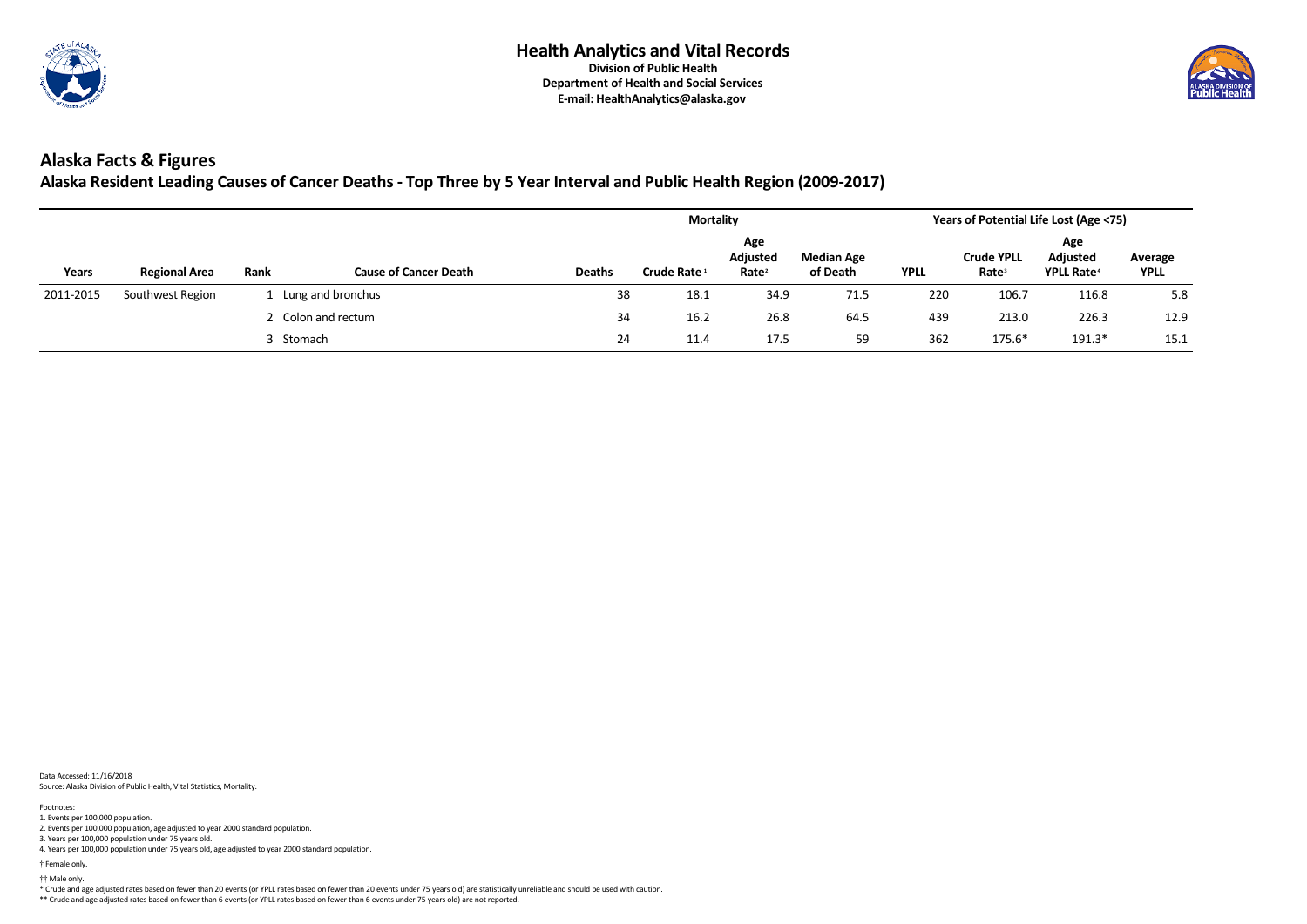

|           |                          |      |                              |               |                         | <b>Years of Potential Life Lost (Age &lt;75)</b> |                               |             |                                        |                                                 |                        |
|-----------|--------------------------|------|------------------------------|---------------|-------------------------|--------------------------------------------------|-------------------------------|-------------|----------------------------------------|-------------------------------------------------|------------------------|
| Years     | <b>Regional Area</b>     | Rank | <b>Cause of Cancer Death</b> | <b>Deaths</b> | Crude Rate <sup>1</sup> | Age<br>Adjusted<br>Rate <sup>2</sup>             | <b>Median Age</b><br>of Death | <b>YPLL</b> | <b>Crude YPLL</b><br>Rate <sup>3</sup> | Age<br>Adjusted<br><b>YPLL Rate<sup>4</sup></b> | Average<br><b>YPLL</b> |
| 2010-2014 | Anchorage Munic.         |      | 1 Lung and bronchus          | 447           | 30.1                    | 40.9                                             | 69                            | 3,579       | 247.9                                  | 235.8                                           | 8                      |
|           |                          |      | 2 Breast†                    | 134           | 18.3                    | 21.5                                             | 64                            | 1,643       | 232.0                                  | 223.9                                           | 12.3                   |
|           |                          |      | 3 Colon and rectum           | 127           | 8.5                     | 10.9                                             | 63                            | 1,537       | 106.5                                  | 104.8                                           | 12.1                   |
|           | <b>Gulf Coast Region</b> |      | 1 Lung and bronchus          | 191           | 47.7                    | 48.6                                             | 69                            | 1,532       | 397.4                                  | 294.8                                           | 8                      |
|           |                          |      | 2 Colon and rectum           | 58            | 14.5                    | 15.2                                             | 69                            | 502         | 130.2                                  | 92.3                                            | 8.7                    |
|           |                          |      | 3 Breast†                    | 50            | 26.2                    | 23.6                                             | 62.5                          | 592         | 323.6                                  | 255.9                                           | 11.8                   |
|           | <b>Interior Region</b>   |      | 1 Lung and bronchus          | 178           | 31.3                    | 47.7                                             | 70.5                          | 1,253       | 226.5                                  | 222.0                                           | $\overline{7}$         |
|           |                          |      | 2 Colon and rectum           | 60            | 10.6                    | 14.6                                             | 69.5                          | 552         | 99.8                                   | 98.0                                            | 9.2                    |
|           |                          |      | 3 Pancreas                   | 51            | 9.0                     | $10.7$                                           | 63                            | 598         | 108.1                                  | 101.6                                           | $11.7\,$               |
|           | Mat-Su Borough           |      | 1 Lung and bronchus          | 187           | 39.9                    | 51.3                                             | 68                            | 1,615       | 355.3                                  | 318.7                                           | 8.6                    |
|           |                          |      | 2 Colon and rectum           | 52            | 11.1                    | 15.1                                             | 69.5                          | 489         | 107.6                                  | 94.7                                            | 9.4                    |
|           |                          |      | 3 Breast†                    | 41            | 18.1                    | 20.5                                             | 69                            | 358         | 163.2                                  | 150.1                                           | 8.7                    |
|           | Northern Region          |      | 1 Lung and bronchus          | 65            | 47.9                    | 92.7                                             | 71                            | 437         | 328.5                                  | 364.2                                           | 6.7                    |
|           |                          |      | 2 Colon and rectum           | 37            | 27.3                    | 47.4                                             | 67                            | 414         | 311.2                                  | 329.5                                           | 11.2                   |
|           |                          |      | 3 Stomach                    | 19            | $14.0*$                 | $17.6*$                                          | 53                            | 338         | $254.1*$                               | 248.4*                                          | 17.8                   |
|           | Southeast Region         |      | 1 Lung and bronchus          | 153           | 41.6                    | 45.0                                             | 70                            | 1,166       | 329.6                                  | 265.1                                           | 7.6                    |
|           |                          |      | 2 Colon and rectum           | 56            | 15.2                    | 16.8                                             | 72                            | 434         | 122.7                                  | 103.9                                           | 7.8                    |
|           |                          |      | 3 Pancreas                   | 41            | 11.1                    | 12.7                                             | 73                            | 255         | 72.1                                   | 57.1                                            | 6.2                    |

Data Accessed: 11/16/2018

Source: Alaska Division of Public Health, Vital Statistics, Mortality.

\* Crude and age adjusted rates based on fewer than 20 events (or YPLL rates based on fewer than 20 events under 75 years old) are statistically unreliable and should be used with caution.

\*\* Crude and age adjusted rates based on fewer than 6 events (or YPLL rates based on fewer than 6 events under 75 years old) are not reported.



† Male only. †

4. Years per 100,000 population under 75 years old, age adjusted to year 2000 standard population.

† Female only.

2. Events per 100,000 population, age adjusted to year 2000 standard population.

3. Years per 100,000 population under 75 years old.

Footnotes: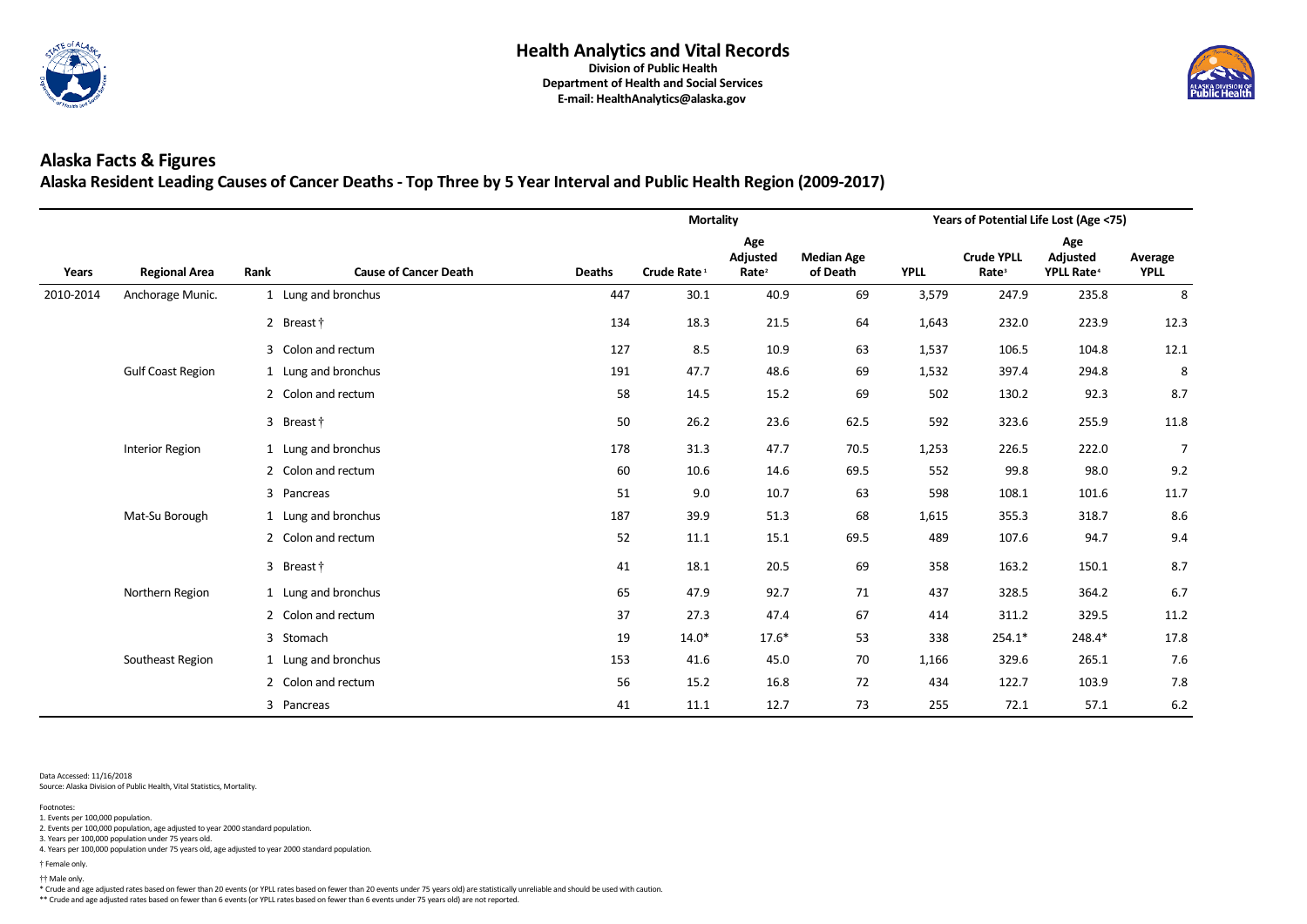

## **Alaska Facts & Figures**

**Alaska Resident Leading Causes of Cancer Deaths - Top Three by 5 Year Interval and Public Health Region (2009-2017)**

|           |                      |      |                              |               | <b>Mortality</b>        |                                      | Years of Potential Life Lost (Age <75) |             |                                        |                                                 |                        |  |
|-----------|----------------------|------|------------------------------|---------------|-------------------------|--------------------------------------|----------------------------------------|-------------|----------------------------------------|-------------------------------------------------|------------------------|--|
| Years     | <b>Regional Area</b> | Rank | <b>Cause of Cancer Death</b> | <b>Deaths</b> | Crude Rate <sup>1</sup> | Age<br>Adjusted<br>Rate <sup>2</sup> | <b>Median Age</b><br>of Death          | <b>YPLL</b> | <b>Crude YPLL</b><br>Rate <sup>3</sup> | Age<br>Adjusted<br><b>YPLL Rate<sup>4</sup></b> | Average<br><b>YPLL</b> |  |
| 2010-2014 | Southwest Region     |      | 1 Lung and bronchus          | 48            | 23.0                    | 45.6                                 | 73                                     | 287         | 140.5                                  | 146.8                                           | 6                      |  |
|           |                      |      | 2 Colon and rectum           | 38            | 18.2                    | 27.1                                 | 61.5                                   | 510         | 249.6                                  | 261.4                                           | 13.4                   |  |
|           |                      |      | 3 Stomach                    | 21            | 10.1                    | 15.9                                 | 58                                     | 327         | $160.1*$                               | $171.1*$                                        | 15.6                   |  |

Data Accessed: 11/16/2018 Source: Alaska Division of Public Health, Vital Statistics, Mortality.

\* Crude and age adjusted rates based on fewer than 20 events (or YPLL rates based on fewer than 20 events under 75 years old) are statistically unreliable and should be used with caution. \*\* Crude and age adjusted rates based on fewer than 6 events (or YPLL rates based on fewer than 6 events under 75 years old) are not reported.



† Male only. †

4. Years per 100,000 population under 75 years old, age adjusted to year 2000 standard population.

† Female only.

2. Events per 100,000 population, age adjusted to year 2000 standard population.

3. Years per 100,000 population under 75 years old.

Footnotes: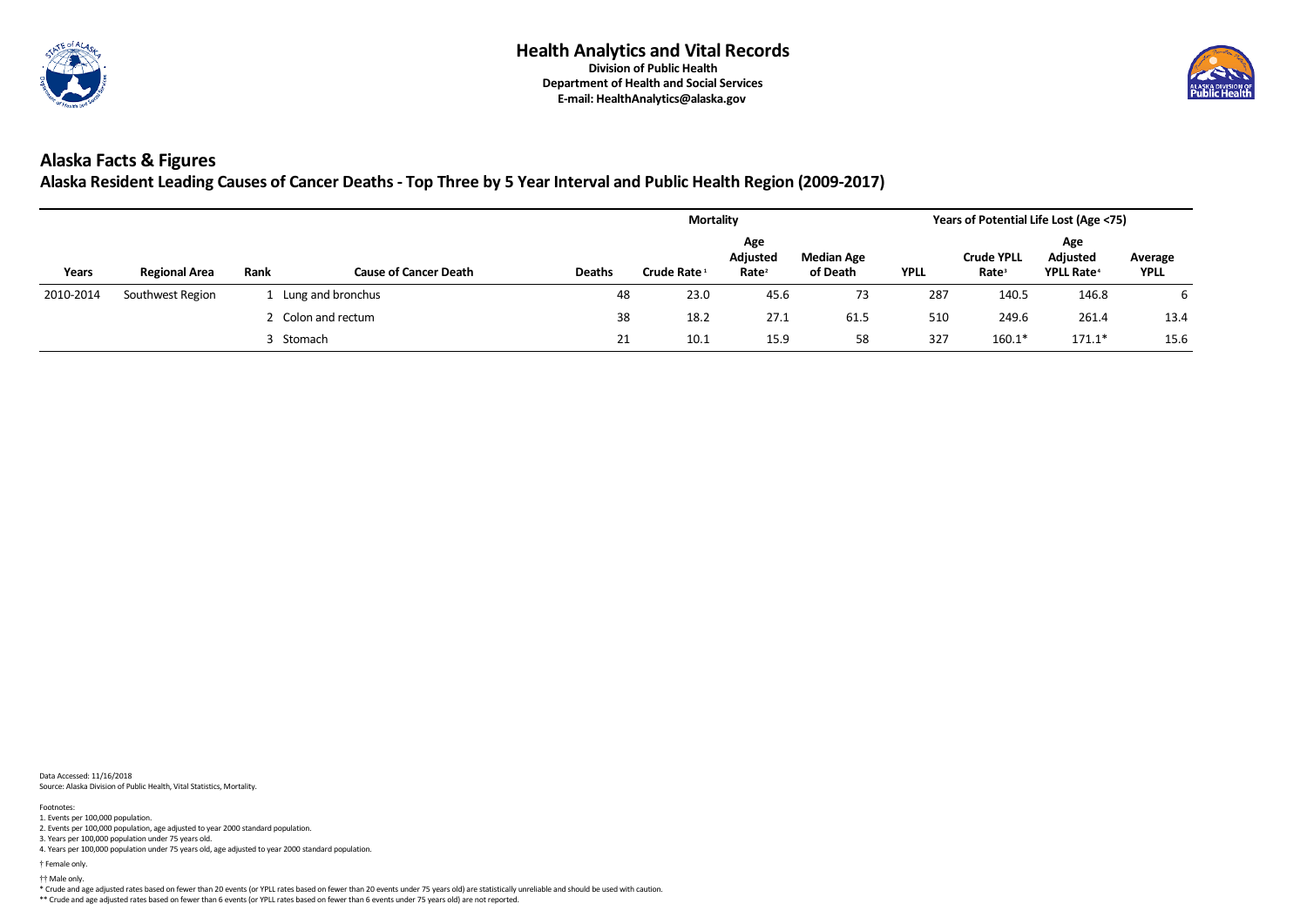

|           |                          |      |                              |               | <b>Mortality</b>        |                                      |                               | <b>Years of Potential Life Lost (Age &lt;75)</b> |                                        |                                                  |                        |  |
|-----------|--------------------------|------|------------------------------|---------------|-------------------------|--------------------------------------|-------------------------------|--------------------------------------------------|----------------------------------------|--------------------------------------------------|------------------------|--|
| Years     | <b>Regional Area</b>     | Rank | <b>Cause of Cancer Death</b> | <b>Deaths</b> | Crude Rate <sup>1</sup> | Age<br>Adjusted<br>Rate <sup>2</sup> | <b>Median Age</b><br>of Death | <b>YPLL</b>                                      | <b>Crude YPLL</b><br>Rate <sup>3</sup> | Age<br><b>Adjusted</b><br>YPLL Rate <sup>4</sup> | Average<br><b>YPLL</b> |  |
| 2009-2013 | Anchorage Munic.         |      | 1 Lung and bronchus          | 473           | 32.0                    | 45.5                                 | 69                            | 3,797                                            | 264.7                                  | 257.8                                            | 8                      |  |
|           |                          |      | 2 Breast†                    | 137           | 18.8                    | 22.6                                 | 65                            | 1,602                                            | 227.8                                  | 222.6                                            | 11.7                   |  |
|           |                          |      | 3 Colon and rectum           | 134           | 9.1                     | 12.1                                 | 65                            | 1,584                                            | 110.4                                  | 108.8                                            | 11.8                   |  |
|           | <b>Gulf Coast Region</b> |      | 1 Lung and bronchus          | 193           | 48.5                    | 51.9                                 | 69                            | 1,533                                            | 400.2                                  | 320.8                                            | 7.9                    |  |
|           |                          |      | 2 Colon and rectum           | 57            | 14.3                    | 15.3                                 | 68                            | 529                                              | 138.1                                  | 105.3                                            | 9.3                    |  |
|           |                          |      | 3 Breast†                    | 53            | 28.0                    | 27.3                                 | 65                            | 591                                              | 325.5                                  | 281.5                                            | 11.2                   |  |
|           | <b>Interior Region</b>   |      | 1 Lung and bronchus          | 180           | 31.8                    | 50.8                                 | 71                            | 1,287                                            | 233.4                                  | 235.8                                            | 7.2                    |  |
|           |                          |      | 2 Colon and rectum           | 53            | 9.4                     | 13.6                                 | 68                            | 496                                              | 89.9                                   | 92.3                                             | 9.4                    |  |
|           |                          |      | 3 Pancreas                   | 44            | 7.8                     | 9.9                                  | 66                            | 473                                              | 85.8                                   | 82.2                                             | 10.8                   |  |
|           | Mat-Su Borough           |      | 1 Lung and bronchus          | 184           | 40.3                    | 53.4                                 | 68                            | 1,604                                            | 361.9                                  | 336.1                                            | 8.7                    |  |
|           |                          |      | 2 Colon and rectum           | 45            | 9.9                     | 12.4                                 | 64                            | 459                                              | 103.6                                  | 89.5                                             | $10.2$                 |  |
|           |                          |      | 3 Pancreas                   | 41            | 9.0                     | 11.0                                 | 65                            | 423                                              | 95.4                                   | 84.9                                             | 10.3                   |  |
|           | Northern Region          |      | 1 Lung and bronchus          | 61            | 46.3                    | 89.9                                 | 72                            | 421                                              | 325.7                                  | 362.3                                            | 6.9                    |  |
|           |                          |      | 2 Colon and rectum           | 36            | 27.3                    | 50.3                                 | 68                            | 384                                              | 297.1                                  | 325.3                                            | $10.7$                 |  |
|           |                          |      | 3 Stomach                    | 22            | 16.7                    | 23.6                                 | 62                            | 314                                              | 243.0*                                 | 252.6*                                           | 14.3                   |  |
|           | Southeast Region         |      | 1 Lung and bronchus          | 145           | 39.7                    | 44.0                                 | 70                            | 1,146                                            | 326.5                                  | 263.7                                            | 7.9                    |  |
|           |                          |      | 2 Colon and rectum           | 52            | 14.3                    | 15.9                                 | 71                            | 435                                              | 123.9                                  | 105.4                                            | 8.4                    |  |
|           |                          |      | 3 Pancreas                   | 39            | 10.7                    | 11.8                                 | 70                            | 279                                              | 79.5                                   | 62.1                                             | 7.2                    |  |

Data Accessed: 11/16/2018

Source: Alaska Division of Public Health, Vital Statistics, Mortality.

\* Crude and age adjusted rates based on fewer than 20 events (or YPLL rates based on fewer than 20 events under 75 years old) are statistically unreliable and should be used with caution.

\*\* Crude and age adjusted rates based on fewer than 6 events (or YPLL rates based on fewer than 6 events under 75 years old) are not reported.



† Male only. †

4. Years per 100,000 population under 75 years old, age adjusted to year 2000 standard population.

† Female only.

2. Events per 100,000 population, age adjusted to year 2000 standard population.

3. Years per 100,000 population under 75 years old.

Footnotes: